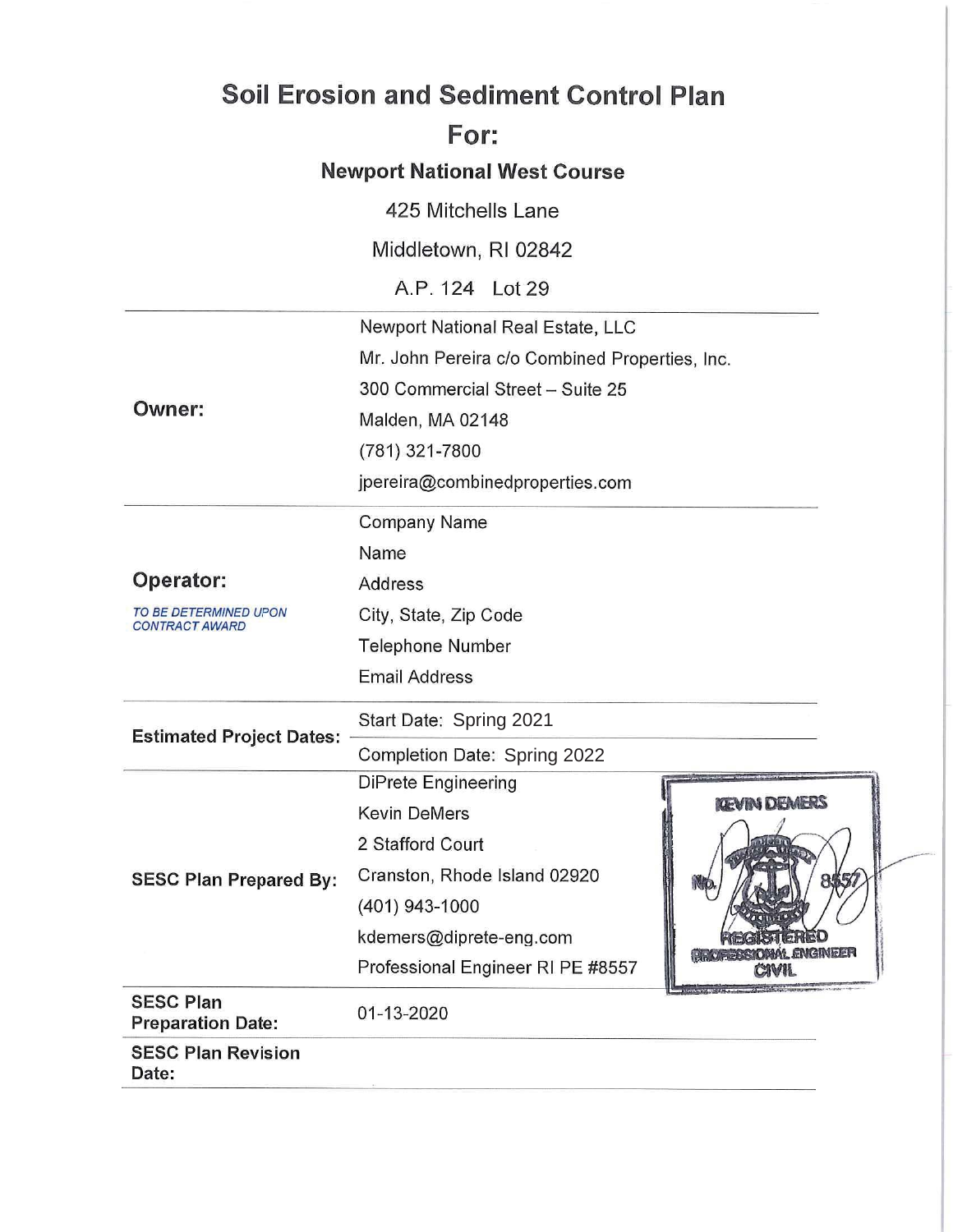# **OWNER CERTIFICATION**

*I certify under penalty of law that this document and all attachments were prepared under the direction or supervision in accordance with a system designed to assure that qualified personnel properly gather and evaluate the information submitted. Based on my inquiry of the person or persons who manage the system, or those persons directly responsible for gathering the information, the information submitted is, to the best of my knowledge and belief, true, accurate, and complete.* 

*I am aware that there are significant penalties for submitting false information, including the possibility of fine and imprisonment for knowing violations. I am aware that it is the responsibility of the site owner and operator to implement and amend the Soil Erosion and Sediment Control Plan as appropriate in accordance with the requirements of the RIPDES Construction General Permit.* 

 $\mathcal{L}_\mathcal{L} = \mathcal{L}_\mathcal{L} = \mathcal{L}_\mathcal{L} = \mathcal{L}_\mathcal{L} = \mathcal{L}_\mathcal{L} = \mathcal{L}_\mathcal{L} = \mathcal{L}_\mathcal{L} = \mathcal{L}_\mathcal{L} = \mathcal{L}_\mathcal{L} = \mathcal{L}_\mathcal{L} = \mathcal{L}_\mathcal{L} = \mathcal{L}_\mathcal{L} = \mathcal{L}_\mathcal{L} = \mathcal{L}_\mathcal{L} = \mathcal{L}_\mathcal{L} = \mathcal{L}_\mathcal{L} = \mathcal{L}_\mathcal{L}$ 

Owner Signature: Date Communication of the Date Communication of the Date Communication of the Date Communication of the Date Communication of the Date Communication of the Date Communication of the Date Communication of t

Owner Name: Newport National Real Estate, LLC c/o Mr. John Pereira Owner Title: President Company Name: Combined Properties, Inc. Address: 300 Commercial Street – Suite 25, Malden, MA 02148 Phone Number: (781) 321-7800 Email Address: jpereira@combinedproperties.com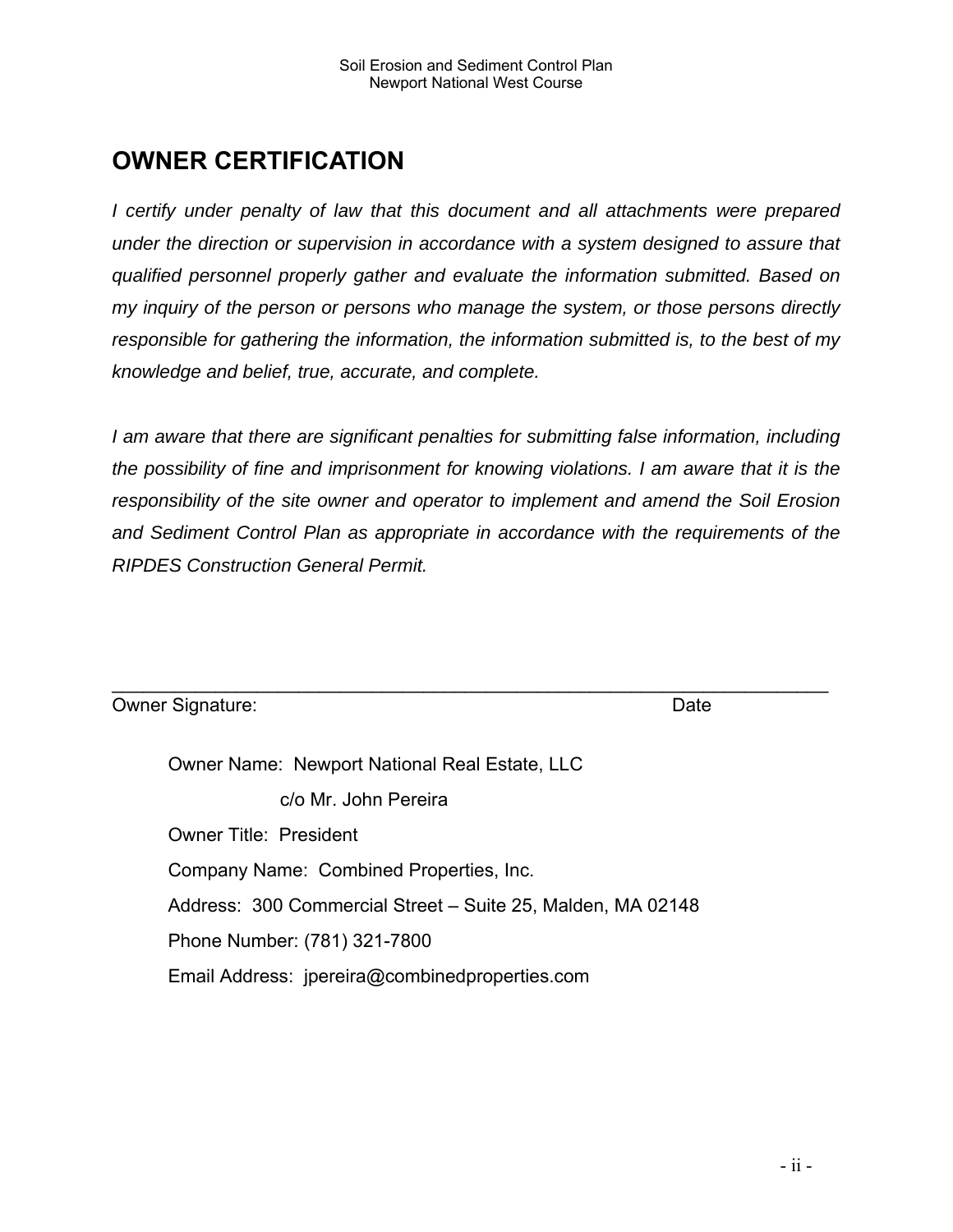# **OPERATOR CERTIFICATION**

*I certify under penalty of law that this document and all attachments were prepared under the direction or supervision in accordance with a system designed to assure that qualified personnel properly gather and evaluate the information submitted. Based on my inquiry of the person or persons who manage the system, or those persons directly responsible for gathering the information, the information submitted is, to the best of my knowledge and belief, true, accurate, and complete.* 

*I am aware that there are significant penalties for submitting false information, including the possibility of fine and imprisonment for knowing violations. I am aware that it is the responsibility of the owner/operator to implement and amend the Soil Erosion and Sediment Control Plan as appropriate in accordance with the requirements of the RIPDES Construction General Permit.* 

 $\mathcal{L}_\mathcal{L} = \{ \mathcal{L}_\mathcal{L} = \{ \mathcal{L}_\mathcal{L} = \{ \mathcal{L}_\mathcal{L} = \{ \mathcal{L}_\mathcal{L} = \{ \mathcal{L}_\mathcal{L} = \{ \mathcal{L}_\mathcal{L} = \{ \mathcal{L}_\mathcal{L} = \{ \mathcal{L}_\mathcal{L} = \{ \mathcal{L}_\mathcal{L} = \{ \mathcal{L}_\mathcal{L} = \{ \mathcal{L}_\mathcal{L} = \{ \mathcal{L}_\mathcal{L} = \{ \mathcal{L}_\mathcal{L} = \{ \mathcal{L}_\mathcal{$ 

| <b>Operator Signature:</b> | Date |
|----------------------------|------|
|----------------------------|------|

- Contractor Representative:
- Contractor Title:
- Contractor Company Name:
- Address:
- Phone Number:
- Email Address:

Contractor must fill out this section and sign after the contract is awarded and before any construction begins.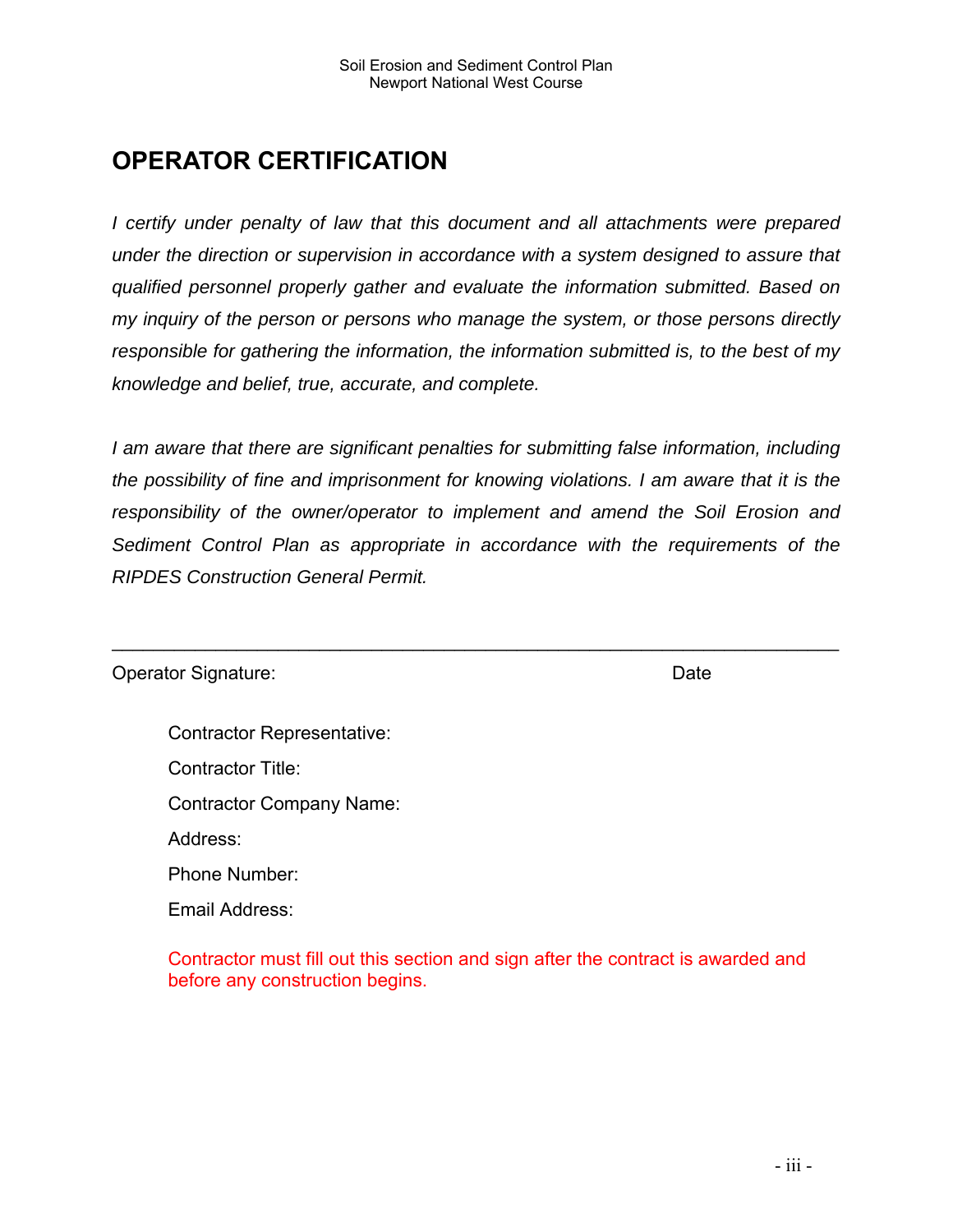# **TABLE OF CONTENTS**

| 1.1  |                                                                           |  |
|------|---------------------------------------------------------------------------|--|
| 1.2  |                                                                           |  |
| 1.3  |                                                                           |  |
| 1.4  |                                                                           |  |
| 1.5  |                                                                           |  |
|      | SECTION 2: EROSION, RUNOFF, AND SEDIMENT CONTROL  11                      |  |
| 2.1  | Avoid and Protect Sensitive Areas and Natural Features  11                |  |
| 2.2  |                                                                           |  |
| 2.3  |                                                                           |  |
| 2.4  |                                                                           |  |
| 2.5  |                                                                           |  |
| 2.6  |                                                                           |  |
| 2.7  | Establish Temporary Controls for the Protection of Post-Construction      |  |
|      |                                                                           |  |
| 2.8  |                                                                           |  |
| 2.9  | Retain Sediment Onsite through Structural and Non-Structural Practices 17 |  |
| 2.10 | Properly Design Constructed Stormwater Conveyance Channels 20             |  |
| 2.11 |                                                                           |  |
|      | SECTION 3: CONSTRUCTION ACTIVITY POLLUTION PREVENTION 22                  |  |
| 3.1  |                                                                           |  |
| 3.2  |                                                                           |  |
|      |                                                                           |  |
| 3.3  |                                                                           |  |
| 3.4  |                                                                           |  |
| 3.5  |                                                                           |  |
| 3.6  |                                                                           |  |
| 3.7  |                                                                           |  |
| 3.8  |                                                                           |  |
| 3.9  |                                                                           |  |
| 3.10 | Establish Proper Equipment/Vehicle Fueling and Maintenance Practices 28   |  |
| 3.11 |                                                                           |  |
|      | 3.12 Construction Activity Pollution Prevention Control Measure List 29   |  |
|      | SECTION 4: CONTROL MEASURE INSTALLATION, INSPECTION, and                  |  |
|      | MAINTENANCE                                                               |  |
| 4.1  |                                                                           |  |
| 4.2  |                                                                           |  |
| 4.3  |                                                                           |  |
| 4.4  |                                                                           |  |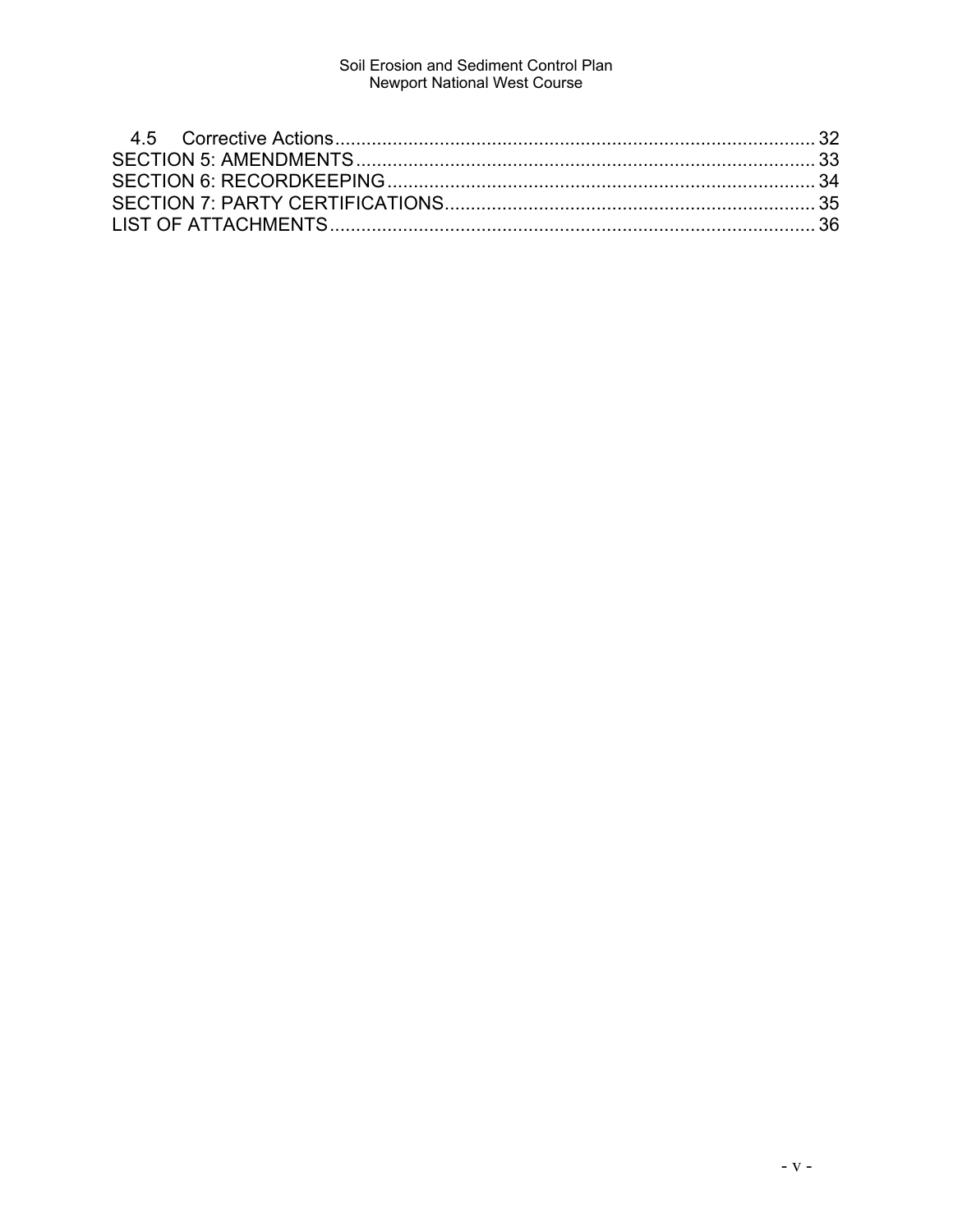# **INTRODUCTION**

This Construction Site Soil Erosion and Sediment Control Plan (SESC Plan) has been prepared for Newport National Real Estate, LLC for the Newport National Golf Club project in Middletown, RI. In accordance with the RIDEM Rhode Island Pollutant Discharge Elimination System (RIPDES) General Permit for Stormwater Discharge Associated with Construction Activity (RIPDES Construction General Permit ("CGP")), projects that disturb one (1) or more acres require the preparation of a SESC Plan. This SESC Plan provides guidance for complying with the terms and conditions of the RIPDES Construction General Permit and Minimum Standard 10 of the RI Stormwater Design and Installation Standards Manual. In addition, this SESC Plan is also consistent with Part D of the *RI SESC Handbook* entitled "Soil Erosion and Sediment Control Plans". This document does not negate or eliminate the need to understand and adhere to all applicable RIPDES regulations.

The purpose of erosion, runoff, and sedimentation control measures is to prevent pollutants from leaving the construction site and entering waterways or environmentally sensitive areas during and after construction. This SESC Plan has been prepared prior to the initiation of construction activities to address anticipated worksite conditions. The control measures depicted on the site plan and described in this narrative should be considered the minimum measures required to control erosion, sedimentation, and stormwater runoff at the site. Since construction is a dynamic process with changing site conditions, it is the operator's responsibility to manage the site during each construction phase so as to prevent pollutants from leaving the site. This may require the operator to revise and amend the SESC Plan during construction to address varying site and/or weather conditions, such as by adding or realigning erosion or sediment controls to ensure the SESC Plan remains compliant with the RIPDES Construction General Permit. Records of these changes must be added to the amendment log attached to the SESC Plan, and to the site plans as "red-lined" drawings. Please Note: **Even if practices are correctly installed on a site according to the approved plan, the site is only in compliance when erosion, runoff, and sedimentation are effectively controlled throughout the entire site.** 

It is the responsibility of the site owner and the site operator to maintain the SESC Plan at the site, including all attachments, amendments and inspection records, and to make all records available for inspection by RIDEM during and after construction. (RIPDES CGP - Part III.G)

The site owner, the site operator, and the designated site inspector are required to review the SESC Plan and sign the Party Certification pages (Section 8). The primary contractor (if different) and all subcontractors (if applicable) involved in earthwork or exterior construction activities are also required to review the SESC Plan and sign the certification pages before construction begins.

Any questions regarding the SESC Plan, control measures, inspection requirements, or any other facet of this document may be addressed to the RIDEM Office of Water Resources, at 401-222-4700 or via email: water@dem.ri.gov.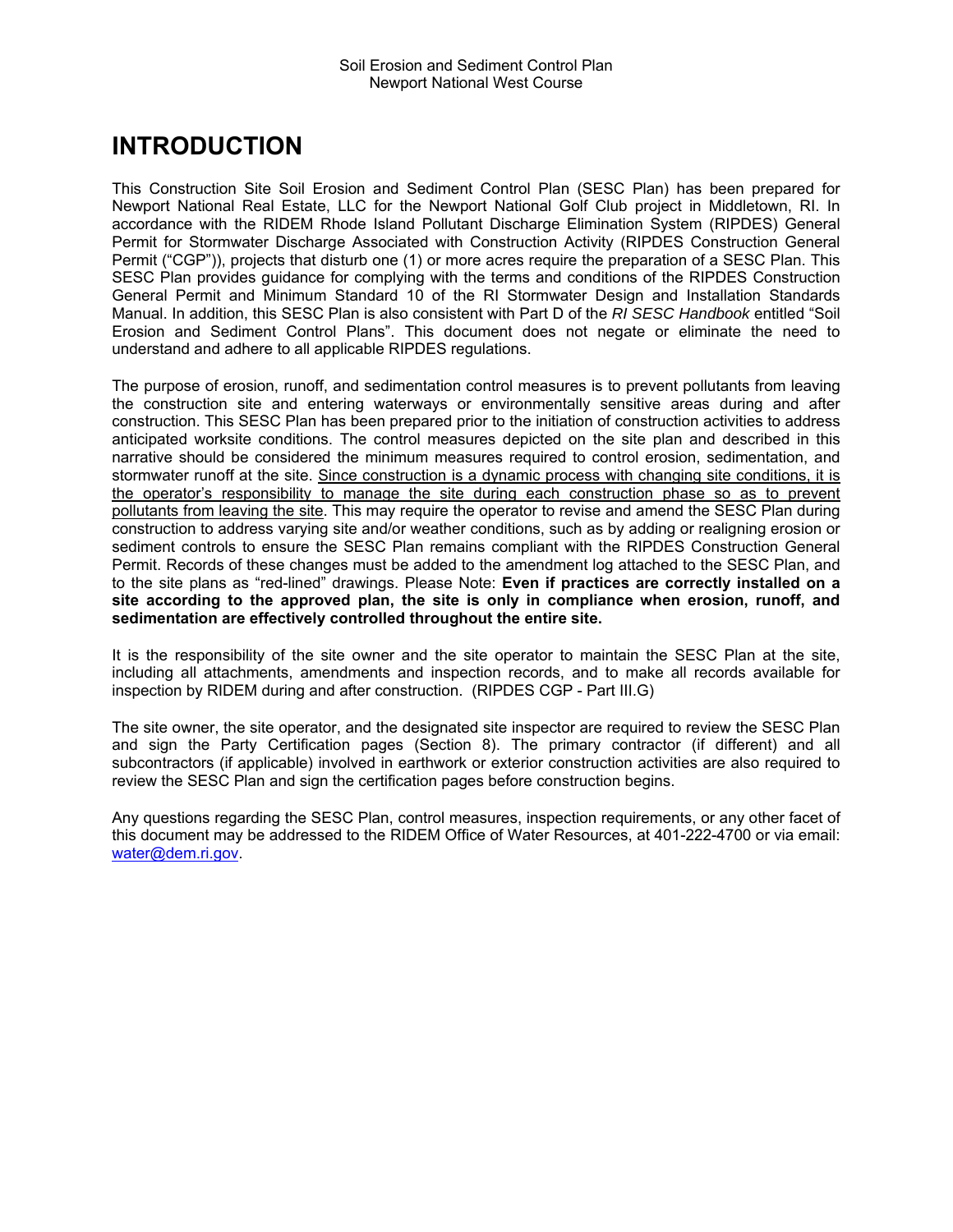# **ADDITIONAL RESOURCES**

Rhode Island Department of Environmental Management Office of Water Resources 235 Promenade Street Providence, RI 02908-5767 phone: 401-222-4700 email: water@dem.ri.gov

RIDEM *RI Stormwater Design and Installation Standards Manual* (RISDISM) (as amended) http://www.dem.state.ri.us/programs/benviron/water/permits/ripdes/stwater/t4guide/desman.htm

*RI Soil Erosion and Sediment Control Handbook* http://www.dem.state.ri.us/soilerosion2014final.pdf

RIDEM 2013 RIPDES Construction General Permit http://www.dem.ri.gov/pubs/regs/regs/water/ripdesca.pdf

Rhode Island Department of Transportation *Standard Specifications for Road and Bridge Design and Other Specifications* and *Standard Details* http://www.dot.ri.gov/business/bluebook.php

RIDEM Office of Water Resources Coordinated Stormwater Permitting website http://www.dem.state.ri.us/programs/benviron/water/permits/swcoord/index.htm

RIDEM RIPDES Stormwater website http://www.dem.state.ri.us/programs/benviron/water/permits/ripdes/stwater/index.htm

RIDEM Water Quality website (for 303(d) and TMDL listings) http://www.dem.ri.gov/programs/benviron/water/quality/index.htm

RIDEM Rhode Island Natural Heritage Program http://www.dem.ri.gov/programs/bpoladm/plandev/heritage/index.htm

RIDEM Geographic Data Viewer – Environmental Resource Map http://www.dem.ri.gov/maps/index.php

Natural Resources Conservation Service - Rhode Island Soil Survey Program http://www.ri.nrcs.usda.gov/technical/soils.html

EPA NPDES – Stormwater Discharges from Construction Activities webpage: http://water.epa.gov/polwaste/npdes/stormwater/Stormwater-Discharges-From-Construction-Activities.cfm

EPA Construction Site Stormwater Runoff Control BMP Menu http://water.epa.gov/polwaste/npdes/swbmp/Construction-Site-Stormwater-Run-Off-Control.cfm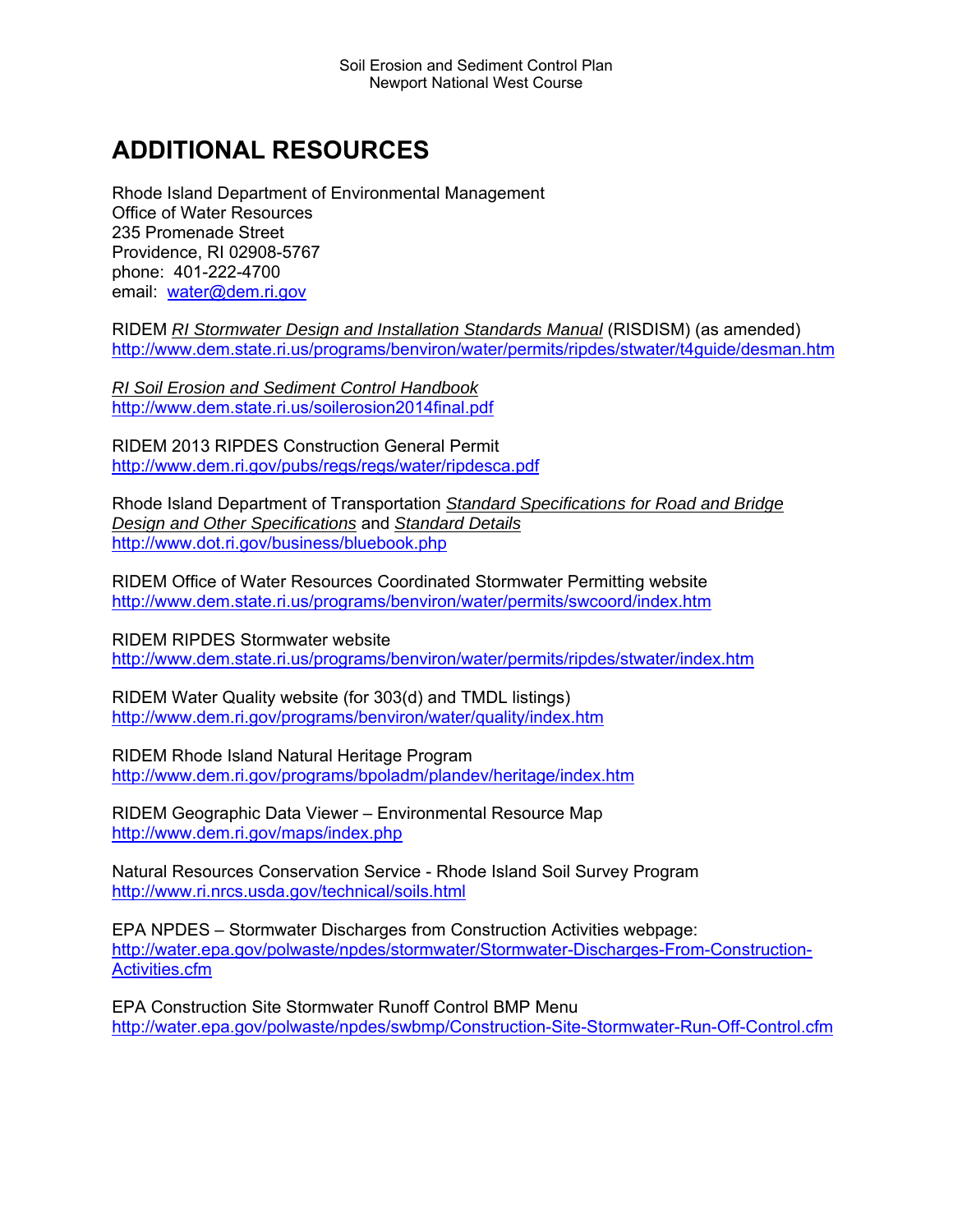# **SECTION 1: SITE DESCRIPTION**

# *1.1 Project/Site Information*

Newport National Golf Club:

- Located on Mitchell's Lane & Wyatt Road in the Town of Middletown, RI
- Total Area of the site is 171+/- acres
- The proposed improvements include construction of a new commercial golf course with associated buildings, utilities and parking.

Location Map:

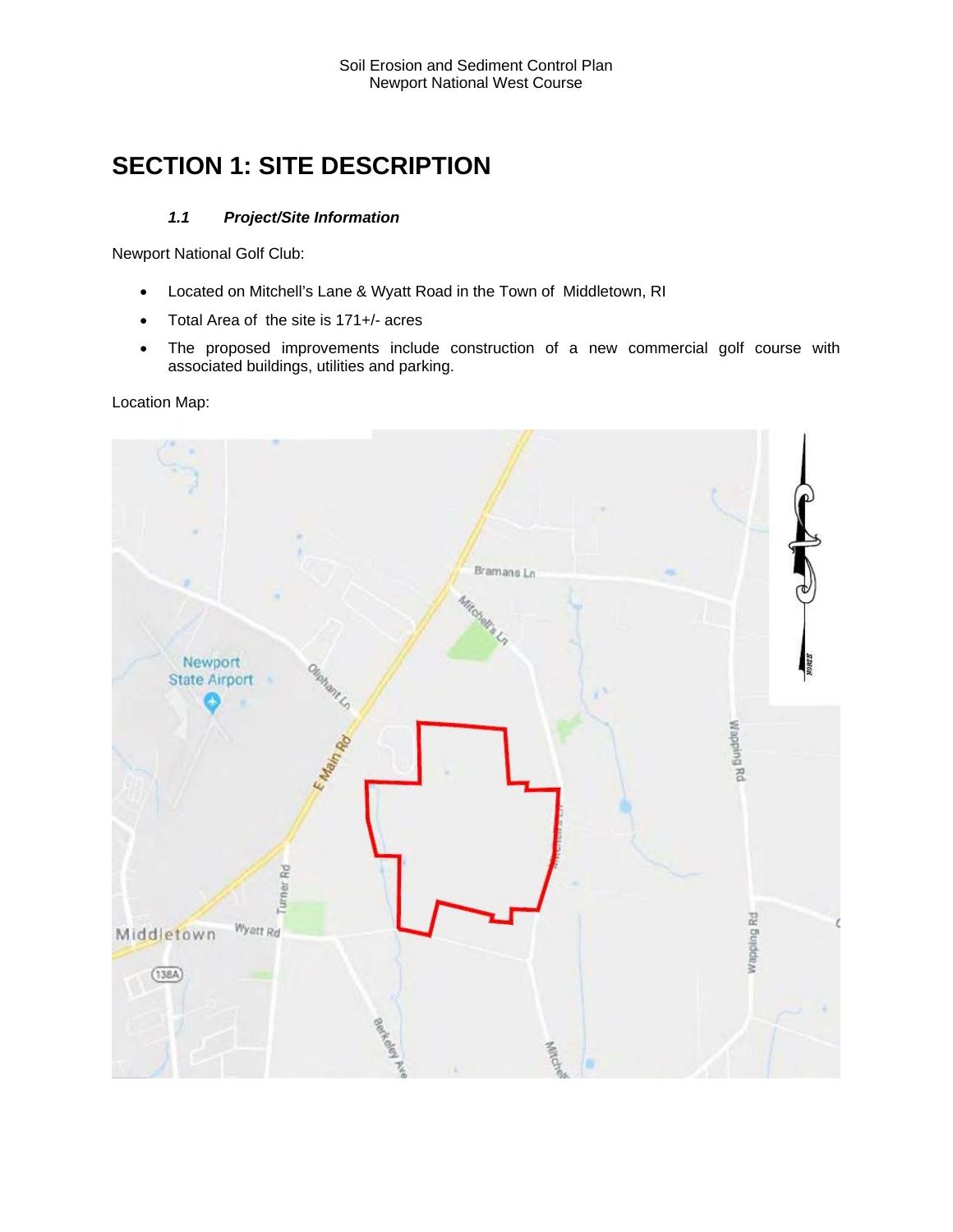The following are estimates of the construction site area:

Total Project Area 171+/- acres • Total Project Area to be Disturbed 88.5+/- acres

# *1.2 Receiving Waters*

RIPDES CGP - Parts IV.A.7 & IV.A.8

List/description of separate storm sewer systems or drainage systems that may be impacted during construction and the water bodies that receive discharges from each storm sewer or drainage system:

 $\bullet$  NA

List/description of receiving waters that may be impacted during construction:

- "Maidford River" (Waterbody ID RI0007035R-02A)
- Are any of the receiving waters in the vicinity of the proposed construction project listed as being impaired or subject to a TMDL?

 $\boxtimes$  Yes  $\Box$  No

If yes, List/provide description of 303(d)/TMDL waters and applicable TMDL requirements that must be addressed during construction:

- "Maidford River" (Waterbody ID RI0007035R-02A)
	- o Benthic-Macroinvertebrate Bioassessments. TMDL scheduled 2026.
	- o Lead. TMDL scheduled 2026.
	- o Fecal Coliform. TMDL scheduled 2011.
	- o Total Phosphorus. TMDL scheduled 2018.
	- o Turbidity. TMDL scheduled 2018.

### *1.3 Natural Heritage Area Information*

RIPDES CGP - Part III.H

Are there any Natural Heritage Areas being disturbed by the construction activity or will discharges be directed to the Natural Heritage Area as a result of the construction activity?

 $\boxtimes$  Yes  $\qquad \Box$  No

If yes, describe or refer to documentation which determines the likelihood of an impact on this area and the steps that will be taken to address any impacts.

 Paul Jordan, Acting Deputy Chief of the RIDEM Division of Planning & Development, was consulted. Per Mr. Jordan, there was an observation in the wetland along the river (offsite from the subject parcels) for Northern Leopard Frog. However this dates back to 1987 with no reports of the species since.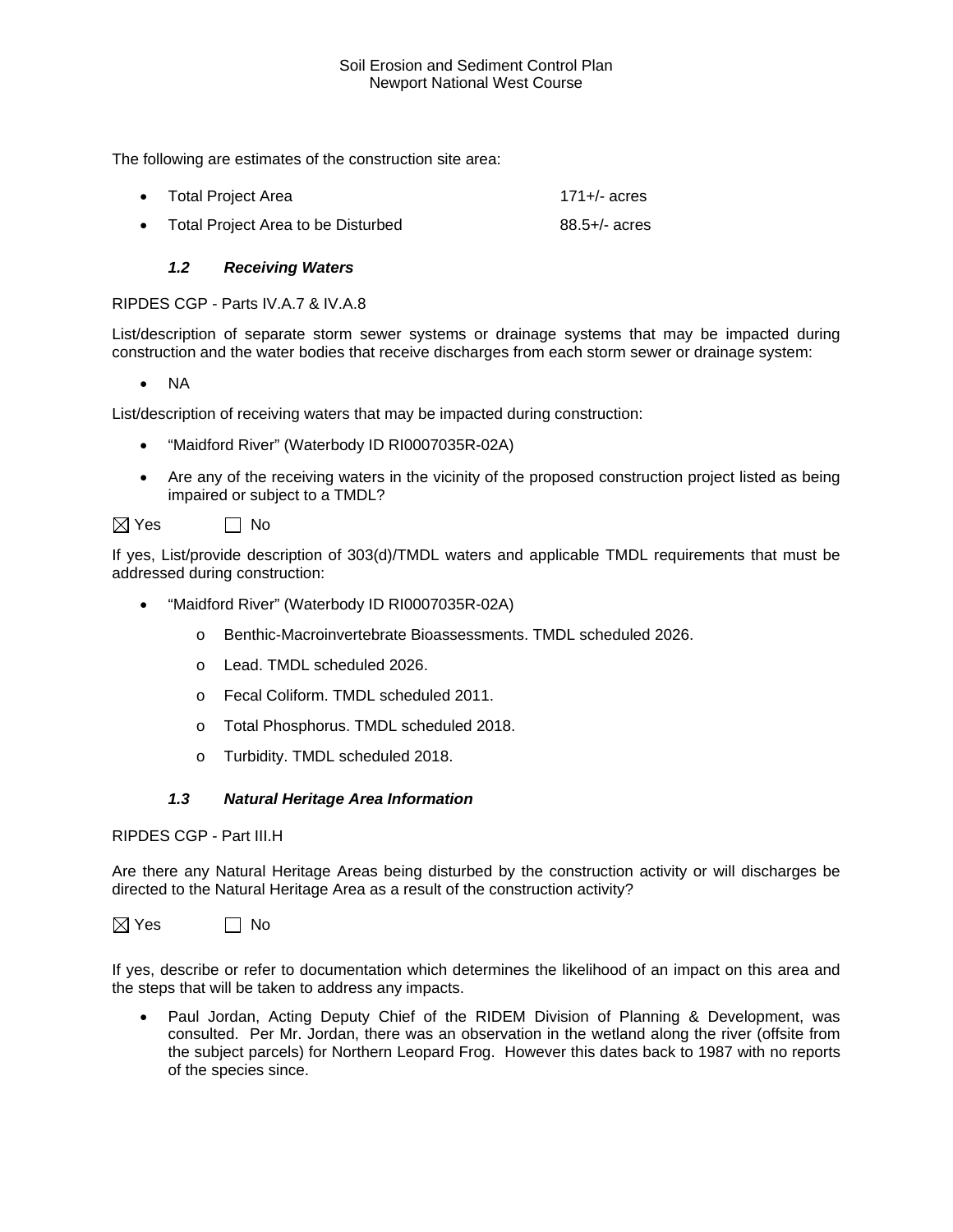# *1.4 Historic Preservation/Cultural Resources*

Are there any historic properties, historic cemeteries or cultural resources on or near the construction site?

 $\boxtimes$  Yes  $\Box$  No

Describe how this determination was made and summarize state or tribal review comments:

Bailey Farm, 373 Wyatt Road, Middletown, RI – National Register of Historic Places

If yes, describe or refer to documentation which determines the likelihood of an impact on this historic property, historic cemetery or cultural resource and the steps taken to address that impact including any conditions or mitigation measures that were approved by other parties.

 No development is proposed within limits of Bailey Farm. Proposed Site will be protected during construction using silt fence and/or straw wattle erosion control measures.

# *1.5 Site Features and Constraints*

List All Site Constraints and Sensitive Areas that require avoidance and protection through the implementation of control measures:

- Sensitive areas on site include:
	- o All wetlands, perimeter wetlands and riverbank wetlands. The proposed limit of disturbance has been located out of all of these areas.
	- o Streams and Rivers
	- o Impaired Water bodies
	- o Natural Heritage Areas
	- o Community/Non Community Wellhead Protection Areas.
- See Erosion Control Plan in the latest plan set prepared by DiPrete Engineering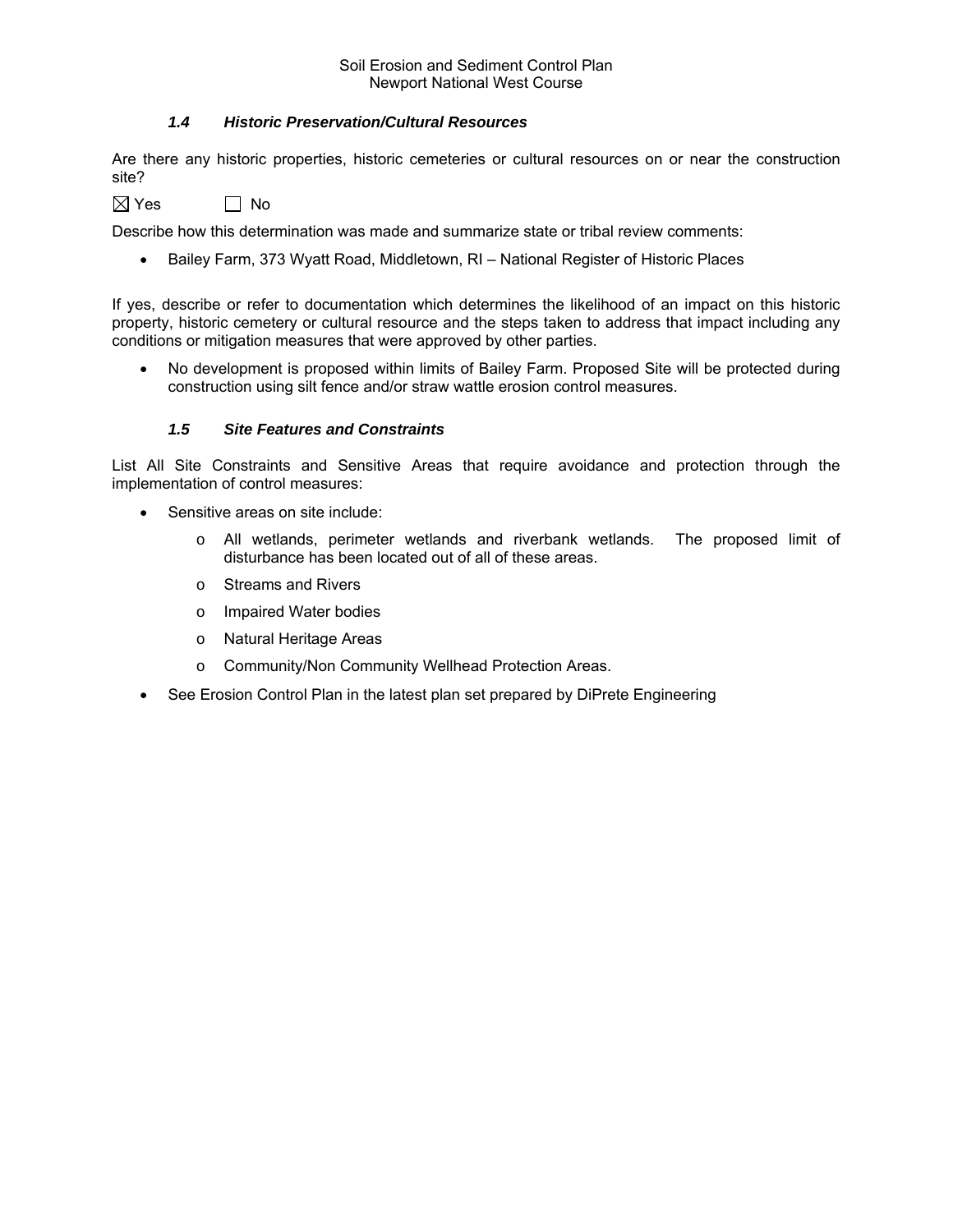# **SECTION 2: EROSION, RUNOFF, AND SEDIMENT CONTROL**

RIPDES Construction General Permit – Part III.J.1

The purpose of erosion controls is to prevent sediment from being detached and moved by wind or the action of raindrop, sheet, rill, gully, and channel erosion. Properly installed and maintained erosion controls are the primary defense against sediment pollution.

Runoff controls are used to slow the velocity of concentrated water flows. By intercepting and diverting stormwater runoff to a stabilized outlet or treatment practice or by converting concentrated flows to sheet flow erosion and sedimentation are reduced.

Sediment controls are the last line of defense against moving sediment. The purpose is to prevent sediment from leaving the construction site and entering environmentally sensitive areas.

This section describes the set of control measures that will be installed before and during the construction project to avoid, mitigate, and reduce impacts associated with construction activity. Specific control measures and their applicability are contained in Section Four: Erosion Control Measures, Section Five: Runoff Control Measures, and Section Six: Sediment Control Measures of the *RI SESC Handbook*. The *RI SESC Handbook* can be found at the following address:

http://www.dem.ri.gov/soilerosion2014final.pdf.

### *2.1 Avoid and Protect Sensitive Areas and Natural Features*

#### *Per RI Stormwater Design and Installation Standards Manual 3.3.7.1:*

Areas of existing and remaining vegetation and areas that are to be protected as identified in the Section 1.5 of the SESC Plan must be clearly identified on the SESC Site Plans for each Phase of Construction. Prior to any land disturbance activities commencing on the site, the Contractor shall physically mark limits of disturbance (LOD) on the site and any areas to be protected within the site, so that workers can clearly identify the areas to be protected.

| <b>Feature Requiring Protection</b> | Construction Phase # | Method of Protection      | Sheet #          |
|-------------------------------------|----------------------|---------------------------|------------------|
| <b>Perimeter Wetland Areas</b>      | All Phases           | Silt Fence, Straw         | <b>SESC Plan</b> |
|                                     |                      | Wattle, or approved       |                  |
|                                     |                      | eq.                       |                  |
| <b>Infiltration BMPs</b>            | All Phases           | Silt Fence, Straw         | <b>SESC Plan</b> |
|                                     |                      | Wattle, or approved       |                  |
|                                     |                      | eq.                       |                  |
| Down gradient undisturbed           | All Phases           | Silt Fence, Straw         | <b>SESC Plan</b> |
| Areas                               |                      | Wattle, or approved       |                  |
|                                     |                      | eq.                       |                  |
| <b>Upgradient Undisturbed</b>       | All Phases           | <b>Construction Fence</b> | <b>SESC Plan</b> |
| Areas                               |                      |                           |                  |
|                                     |                      |                           |                  |
|                                     |                      |                           |                  |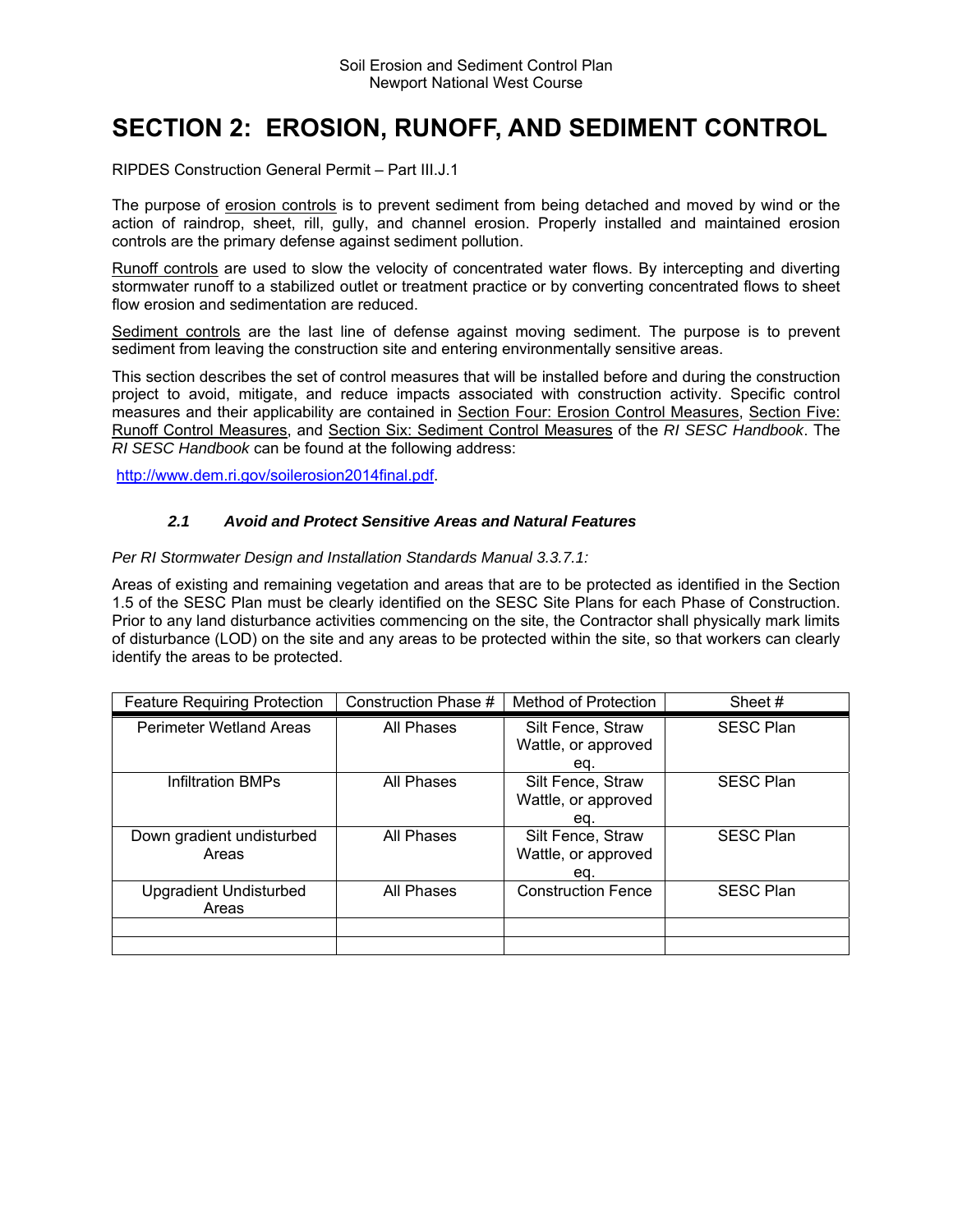# *2.2 Minimize Area of Disturbance*

*Per RI Stormwater Design and Installation Standards Manual 3.3.7.2:* 

Will >5 acres be disturbed in order to complete this project?

| $\boxtimes$ Yes | $\Box$ No |
|-----------------|-----------|
|-----------------|-----------|

Will <5 acres be disturbed or will disturbance activities be completed within a six (6) month window?

| l Yes | $\boxtimes$ No |  |
|-------|----------------|--|
|-------|----------------|--|

Based on the answers to the above questions will phasing be required for this project?

| $\boxtimes$ Yes | l   No |
|-----------------|--------|
|-----------------|--------|

Note: Due to the nature of golf course work, land disturbance of greater than 5 acres will be conducted in one phase of work.

### PHASING PLAN

The following are estimates of each phase of the construction project:

| Phase No. or Identifier |                    |
|-------------------------|--------------------|
| Total Area of Phase     | $171 + 4$ acres    |
| Area to be Disturbed    | $85.5 + / -$ acres |

Description of Construction Sequencing for Phase 1:

- 1. Contractor is responsible for Soil Erosion and Sediment Control (SESC) on site. Sequence of construction provided may be modified as field conditions warrant with prior approval from the Owner or their representative.
- 2. Construction to begin in the Fall 2018 or upon receipt of all necessary approvals.
- 3. Survey and stake limit of sedimentation barriers/limit of disturbance.
- 4. Cut Trees on site, within LOD. In no case is the limit of disturbance to extend beyond the sedimentation barriers or construction fencing.
- 5. Place perimeter erosion control barriers as shown on the plans along Limit of disturbance. In no case is the limit of disturbance to extend beyond the sedimentation barriers.
- 6. Grub and remove tree stumps on site. Topsoil is to be stripped and stockpiled in approved locations. Stockpiles are to be protected by a row of silt fence and covered or temporarily seeded.
- 7. Excavate and stabilize the irrigation pond and install temporary drainage swales and temporary sedimentation ponds per site plans. All temporary control devices shall be installed per the Rhode Island Soil Erosion and Sedimentation Control Handbook. Erosion control blankets shall be used as necessary to stabilize the swales in steep slope areas. Check Dams installed as necessary to detain stormwater and prevent erosion.
- 8. Begin Construction of cart path wetland crossing per construction plans.
- 9. Survey and stake drain lines, water lines, sewer lines and roadway centerline. Survey drainage BMPs and protect infiltration practices from runoff and construction vehicle traffic. Protect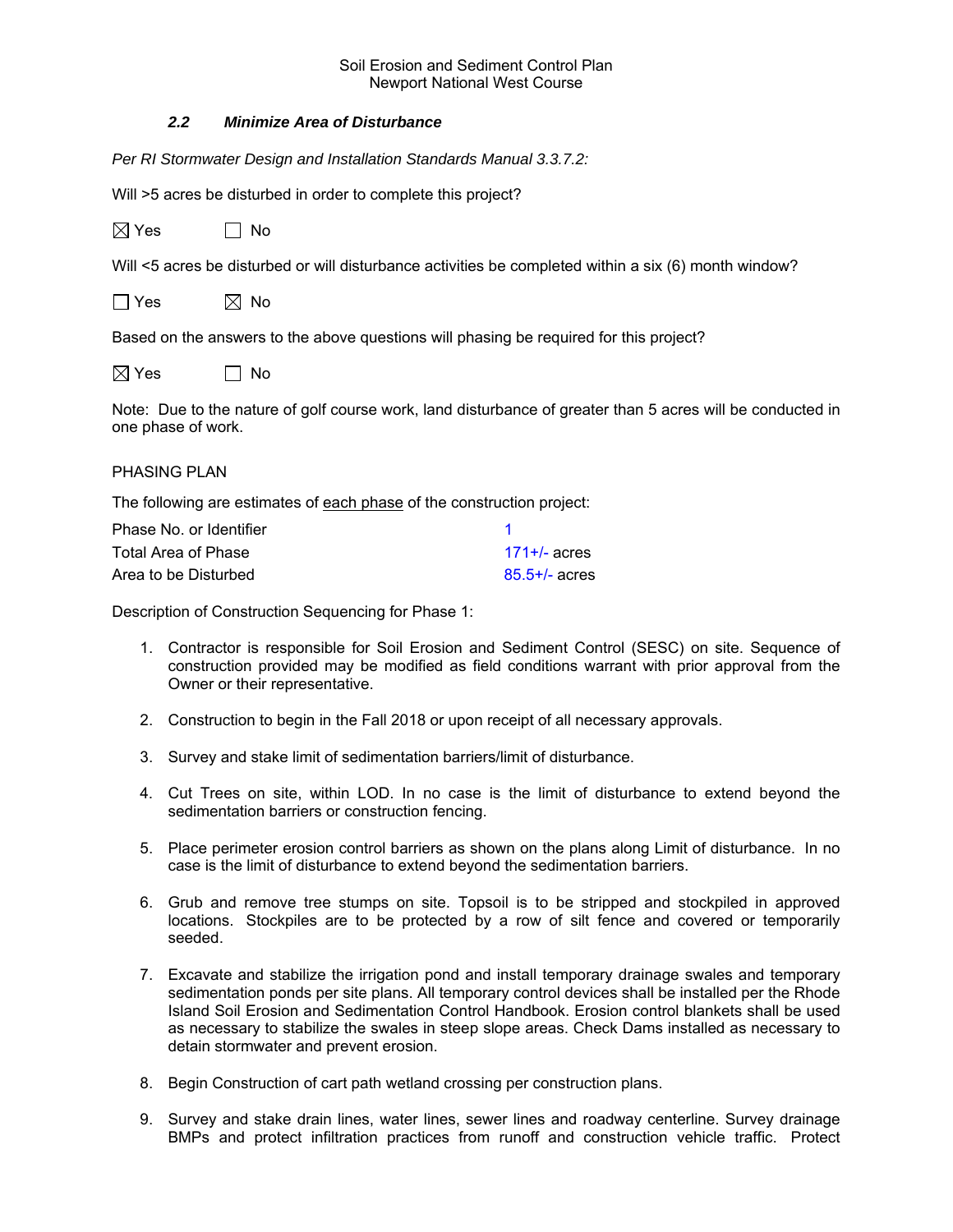infiltration BMPs by installing erosion control devices around BMPs if possibility of runoff exists. If no stormwater can flow to BMP install construction fencing to prevent compaction of BMP area by construction traffic.

- 10. Excavate and grade the proposed driveway, parking area and cart path. Rough grade golf holes. Once rough grade on the holes has been established, disturbed areas shall be stabilized with hydroseeding or approved equal. Erosion control blankets shall be installed as necessary to stabilize soil and promote vegetation.
- 11. Install drain piping, drainage manholes and catch basins beginning at the lowest point and working up gradient. Install inlet protection on catch basins. Protect discharge outlets with rip-rap aprons. Place erosion controls at the discharge points. Install water, sewer, electric, telephone, cable, and gas in accordance with the approved final construction plans.
- 12. Place driveway and parking area surface course per site plans and in accordance with the geotechnical requirements.
- 13. Stabilize areas outside of roadway.
- 14. Flush drainage structures and pipes.
- 15. Remove sediments from irrigation pond and sedimentation pond, excavate, construct and stabilize permanent pond per design plans.
- 16. Finish permanent stabilization of grass swale areas. Sediments shall be removed from site and disposed of properly.
- 17. Bioretention swale and irrigation pond may be brought online once all tributary area has been stabilized.
- 18. Begin construction of the building foundations and structures. Contractor shall limit disturbed areas to the maximum extent practicable during building construction. If applicable, Contractor to coordinate the location of the drywells with design engineer.
- 19. Finalize permanent stabilization around buildings.
- 20. Remove excess sediments within driveway and parking areas.
- 21. Repair drainage outlets and BMPs as required. Tree limbs, leaves, cobbles, boulders, etc. shall be removed from the bottom of the BMPs before the application of topsoil. Install plantings per the Landscape Plans.
- 22. Remove all temporary soil erosion and sedimentation control measures following final vegetative establishment of all disturbed areas.
- 23. Prior to activation of all utilities (water, sewer, and storm), the design engineer and the appropriate utility company shall to be notified at least 48 hours in advance to schedule final inspection.

# *2.3 Minimize the Disturbance of Steep Slopes*

*Per RI Stormwater Design and Installation Standards Manual 3.3.7.3:* 

Are steep slopes (>15%) present within the proposed project area?

 $\boxtimes$  Yes  $\Box$  No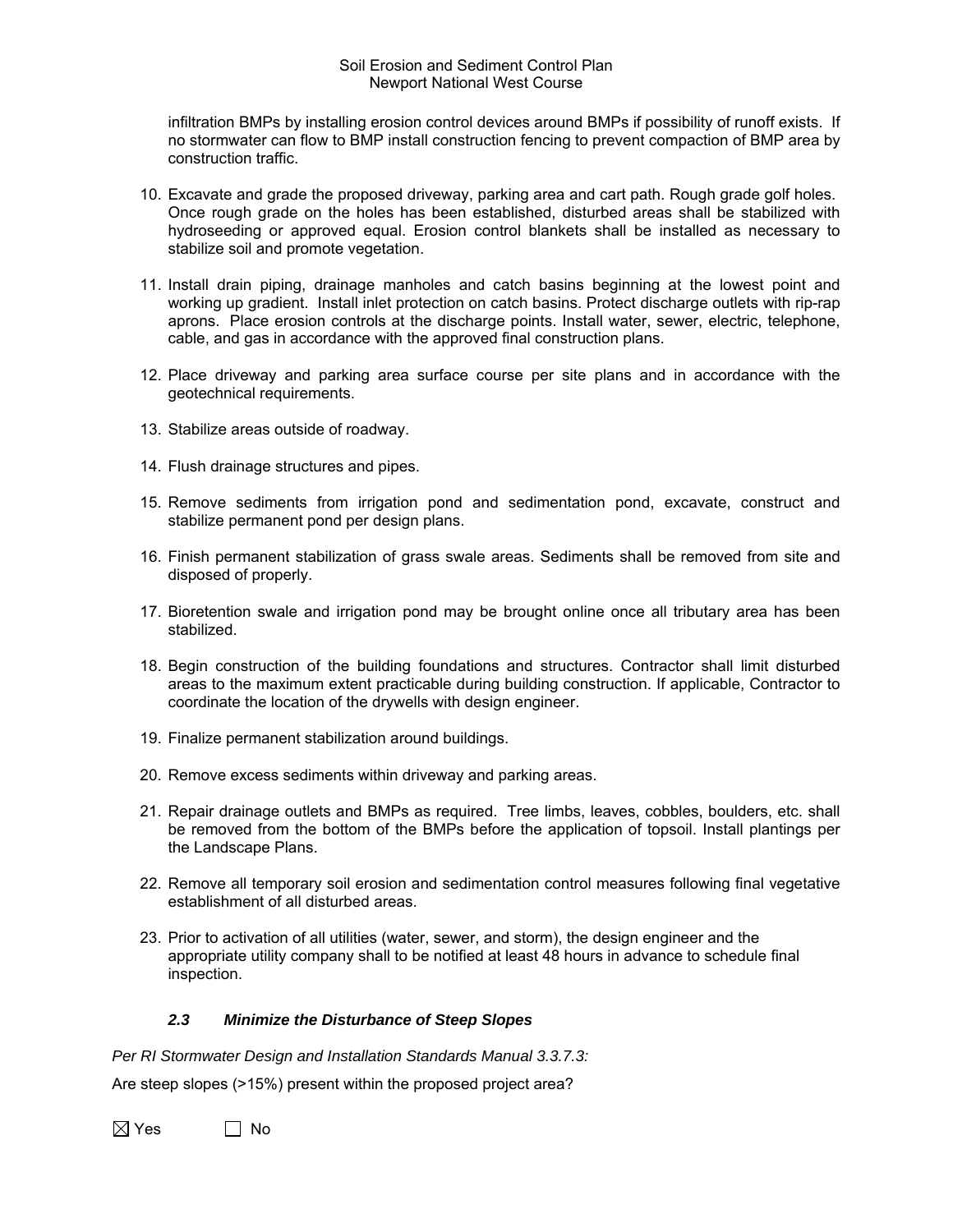Steep slopes are shown on the grading drawings. Steep slopes shall be stabilized with erosion control blankets rip rap or approved equal. Alternatively, boulder retaining walls are used as necessary to eliminate/reduce steep slopes.

# *2.4 Preserve Topsoil*

### *Per RI Stormwater Design and Installation Standards Manual 3.3.7.4:*

Site owners and operators must preserve existing topsoil on the construction site to the maximum extent feasible and as necessary to support healthy vegetation, promote soil stabilization, and increase stormwater infiltration rates in the post-construction phase of the project.

Will existing topsoil be preserved at the site?

 $\boxtimes$  Yes  $\qquad \qquad \Box$  No

The site operator shall strip top soil in proposed project limit of disturbance areas. Top Soil shall be stockpiled in the location specified on the SESC plan. Stock Pile areas shall be surrounded by silt fence or approved erosion control measures to prevent migration of soils during rain events. Upon project completion, the site operation shall redistribute top soil over disturbed areas ensuring at minimum a 4" layer is provided over all disturbed areas. Additional material shall be brought on site should the need arise. Final top soil areas have been shown on the site plans as landscape areas. Top soil should be screened and free of weeds, sticks, and stones over  $\frac{3}{4}$ " in size and otherwise complying with section M.18.01 of the RIDOT Standard Specifications for Road and Bridge Construction. Contractor shall follow recommendations provided by the landscape plans and the Landscape Architect.

Soil compaction must be minimized by maintaining limits of disturbance throughout construction. In instances where site soils are compacted the site owner and operator must restore infiltration capacity of the compacted soils by tilling or scarifying compacted soils and amending soils as necessary to ensure a minimum depth of topsoil is available in these areas. In areas where infiltrating stormwater treatment practices are located compacted soils must be amended such that they will comply the design infiltration rates established in the *RI Stormwater Design and Installation Standards Manual*.

In areas of where over compaction has been compromised the natural infiltration rate of onsite soils, the contractor shall scarifying or till these areas to restore them to their natural state. Areas prone to over compaction are paths proposed to be used by construction equipment and construction equipment storage areas. Construction equipment storage areas are shown on the SESC Plan.

# *2.5 Stabilize Soils*

### *Per RI Stormwater Design and Installation Standards Manual 3.3.7.5:*

Upon completion and acceptance of site preparation and initial installation of erosion, runoff, and sediment controls and temporary pollution prevention measures, the operator shall initiate appropriate temporary or permanent stabilization practices during all phases of construction on all disturbed areas as soon as possible, but not more than fourteen (14) days after the construction activity in that area has temporarily or permanently ceased.

Any disturbed areas that will not have active construction activity occurring within 14 days must be stabilized using the control measures depicted in the SESC Site Plans, in accordance with the *RI SESC Handbook*, and per manufacturer product specifications.

Only areas that can be reasonably expected to have active construction work being performed within 14 days of disturbance will be cleared/grubbed at any one time. It is NOT acceptable to clear and grub the entire construction site if portions will not be active within the 14-day time frame. Proper phasing of clearing and grubbing activities shall include temporary stabilization techniques for areas cleared and grubbed that will not be active within the 14-day time frame.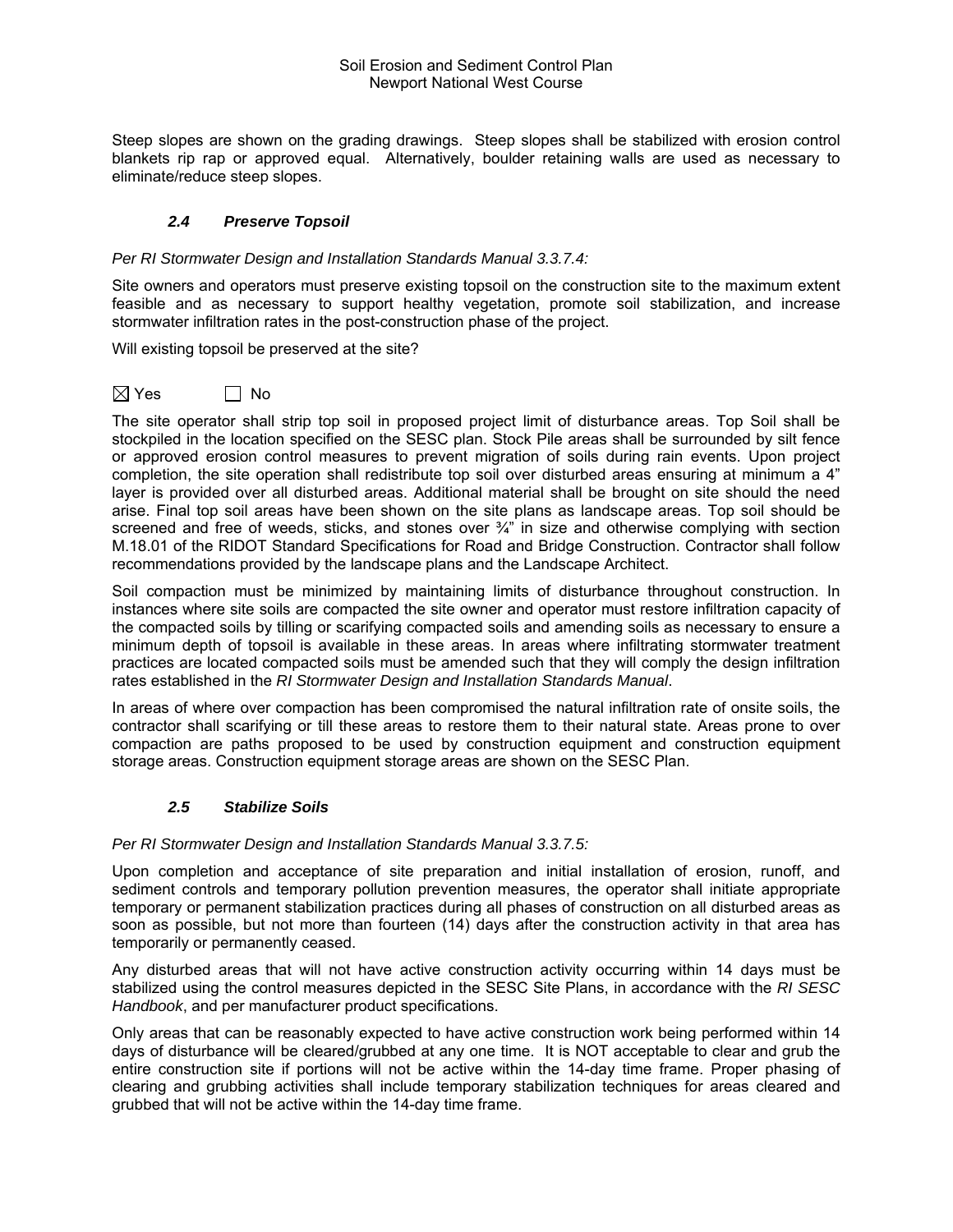All disturbed soils exposed prior to October 15 of any calendar year shall be seeded by that date if vegetative measures are the intended soil stabilization method. Any such areas that do not have adequate vegetative stabilization, as determined by the site operator or designated inspector, by November 15, must be stabilized through the use of non-vegetative erosion control measures. If work continues within any of these areas during the period from October 15 through April 15, care must be taken to ensure that only the area required for that day's work is exposed, and all erodible soil must be restabilized within 5 working days. In limited circumstances, stabilization may not be required if the intended function of a specific area of the site necessitates that it remain disturbed (i.e. construction of a motocross track).

- When construction activities have temporarily or permanently ceased, stabilization controls shall consist of one or more of the following:
	- o Seeding with native vegetation
	- o Straw or straw application, in the amount of 2 tons/acre (temporary only)
	- o Fiber mulch or covering consisting of mat/fiber lining (temporary only)
- Dust control generation shall be controlled by one or more of the following:
	- o Vegetative cover (see stabilization controls above)
	- o Sprinkle site with water until surface is wet. Take care to not create runoff from excessive use of water. The general contractor shall have an on-site water vehicle for dust control.
	- o Stone to stabilize construction roads
	- o Calcium chloride (only with approval of the Design Engineer)

### Temporary Vegetative Control Measures

- When construction activities have temporarily ceased, stabilization controls shall consist of one or more of the following:
	- 1. Hydro seeding
	- 2. Seeding with native vegetation

### Temporary Non-Vegetative Control Measures

- When construction activities have temporarily ceased, stabilization controls shall consist of one or more of the following:
	- 1. Mulching
	- 2. Rolled Erosion control mats Steep Slopes >15%
	- 3. Rolled Erosion control netting

### Permanent Vegetative Control Measures

- When construction activities have permanently ceased, stabilization controls shall consist of one or more of the following:
	- 1. Hydro seeding
	- 2. Seeding with native vegetation
	- 3. Sodding

# *2.6 Protect Storm Drain Outlets*

*Per RI Stormwater Design and Installation Standards Manual 3.3.7.7:*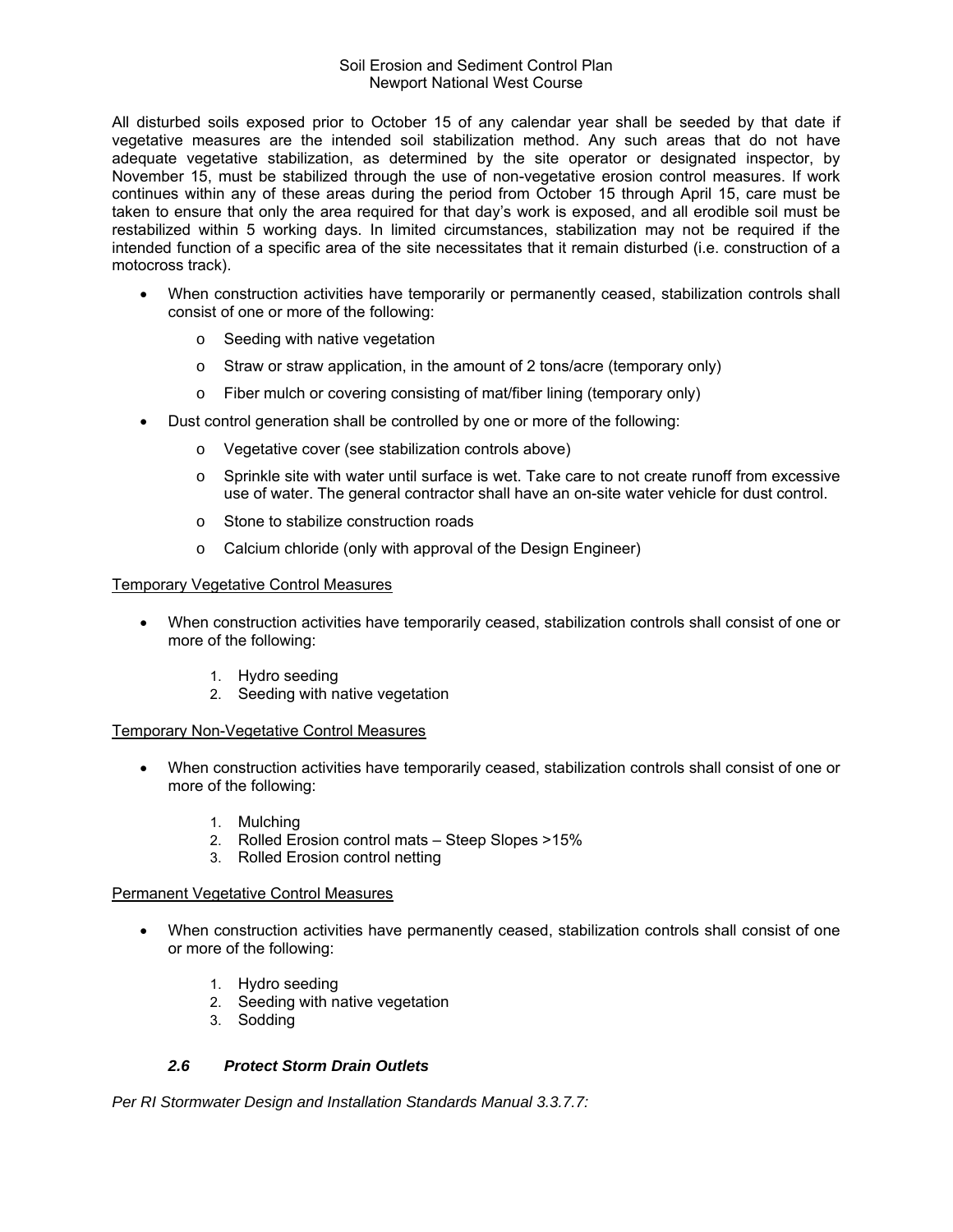Temporary or permanent outlet protection must be used to prevent scour and erosion at discharge points through the protection of the soil surface, reduction in discharge velocities, and through the promotion of infiltration. Outlets often have high velocity, high volume flows, and require strong materials that will withstand the forces of stormwater. Storm drain outlet control measures also offer a last line of protection against sediment entering environmentally sensitive areas.

All stormwater outlets that may discharge sediment-laden stormwater flow from the construction site must be protected using the control practices depicted on the approved plan set and in accordance with the *RI SESC Handbook*.

Temporary control measures have been designed in accordance with the RI SESC Handbook. Following development completion/implementation of the permanent stormwater control measures, all stormwater will either be directed to the man-made ponds through the proposed storm drains that eventually drain into the wetland located on site or into the existing Drainage Network.

Will temporary or permanent point source discharges be generated at the site as the result of construction of sediment traps or basins, diversions, and conveyance channels?



Sediment traps and the permanent irrigation pond will use point source discharges. Rip rap aprons have been provided where there is chance of erosive velocities. Outfalls that do not require rip rap should be stabilized with vegetation. Temporary erosion control blankets may be used to promote vegetation and eliminate erosion during stabilization, if needed. During construction, drainage outfalls should include strawbales, siltfence, and or straw wattle to reduce the chance of sediments entering the wetlands during construction. Once all tributary areas have been stabilized these measures can be removed.

# *2.7 Establish Temporary Controls for the Protection of Post-Construction Stormwater Treatment Practices*

### *Per RI Stormwater Design and Installation Standards Manual 3.3.7.8:*

Temporary measures shall be installed to protect permanent or long-term stormwater control and treatment measures as they are installed and throughout the construction phase of the project so that they will function properly when they are brought online.

- Storm drain outlets shall be protected during the entire duration of the project using ALL of the following:
	- 1. Staked strawbales or silt fence (RI Standards 9.1.0, 9.2.0 & 9.3.0) or straw wattles
	- 2. Flared end. See detail on SESC Site Plans.
	- 3. Rip rap apron. See detail on SESC Site Plans.
- Storm drain outlets shall be protected by using one or more of the following:
	- 1. Catch basin inserts such as silt sacks. Install according to manufacturer specifications.
	- 2. Sandbags
	- 3. Staked strawbales or silt fence (for unpaved areas ONLY RI Standards 9.1.0, 9.2.0 & 9.3.0)
	- 4. Staked filter socks (for unpaved areas ONLY). Install according to manufacturer specifications.

Will long-term stormwater treatment practices be installed at the site?

 $\boxtimes$  Yes  $\qquad \qquad \Box$  No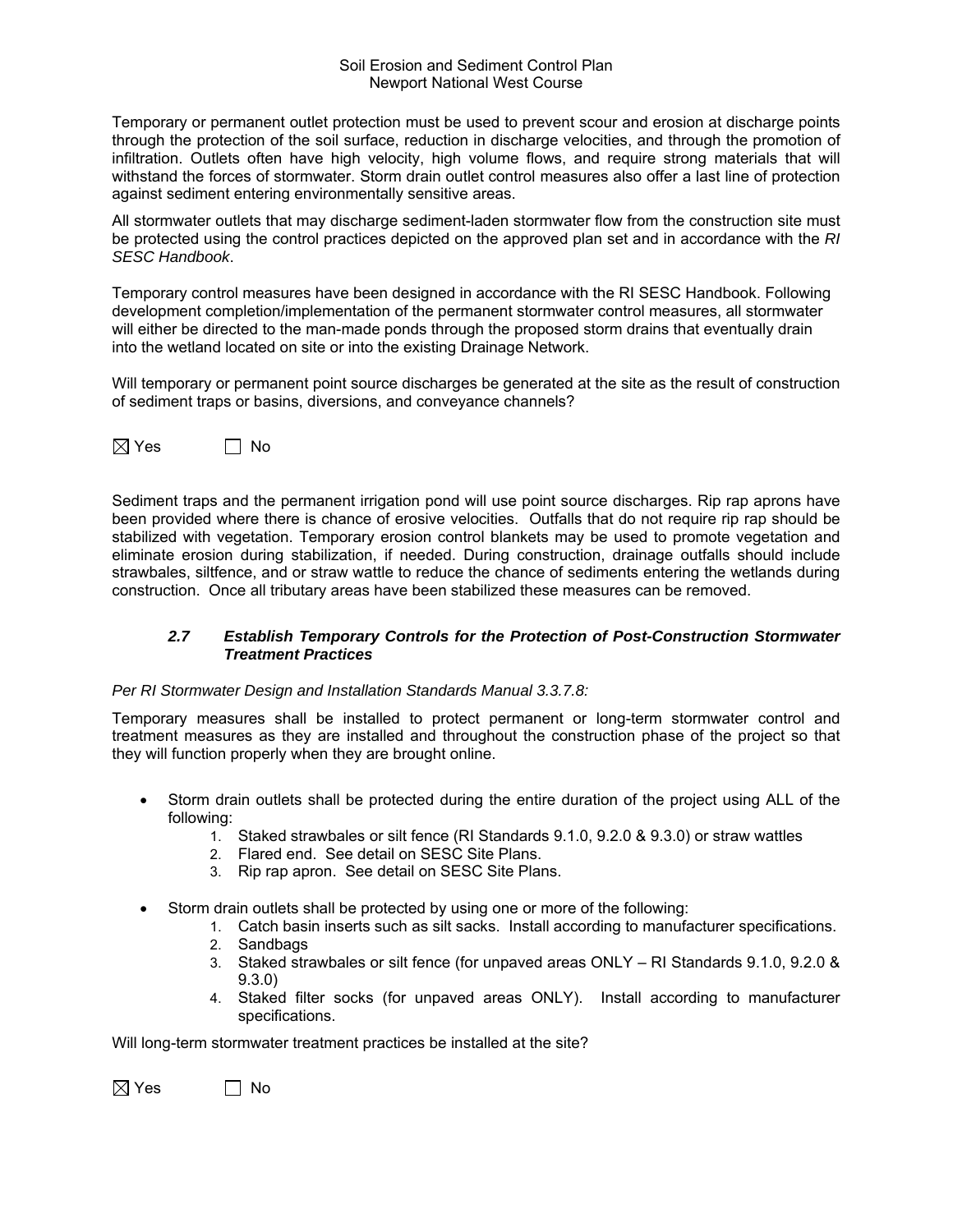Long term stormwater treatment practices that will use infiltration, will be staked off throughout the construction phases. No construction vehicles shall enter these staked areas to avoid sedimentation and compaction. See the Erosion Control Plan prepared by DiPrete Engineering for locations of these areas.

# *2.8 Divert or Manage Run-on from Up-gradient Areas*

#### *Per RI Stormwater Design and Installation Standards Manual 3.3.7.10:*

Is stormwater from off-site areas anticipated to flow onto the project area or onto areas where soils will be disturbed?

 $\boxtimes$  Yes  $\Box$  No

Stormwater from off-site undisturbed areas will be swaled/divereted around the site construction. *.* See the Erosion Control Plan prepared by DiPrete Engineering for locations of these diversions.

Structural control measures will be used to limit stormwater flow from coming onto the project area, and to divert and slow on-site stormwater flow that is expected to impact exposed soils for the purpose of minimizing erosion, runoff, and the discharge of pollutants from the site.

| Control measures shall be installed as depicted on the approved plan set and in accordance with the RI<br>SESC Handbook or the RI Department of Transportation Standard Specifications for Road and Bridge<br><b>Construction. Run-on and Run-off Management</b> |            |                                             |                              |          |
|------------------------------------------------------------------------------------------------------------------------------------------------------------------------------------------------------------------------------------------------------------------|------------|---------------------------------------------|------------------------------|----------|
| Detail(s) is/are on<br>Identified on<br>Control measure<br>On-site or<br>Sheet#<br>Off-site<br>Sheet #<br>Construction<br>Run-on?<br>Phase #                                                                                                                     |            |                                             |                              |          |
| All Phases                                                                                                                                                                                                                                                       | Off - Site | Temporary<br>Swale/Diversion<br><b>Berm</b> | Soil Erosion Control<br>Plan | $3-4, 7$ |

### *2.9 Retain Sediment Onsite through Structural and Non-Structural Practices*

*Per RI Stormwater Design and Installation Standards Manual 3.3.7.12:* 

Once the erosion control measures and the run-on diversions are identified and located on the plans, the next step to site planning is sediment control and sediment management. Sediment barriers, inlet protection, construction entrances, stockpile containment, temporary sediment basin must be integrated into the SESC Plan if applicable. Refer to the RI SESC Handbook Section Six: Sediment Control Measures for additional guidance.

*Per RI Stormwater Design and Installation Standards Manual 3.3.7.9:* 

**SEDIMENT BARRIERS** must be installed along the perimeter areas of the site that will receive stormwater from disturbed areas. This also may include the use of sediment barriers along the contour of disturbed slopes to maintain sheet flow and minimize rill and gully erosion during construction. Installation and maintenance of sediment barriers must be completed in accordance with the maintenance requirements specified by the product manufacturer or the *RI SESC Handbook*.

Will sediment barriers be utilized at the toe of slopes and other downgradient areas subject to stormwater impacts and erosion during construction?

 $\boxtimes$  Yes  $\Box$  No

Sediment barriers will be used to protect stormwater from discharging onto adjacent properties, sensitive areas and proposed BMPs.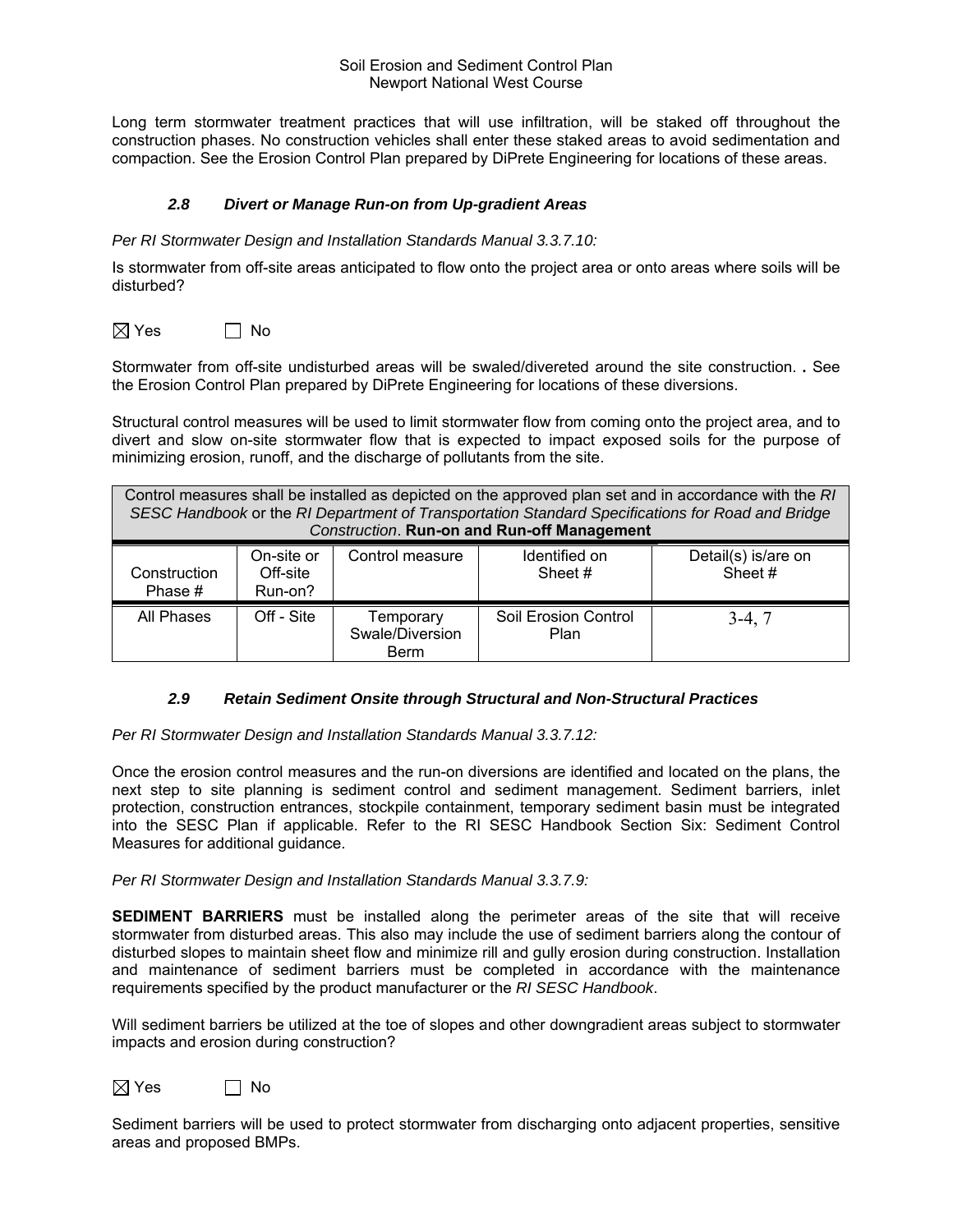Will sediment barriers be utilized along the contour of slopes to maintain sheet flow and minimize rill and gully erosion during construction?

 $\boxtimes$  Yes  $\Box$  No

| <b>SEDIMENT BARRIERS</b> |                                              |                                           |                         |  |
|--------------------------|----------------------------------------------|-------------------------------------------|-------------------------|--|
| Construction Phase #     | <b>Sediment Barrier Type</b>                 | Sediment Barrier is<br>Labeled on Sheet # | Detail is on<br>Sheet # |  |
| All Phases               | Silt Fence, Straw Wattle, or<br>approved eq. | Soil Erosion Control<br>Plan              | $3-4, 7$                |  |
|                          |                                              |                                           |                         |  |

*Per RI Stormwater Design and Installation Standards Manual 3.3.7.6*:

**INLET PROTECTION** will be utilized to prevent soil and debris from entering storm drain inlets. These measures are usually temporary and are implemented before a site is disturbed. ALL stormwater inlets &/or catch basins that are operational during construction and have the potential to receive sedimentladen stormwater flow from the construction site must be protected using control measures outlined in the *RI SESC Handbook*.

For more information on inlet protection refer to the *RI SESC Handbook*, Inlet Protection control measure.

#### **Maintenance**

The operator must clean or remove and replace the inlet protection measures as sediment accumulates, the filter becomes clogged, and/or as performance is compromised. Accumulated sediment adjacent to the inlet protection measures should be removed by the end of the same work day in which it is found or by the end of the following work day if removal by the same work day is not feasible.

Do inlets exist adjacent to or within the project area that require temporary protection?



Existing on-site and off-site drainage inlets must be protected during construction. Proposed drainage inlets shall be protected once install to ensure sediments kept out of the drainage network. All inlet protections shall be maintained per the RI SESC handbook and manufacturers recommendations.

The following lists the proposed storm drain inlet types selected from Section Six of the *RI SESC Handbook*. Each row is unique for each phase and inlet protection type.

| <b>INLET PROTECTION</b> |                                      |                                           |                                |  |
|-------------------------|--------------------------------------|-------------------------------------------|--------------------------------|--|
| Construction Phase #    | <b>Inlet Protection</b><br>Type      | Inlet Protection is<br>labeled on Sheet # | Detail(s) is/are on<br>Sheet # |  |
| All Phases              | Fabric Drop, Curb Drop, Silt<br>Sack | As Applicable                             | $3-4.7$                        |  |
|                         |                                      |                                           |                                |  |
|                         |                                      |                                           |                                |  |
|                         |                                      |                                           |                                |  |

**CONSTRUCTION ENTRANCES** will be used in conjunction with the stabilization of construction roads to reduce the amount of sediment tracking off the project. This project has avoided placing construction entrances on poorly drained soils where possible. Where poorly drained soils could not be eliminated, the detail includes subsurface drainage.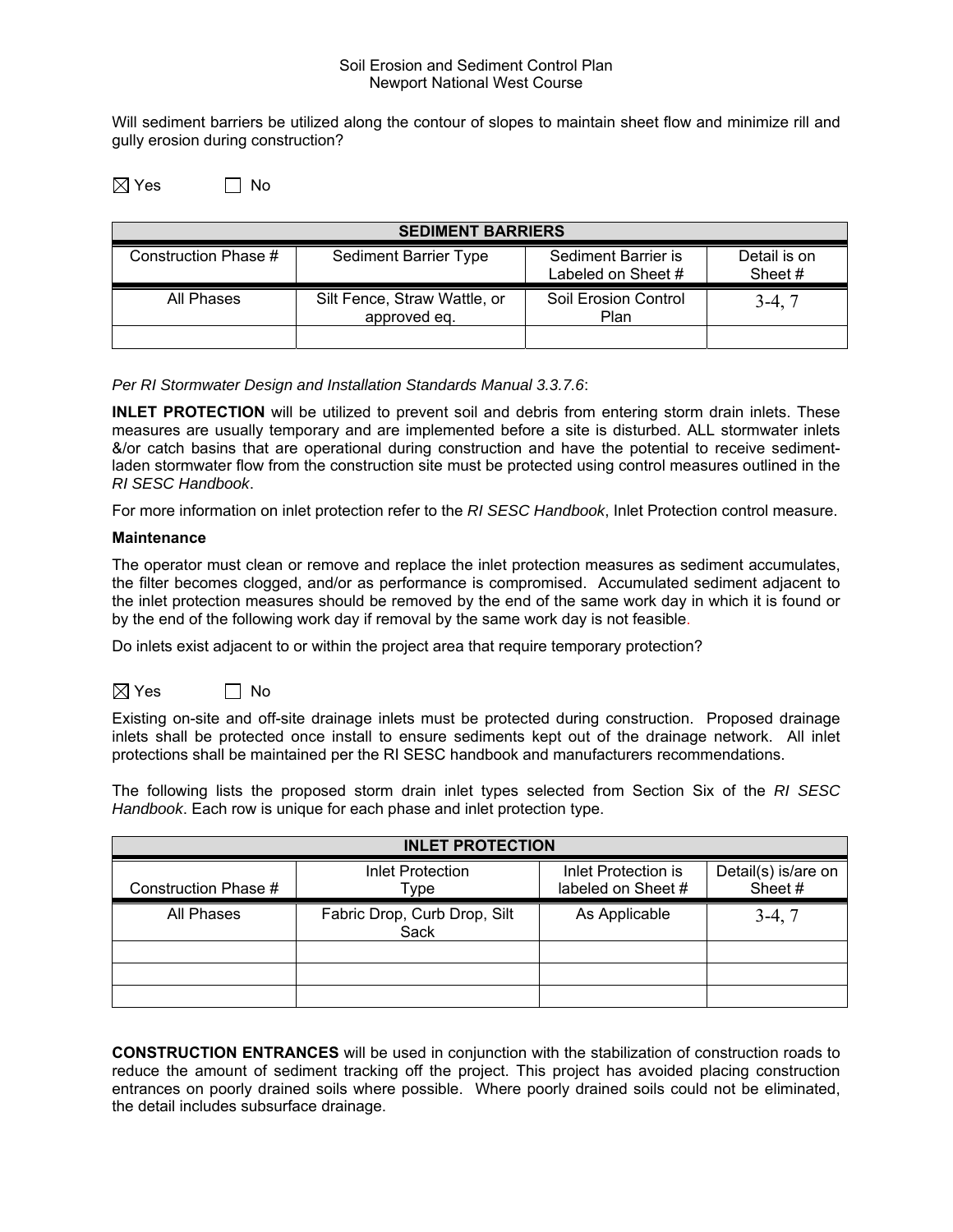Any construction site access point must employ the control measures on the approved SESC site plans and in accordance with the *RI SESC Handbook*. Construction entrances shall be used in conjunction with the stabilization of construction roads to reduce the amount of mud picked up by construction vehicles. All construction access roads shall be constructed prior to any roadway accepting construction traffic.

The site owner and operator must:

- 1. Restrict vehicle use to properly designated exit points.
- 2. Use properly designed and constructed construction entrances at all points that exit onto paved roads so that sediment removal occurs prior to vehicle exit.
- 3. When and where necessary, use additional controls to remove sediment from vehicle tires prior to exit (i.e. wheel washing racks, rumble strips, and rattle plates).
- 4. Where sediment has been tracked out from the construction site onto the surface of off-site streets, other paved areas, and sidewalks, the deposited sediment must be removed by the end of the same work day in which the track out occurs. Track-out must be removed by sweeping, shoveling, or vacuuming these surfaces, or by using other similarly effective means of sediment removal.

Will construction entrances be utilized at the proposed construction site?



Construction entrances have been shown on the Erosion Control Plan prepared by DiPrete Engineering. Construction entrance shall be installed per RIDOT Standard 9.9.0 and maintained in accordance with the RI SESC handbook and RIDOT Standards.

**STOCKPILE CONTAINMENT** will be used onsite to minimize or eliminate the discharge of soil, topsoil, base material or rubble, from entering drainage systems or surface waters. All stockpiles must be located within the limit of disturbance, protected from run-on with the use of temporary sediment barriers and provided with cover or stabilization to avoid contact with precipitation and wind where and when practical.

Stock pile management consists of procedures and practices designed to minimize or eliminate the discharge of stockpiled material (soil, topsoil, base material, rubble) from entering drainage systems or surface waters.

For any stockpiles or land clearing debris composed, in whole or in part, of sediment or soil, you must comply with the following requirements:

- 1. Locate piles within the designated limits of disturbance.
- 2. Protect from contact with stormwater (including run-on) using a temporary perimeter sediment barrier.
- 3. Where practicable, provide cover or appropriate temporary vegetative or structural stabilization to avoid direct contact with precipitation or to minimize sediment discharge.
- 4. NEVER hose down or sweep soil or sediment accumulated on pavement or other impervious surfaces into any stormwater conveyance, storm drain inlet, or surface water.
- 5. To the maximum extent practicable, contain and securely protect from wind.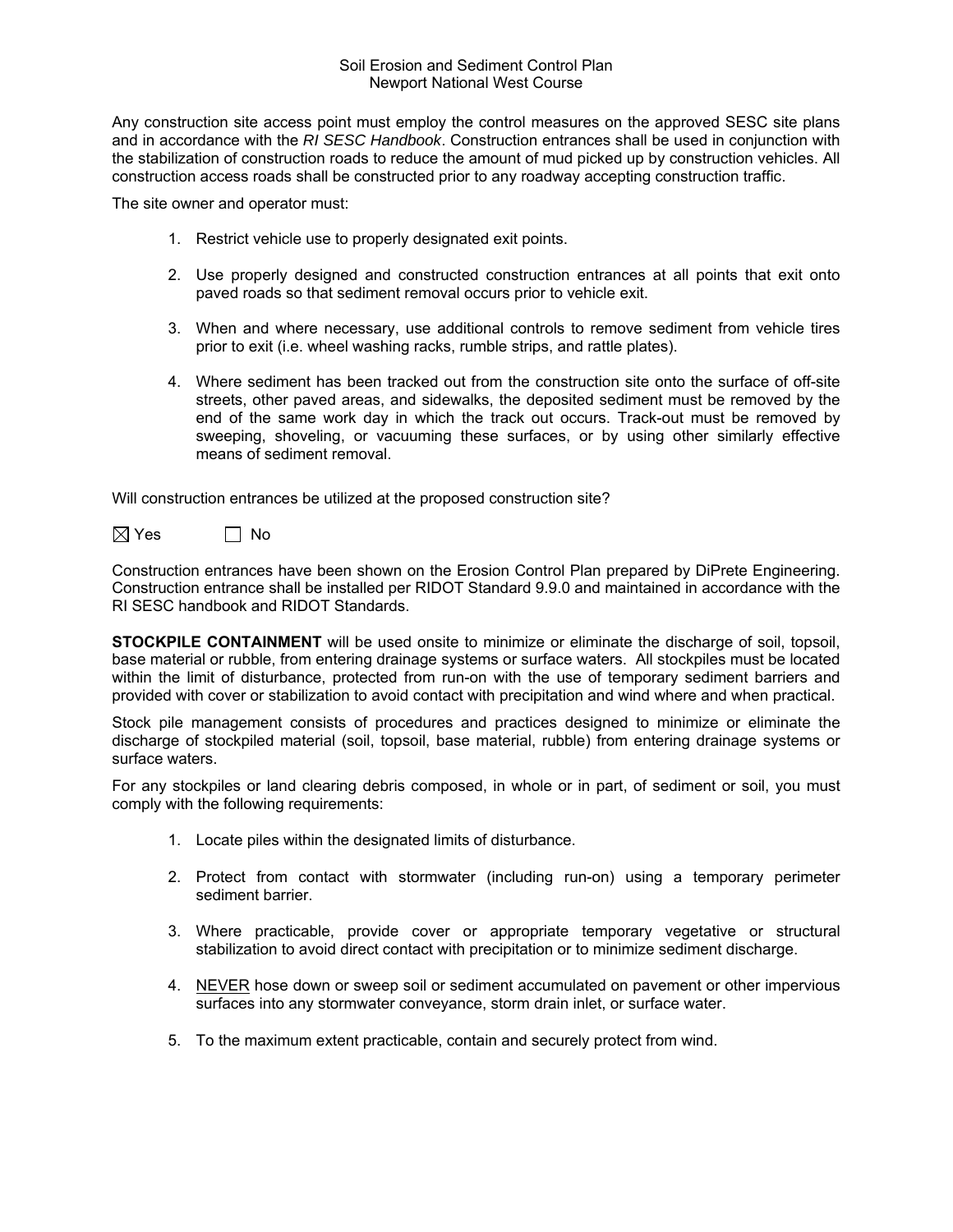| <b>STOCKPILE CONTAINMENT</b> |                                           |                                                                                          |                                                                                   |                  |  |  |  |
|------------------------------|-------------------------------------------|------------------------------------------------------------------------------------------|-----------------------------------------------------------------------------------|------------------|--|--|--|
| Construction Phase #         | Run-on measures<br>necessary?<br>(yes/no) | Stabilization or<br>Cover Type                                                           | Stockpile<br>Containment<br>Measure                                               | Sheet#           |  |  |  |
| All Phases                   | No                                        | Top and Sub-Soil<br>piles should be<br>covered or<br>vegetated                           | Silt Fence                                                                        | Where Applicable |  |  |  |
| All Phases                   | No.                                       | <b>Treated wood</b><br>should be<br>covered with<br>plastic or<br>comparable<br>material | Treated wood<br>should be<br>covered with<br>plastic or<br>comparable<br>material | Where applicable |  |  |  |
|                              |                                           |                                                                                          |                                                                                   |                  |  |  |  |

# **CONSTRUCTED SEDIMENT STRUCTURES**

Note: the permanent irrigation pond is proposed to be used as a temporary sediment trap during construction to capture any sediment not captured by the silt sacks at individual area drains. The irrigation pond holds approximately 62.28 acre-feet; this pond will provide an exceptional amount of storage for accepting sediments during the construction period. In addition, an over-excavation of the permanent rip rap swale location is proposed to provide emergency sediment storage, and for use during the initial excavation of the irrigation pond.

# *2.10 Properly Design Constructed Stormwater Conveyance Channels*

Are temporary stormwater conveyance practices required in order to properly manage runoff within the proposed construction project?

# $\boxtimes$  Yes  $\Box$  No

The conveyance will be maintained as depicted on SESC Site Plans and in accordance with the *RI SESC Handbook* and if applicable.

# *2.11 Erosion, Runoff, and Sediment Control Measure List*

**It is expected that this table and corresponding Inspection Reports will be amended as needed throughout the construction project as control measures are added or modified.** 

| Phase No. #                           |                                                                        |                                                                                                                                                            |  |  |  |  |
|---------------------------------------|------------------------------------------------------------------------|------------------------------------------------------------------------------------------------------------------------------------------------------------|--|--|--|--|
| <b>Location/Station</b>               | <b>Control Measure</b><br><b>Description/Reference</b>                 | <b>Maintenance Requirement</b>                                                                                                                             |  |  |  |  |
| Down gradient Limit of<br>disturbance | Straw Wattle/Straw<br>Bales and/or Silt Fence<br>Section Six: Sediment | Inspection should be made after each storm event<br>and repair or replacement should be made<br>promptly as needed.                                        |  |  |  |  |
| Silt Fence                            | Control Measures -<br>RI SESC Handbook.                                | Cleanout of accumulated sediment behind the<br>bales is necessary if $\frac{1}{2}$ of the original height of the<br>bales becomes filled in with sediment. |  |  |  |  |
| <b>Construction Entrances</b>         | Stone Stabilized Pad.                                                  | The entrance shall be maintained in a condition                                                                                                            |  |  |  |  |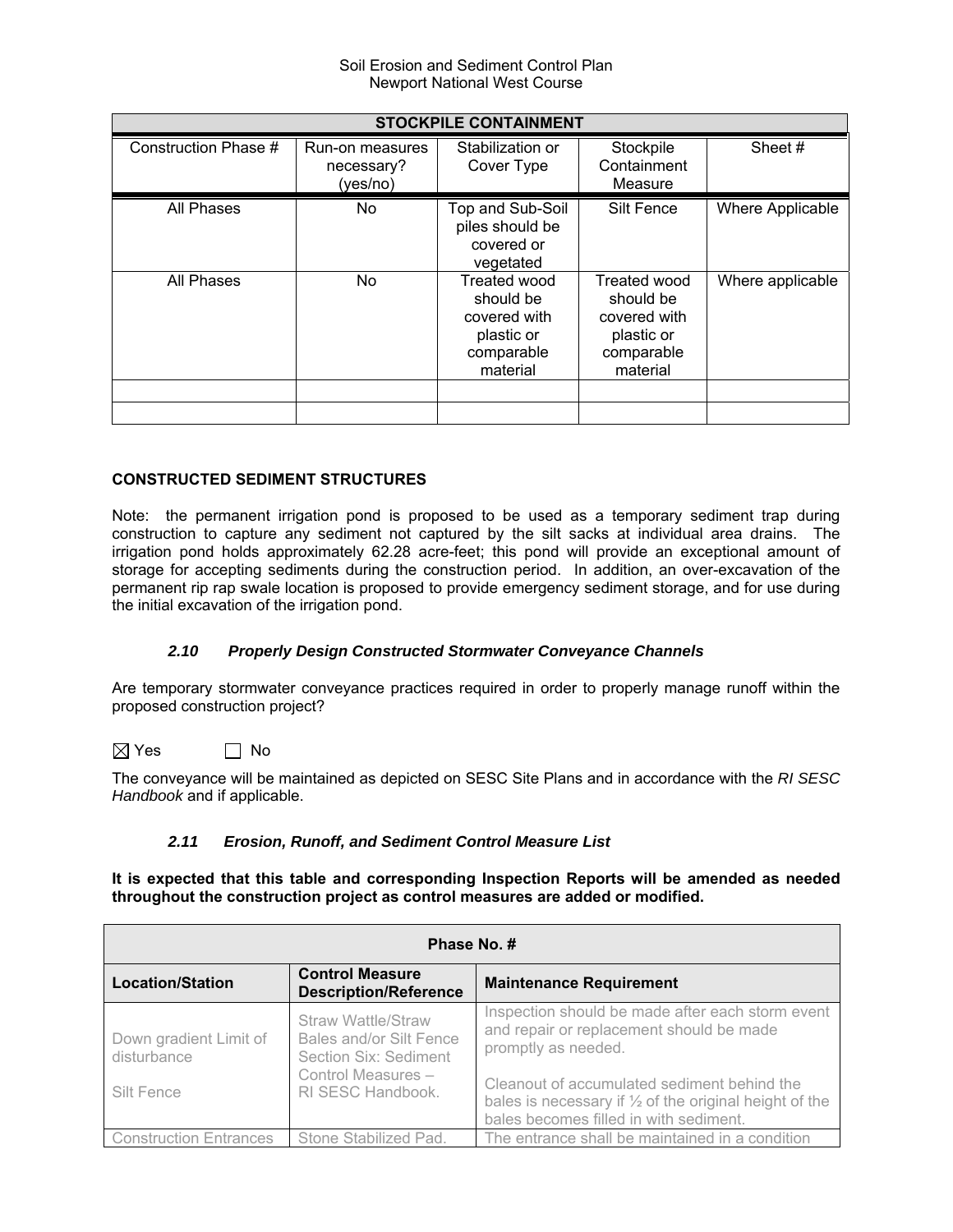|                                                                            | Section Six: Sediment<br>Control Measures -<br><b>Construction Entrances</b><br>-RI SESC Handbook.<br>Constriction pad per<br>RIDOT Standard 9.9.0 | which will prevent tracking or flowing of sediment<br>onto pave surfaces. Provide periodic top dressing<br>with additional stone or additional length as<br>conditions demand<br>Roads adjacent to entrance shall be clean at the<br>end of each day.<br>If maintenance alone is not enough to prevent<br>excessive track out, increase length of entrance,<br>modify construction access road surface, or install<br>washrack or mudrack. |
|----------------------------------------------------------------------------|----------------------------------------------------------------------------------------------------------------------------------------------------|--------------------------------------------------------------------------------------------------------------------------------------------------------------------------------------------------------------------------------------------------------------------------------------------------------------------------------------------------------------------------------------------------------------------------------------------|
| <b>Silt Sacks</b>                                                          | <b>Inlet Protection, Section</b><br><b>Six: Sediment Control</b><br>Measures - Inlet<br>Protection - RI SESC<br>Handbook.                          | Install & maintain per manufacture specifications<br>Inspect after each rain event<br>Lift filters carefully from the drainage structure.<br>Remove any accumulated sediment and reinsert<br>device into drain opening.<br>Remove all accumulated sediment and dispose of<br>properly                                                                                                                                                      |
| <b>Water or Calcium</b><br>Chloride application for<br><b>Dust Control</b> | Dust Control, Section<br>Three: Pollution<br><b>Prevention and Good</b><br>House Keeping -RI<br><b>SESC Handbook.</b>                              | When temporary measures are used, repetitive<br>treatments should be applied as needed to control<br>dust.                                                                                                                                                                                                                                                                                                                                 |
| <b>Temporary Sediment</b><br>Trap                                          | <b>Temporary Sediment</b><br>Traps, Section Six:<br><b>Sediment Control</b><br>Measures - RI SES<br>Handbook                                       | Inspect trap a minimum once per week or within<br>24 hours after a rainfall event greater than $\frac{1}{4}$ ".<br>Remove sediments when half of the minimum<br>required volume of the wet storage is exceeded.                                                                                                                                                                                                                            |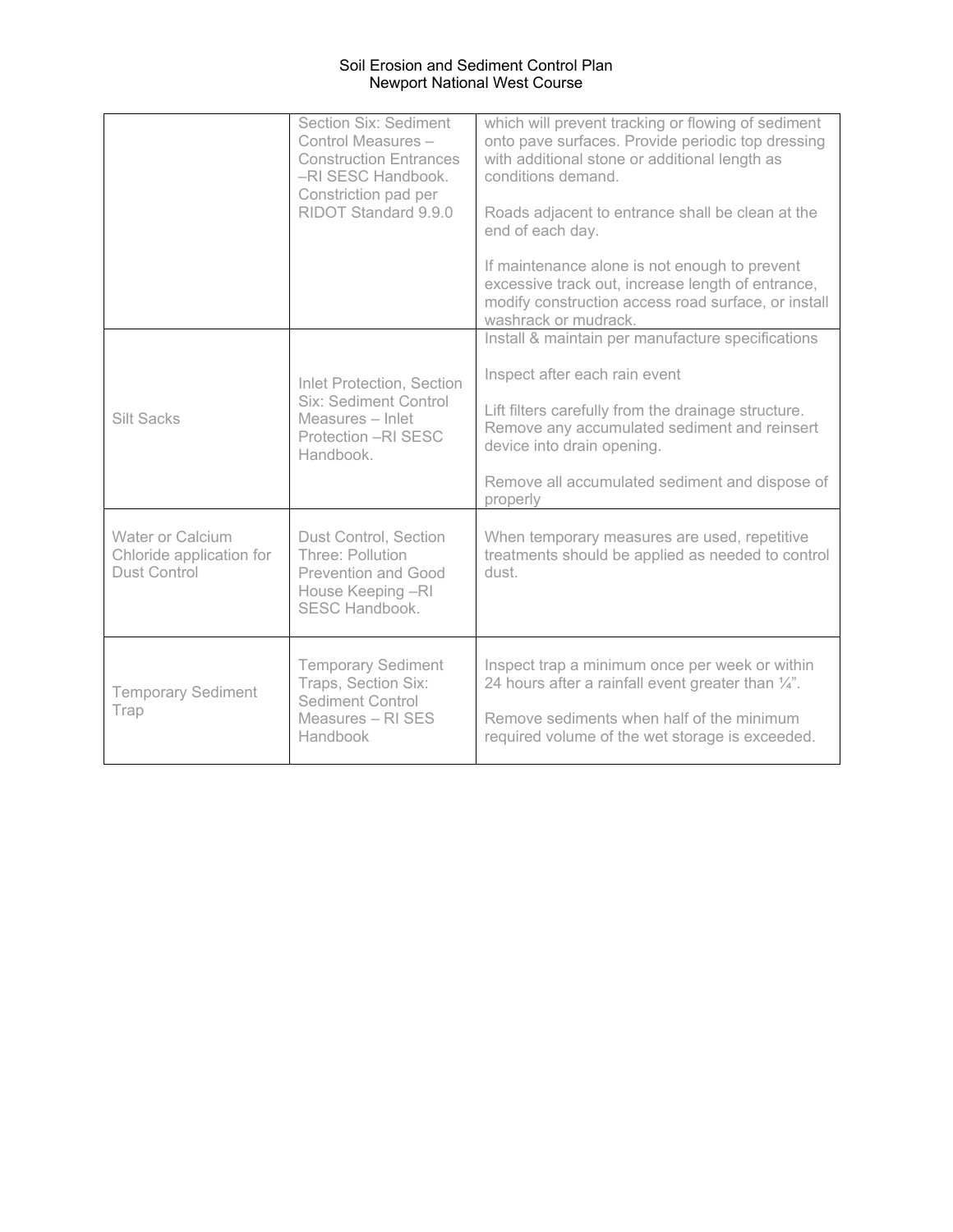# **SECTION 3: CONSTRUCTION ACTIVITY POLLUTION PREVENTION**

*Per RI Stormwater Design and Installation Standards Manual 3.3.7.14:* 

The purpose of construction activity pollution prevention is to prevent day to day construction activities from causing pollution.

This section describes the key pollution prevention measures that must be implemented to avoid and reduce the discharge of pollutants in stormwater. Example control measures include the proper management of waste, material handling and storage, and equipment/vehicle fueling/washing/maintenance operations.

Where applicable, include *RI SESC Handbook* or the *RI Department of Transportation Standard Specifications for Road and Bridge Construction* (as amended) specifications.

# *3.1 Existing Data of Known Discharges from Site*

*Per RIPDES Construction General Permit – Part III.I:* 

Are there known discharges from the project area?

 $\Box$  Yes  $\boxtimes$  No

Describe how this determination was made:

Existing Conditions Survey, Online GIS information

# *3.2 Prohibited Discharges*

### *Per RI SESC Handbook – Part D*

The following discharges are prohibited at the construction site:

- Contaminated groundwater, unless specifically authorized by the DEM. These types of discharges may only be authorized under a separate DEM RIPDES permit.
- Wastewater from washout of concrete, unless the discharge is contained and managed by appropriate control measures.
- Wastewater from washout and cleanout of stucco, paint, form release oils, curing compounds, and other construction materials.
- Fuels, oils, or other pollutants used in vehicle and equipment operation and maintenance. Proper storage and spill prevention practices must be utilized at all construction sites.
- Soaps or solvents used in vehicle and equipment washing.
- Toxic or hazardous substances from a spill or other release.

All types of waste generated at the site shall be disposed of in a manner consistent with State Law and/or regulations.

Will any of the above listed prohibited discharges be generated at the site?

 $\Box$  Yes  $\boxtimes$  No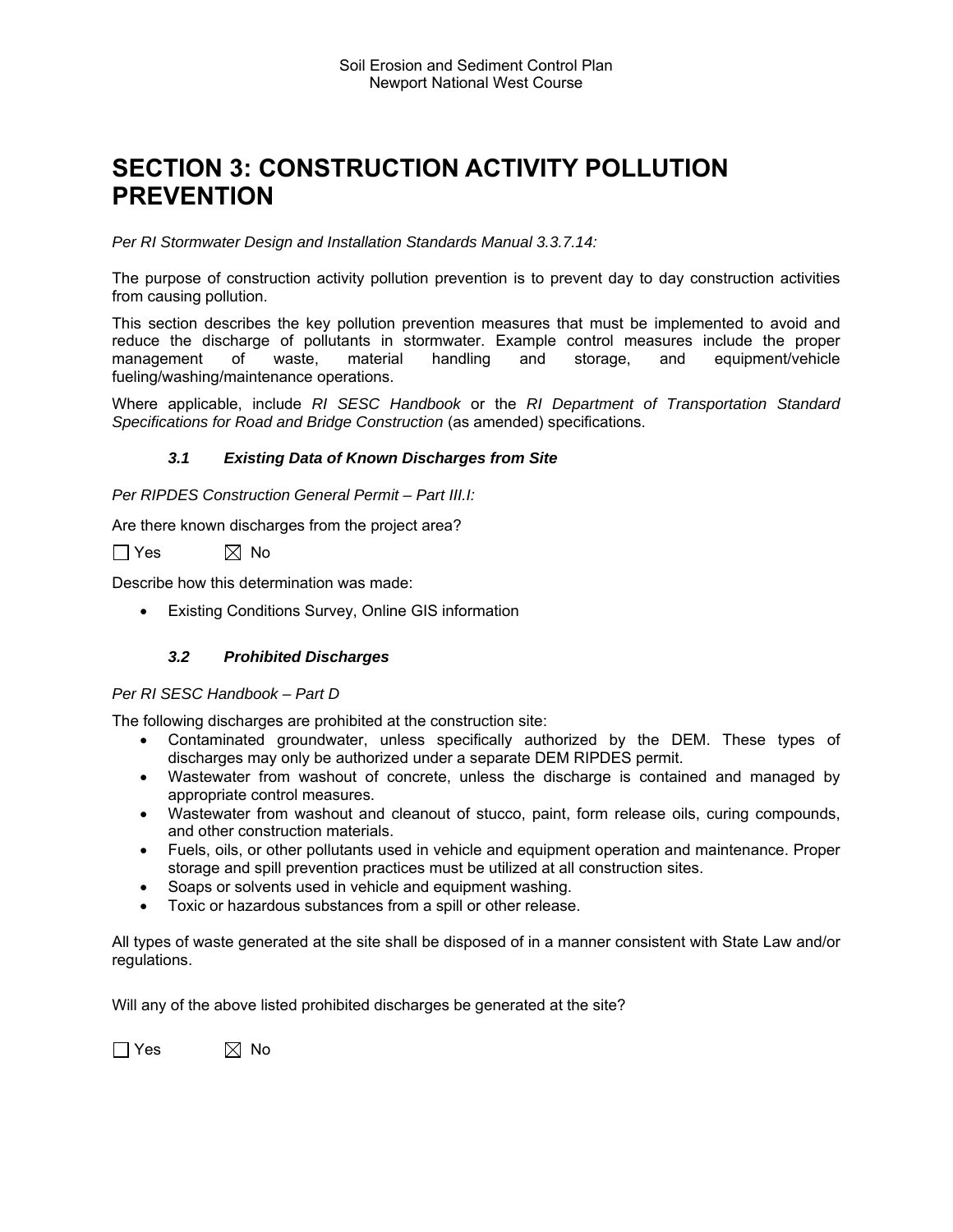# *3.3 Proper Waste Disposal*

*Per RI SESC Handbook – Part D* 

Building materials and other construction site wastes must be properly managed and disposed of in a manner consistent with State Law and/or regulations.

- A waste collection area shall be designated on the site that does not receive a substantial amount of runoff from upland areas and does not drain directly to a waterbody or storm drain.
- All waste containers shall be covered to avoid contact with wind and precipitation.
- Waste collection shall be scheduled frequently enough to prevent containers from overfilling.
- All construction site wastes shall be collected, removed, and disposed of in accordance with applicable regulatory requirements and only at authorized disposal sites.
- Equipment and containers shall be checked for leaks, corrosion, support or foundation failure, or other signs of deterioration. Those that are found to be defective shall be immediately repaired or replaced.

Is waste disposal a significant element of the proposed project?

 $\boxtimes$  Yes  $\Box$  No

Building construction and general construction waste is anticipated. Before construction begins, an area within the project limits will be designated as a waste collection area. A waste collection time will be arranged so that the containers do not overflow. In the event that a container does spill, cleanup will be provided immediately. The construction waste will be collected, removed, and disposed of only at authorized disposal areas. All waste shall be disposed of in a manner consistent with federal, state and local regulations. Construction debris shall be disposed of daily to avoid exposure to precipitation.

### *3.4 Spill Prevention and Control*

### *Per RI SESC Handbook – Part D*

All chemicals and/or hazardous waste material must be stored properly and legally in covered areas, with containment systems constructed in or around the storage areas. Areas must be designated for materials delivery and storage. All areas where potential spills can occur and their accompanying drainage points must be described. The owner and operator must establish spill prevention and control measures to reduce the chance of spills, stop the source of spills, contain and clean-up spills, and dispose of materials contaminated by spills. The operator must establish and make highly visible location(s) for the storage of spill prevention and control equipment and provide training for personnel responsible for spill prevention and control on the construction site.

Are spill prevention and control measures required for this particular project?

 $\boxtimes$  Yes  $\Box$  No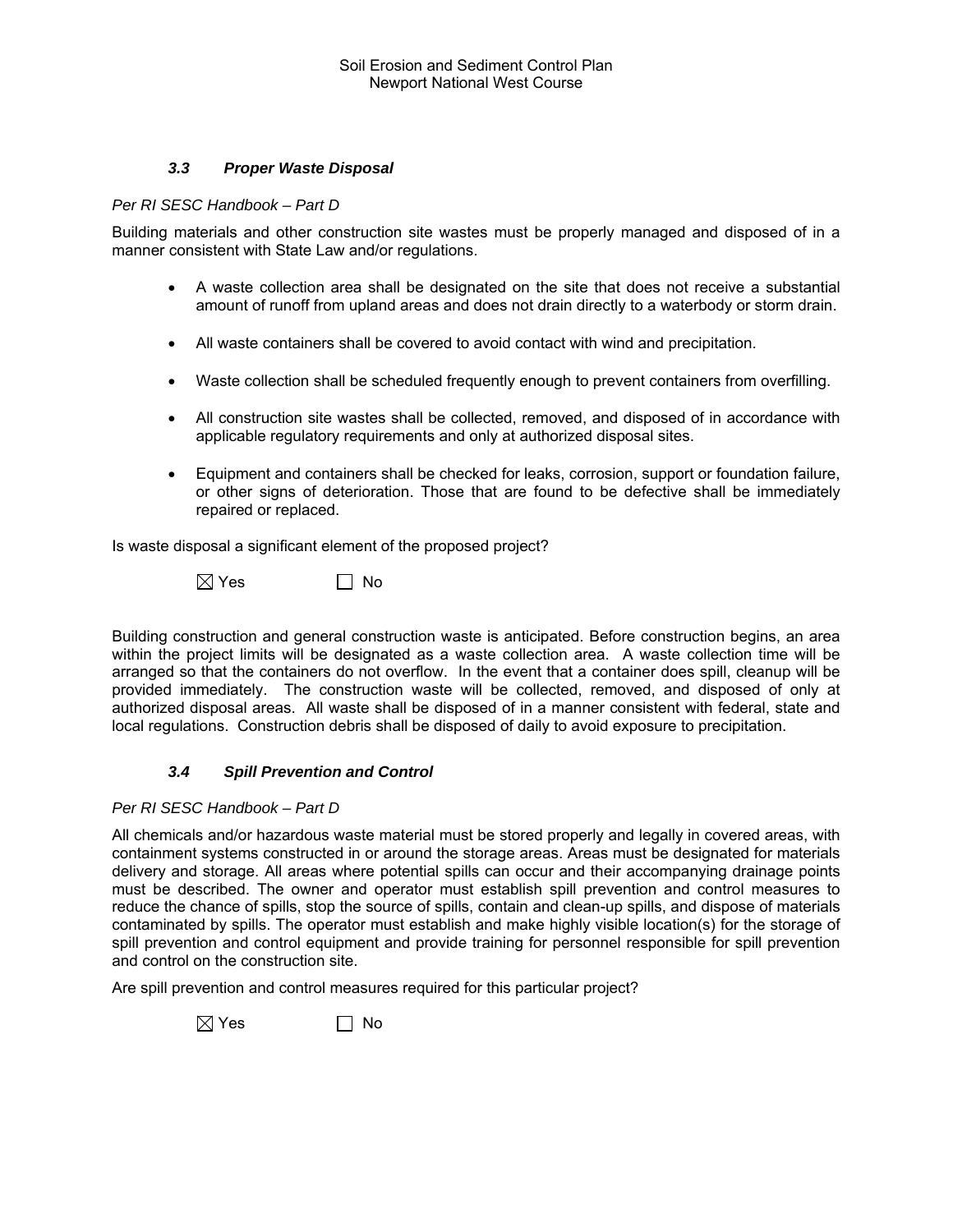- The construction site supervisor will create and adopt a spill control plan that includes measures to stop the source of the spill, contain the spill, clean up the spill, dispose of materials contaminated by the spill, and identify and train personnel responsible for spill prevention and control. The following measures will be appropriate for a spill prevention and response plan.
- Store and handle materials to prevent spills
	- o Tightly seal containers.
	- o Make sure all containers are clearly labeled
	- o Stack containers neatly and securely
- Reduce storm water contact if there is a spill
	- o Have cleanup procedures clearly posted
	- o Have cleanup materials readily available
	- o Contain any liquid
	- o Stop the source of the spill
	- o Cover spill with absorbent materials such as sawdust.
- At no time shall spills be cleaned and/or flushed down storm drains or to any environmentally sensitive area (stream, pond, wetland etc.)
- Dispose of contaminated materials according to manufacturer's instructions or according to state or local requirements.
- Equipment/vehicle fueling and repair/maintenance operations or hazardous material storage shall not take place within regulated wetlands or buffer zone area. Designated areas shall be approved by site owner and project engineer.
- Identify personnel responsible for responding to spill of toxic or hazardous materials.
	- o Provide personnel spill response training
	- o Post names of spill response personnel
	- o Keep the spill area well ventilated
	- o If necessary, use a private firm that specializes in spill cleanup
- Spills that exceed Reportable Quantity (RQ) levels or reportable materials must be reported and documented.
	- o Notify the Rhode Island Department of Environmental Management (401) 222-3961, (401) 222-6519 or (401) 222-2284 at night as soon as there is knowledge of a spill.
	- o Notify the permitting authority in writing within 5 days.
	- o The SESC must be modified within 14-days to provide a description of the release, the circumstances leading to the release and the date of the release.
- Stone Stabilization Pad (RI Standard 9.9.0)
	- o Located at construction site entrance/exit as shown on the SESC Site Plans.<br>
	o The maintenance shall include top dressing with additional stone or additiona
	- The maintenance shall include top dressing with additional stone or additional length as conditions demand or as directed by the engineer.
	- o Sediments spilled, dropped, washed or tracked on the public right of way must be removed immediately by the contractor and disposed of according to all applicable regulations.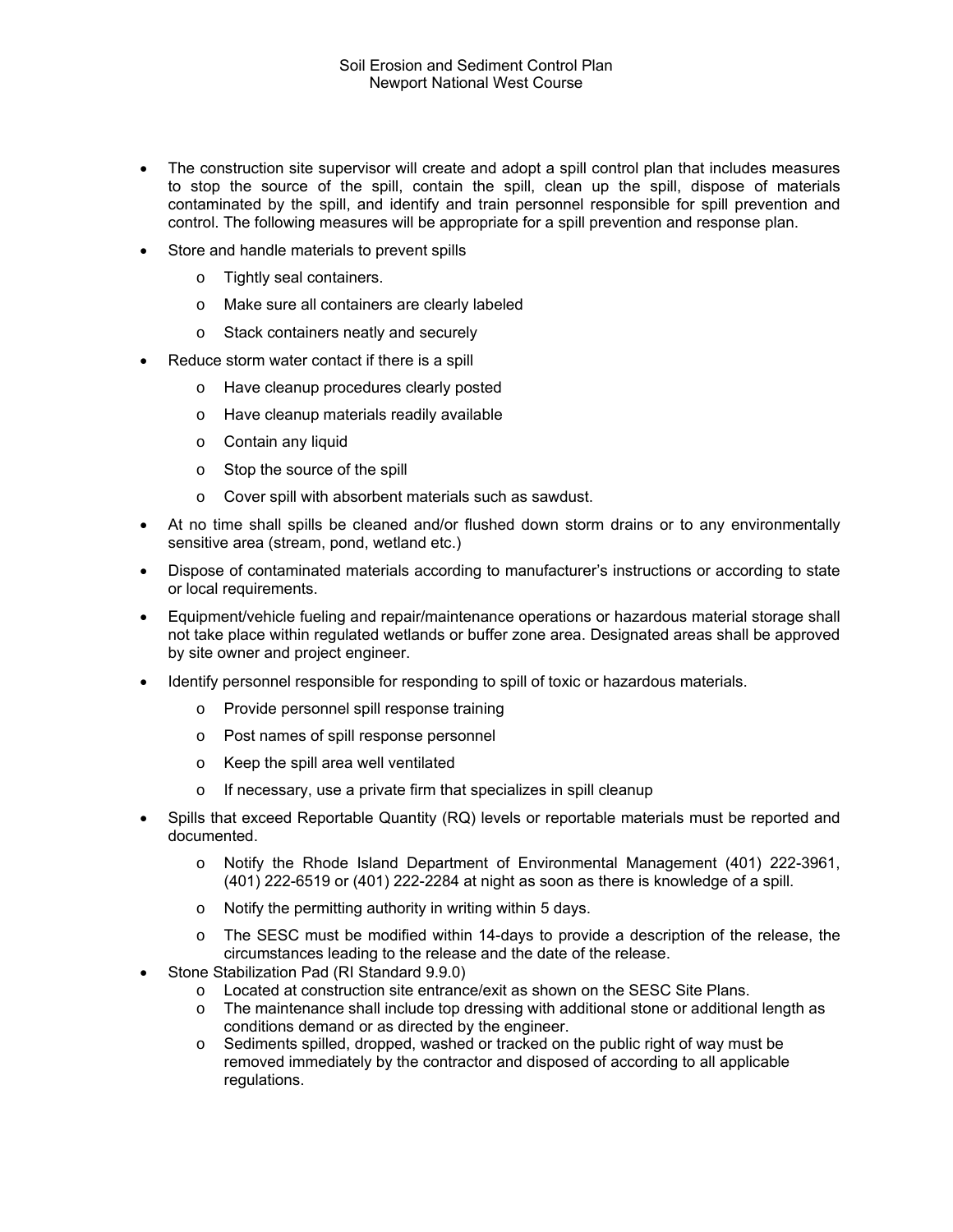# *3.5 Control of Allowable Non-Stormwater Discharges*

*Per RIPDES Construction General Permit – Part III.J.2.e:* 

Are there allowable non-Stormwater discharges present on or near the project area?

 $\boxtimes$  Yes  $\Box$  No

List of allowable non-stormwater discharge(s) and the associated control measure(s):

- Water for Dust Control
- Fire Hydrant / Water Main Flushing.
- Stormwater Main Flushing

*If any existing or proposed discharges consist of contaminated groundwater, such discharges are not authorized under the RIPDES Construction General Permit. These discharges must be permitted separately by seeking coverage to treat and discharge under a separate RIPDES individual permit or under the RIPDES Remediation General Permit. Contact the RIDEM Office of Water Resources RIPDES Permitting Program at 401-222-4700 for application requirements and additional information.* 

Are there any known or proposed contaminated discharges, including anticipated contaminated dewatering operations, planned on or near the project area?



If yes, list the discharge types and the RIPDES individual permit number(s) or RIPDES Remediation General Permit Authorization number(s) associated with these discharges.

 $\bullet$  N/A

### *3.6 Control Dewatering Practices*

### *Per RI SESC Handbook – Part D*

Site owners and operators are prohibited from discharging groundwater or accumulated stormwater that is removed from excavations, trenches, foundations, vaults, or other similar points of accumulation, unless such waters are first effectively managed by appropriate control measures.

Examples of appropriate control measures include, but are not limited to, temporary sediment basins or sediment traps, sediment socks, dewatering tanks and bags, or filtration systems (e.g. bag or sand filters) that are designed to remove sediment. Uncontaminated, non-turbid dewatering water can be discharged without being routed to a control.

At a minimum, the following discharge requirements must be met for dewatering activities:

- 1. Do not discharge visible floating solids or foam.
- 2. To the extent feasible, utilize vegetated, upland areas of the site to infiltrate dewatering water before discharge. In no case will surface waters be considered part of the treatment area.
- 3. At all points where dewatering water is discharged, utilize velocity dissipation devices.
- 4. With filter backwash water, either haul it away for disposal or return it to the beginning of the treatment process.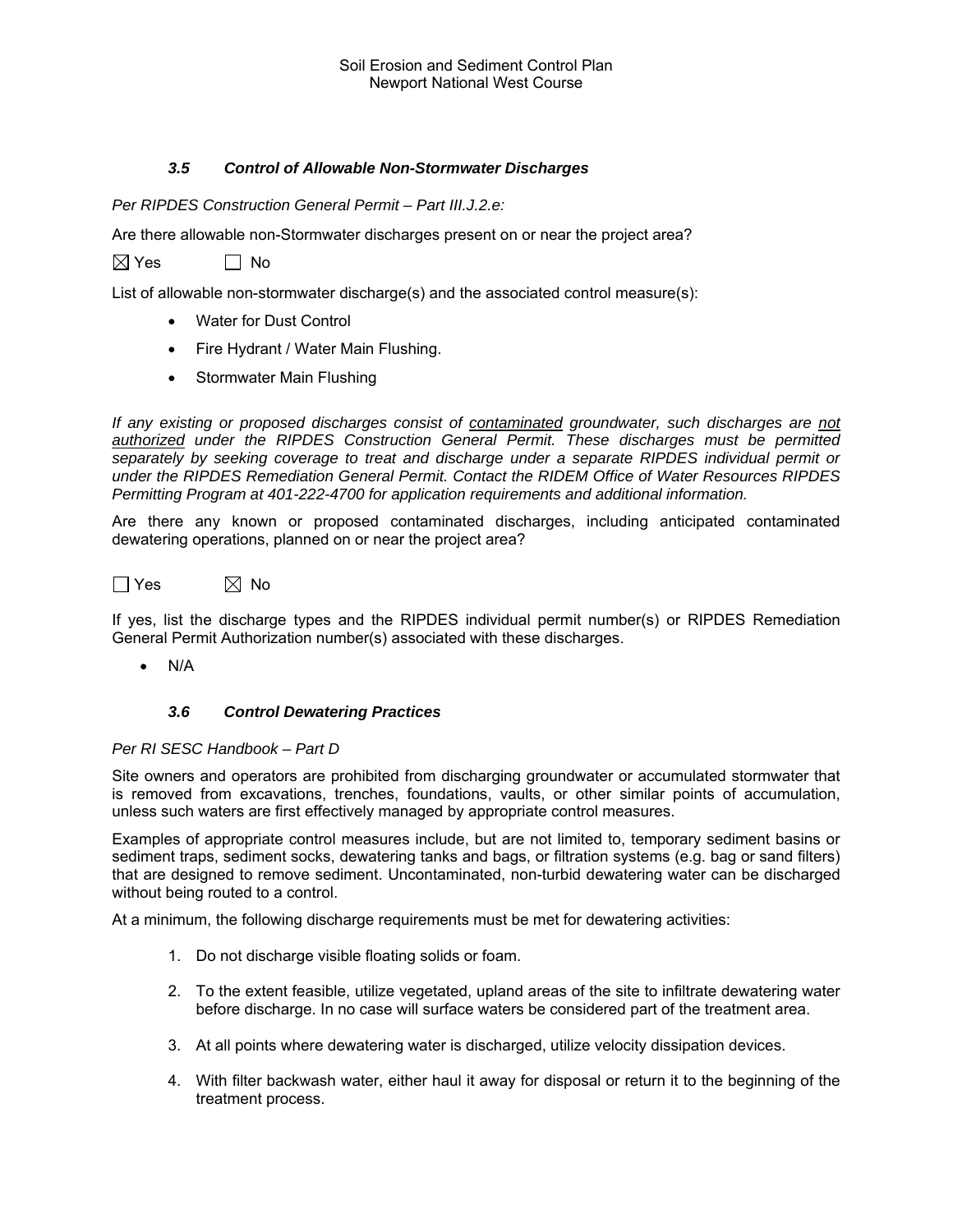- 5. Replace and clean the filter media used in dewatering devices when the pressure differential equals or exceeds the manufacturer's specifications.
- 6. Dewatering practices must involve the implementation of appropriate control measures as applicable (i.e. containment areas for dewatering earth materials, portable sediment tanks and bags, pumping settling basins, and pump intake protection.)

Is it at all likely that the site operator will need to implement construction dewatering in order to complete the proposed project?

| $\boxtimes$ Yes | $\Box$ No |
|-----------------|-----------|
|-----------------|-----------|

Dewatering maybe required during deep utility construction. Any dewatering practices must comply with the RI SESC Handbook. Dewatering basins shall be used on site and comply with RIDOT Standard 9.7.0 or approved equal. Contractor to submit alternatives to project engineer for approval.

# *3.7 Establish Proper Building Material Staging Areas*

# *Per RI SESC Handbook – Part D*

All construction materials that have the potential to contaminate stormwater must be stored properly and legally in covered areas, with containment systems constructed in or around the storage areas. Areas must be designated for materials delivery and storage. Designated areas shall be approved by the site owner/engineer. Minimization of exposure is not required in cases where the exposure to precipitation and to stormwater will not result in the discharge of pollutants, or where exposure of a specific material or product poses little risk of stormwater contamination (such as final products and materials intended for outdoor use).

- An inventory will be kept of all reportable materials and all materials with a reportable quantity on site. There will be neat and orderly storage of hazardous materials. Regular garbage, rubbish, construction waste, and sanitary waste disposal will be employed. There will be prompt cleanup of any spills, either liquid or dry materials. The following practices will be used to avoid problems associated with the disposal of hazardous materials.
- Check with local waste management authorities to determine what the requirements are for disposing of hazardous materials.
- Use the entire product before disposing of the container.
- Do not remove the original product label from the container, since it contains important information.
- If surplus products must be disposed, do not mix products together unless specifically recommended by the manufacturer.
- The correct method of disposal of hazardous materials varies with the product use. Follow the manufacturer's recommended method, which is often found on the label.

| Asphalt                   | Detergents                                                             |
|---------------------------|------------------------------------------------------------------------|
| $\bullet$                 | $\bullet$                                                              |
| Concrete                  | Fertilizers (no Phosphate<br>$\bullet$<br>based fertilizers permitted) |
| .oam                      | <b>Petroleum Based Products</b>                                        |
| $\bullet$                 | $\bullet$                                                              |
| <b>Gravel for Roadway</b> | <b>Cleaning Solvents</b>                                               |
| $\bullet$                 | $\bullet$                                                              |
| Stone                     | Wood                                                                   |
| $\bullet$                 | $\bullet$                                                              |
| Sewer Pipe                | Paints (enamel and latex)<br>$\bullet$                                 |
| Drainage Pipe             | Roofing Shingles                                                       |
| $\bullet$                 | $\bullet$                                                              |
| <b>Water Pipe</b>         | <b>Masonry Block</b>                                                   |
| $\bullet$                 | $\bullet$                                                              |
| Gas pipe                  | Sheet Rock / Gypsum Board<br>$\bullet$                                 |

Construction materials will consist of any or all of the following: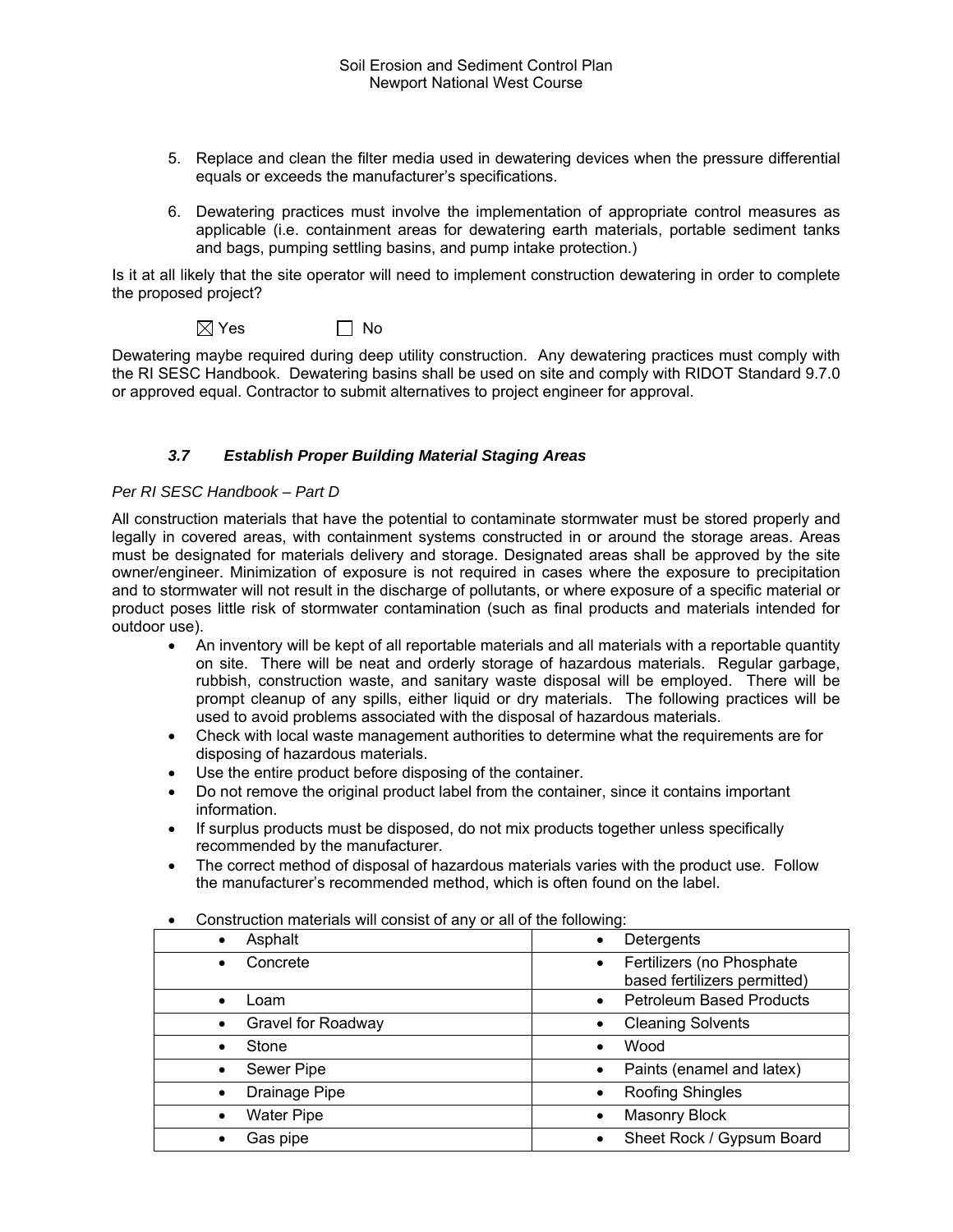| Manholes              |                  | <b>Electrical Materials/Supplies</b> |
|-----------------------|------------------|--------------------------------------|
| <b>Catch Basins</b>   |                  | <b>Plumbing Materials/Supplies</b>   |
| Catch Basin<br>Grates | Manhole Frames & |                                      |

# *3.8 Minimize Dust*

# *Per RI SESC Handbook – Part D*

Dust control procedures and practices shall be used to suppress dust on a construction site during the construction process, as applicable. Precipitation, temperature, humidity, wind velocity and direction will determine amount and frequency of applications. However, the best method of controlling dust is to prevent dust production. This can best be accomplished by limiting the amount of bare soil exposed at one time. Dust Control measures outlined in the *RI SESC Handbook* shall be followed. Other dust control methods include watering, chemical application, surface roughening, wind barriers, walls, and covers.

- Dust control will be utilized throughout the entire construction process. For example, keeping disturbed surfaces moist during windy periods will be an effective control measure, especially for construction haul roads. The use of dust control will prevent the movement of soil to offsite areas. However, care must be taken to not create runoff from excessive use of water to control dust. The following are methods of Dust Control that may be used on-site:
	- Vegetative Cover The most practical method for disturbed areas not subject to traffic.

 Sprinkling - The site may be sprinkled until the surface is wet. Sprinkling will be effective for dust control on haul roads and other traffic routes.

 Stone - Stone will be used to stabilize construction roads; it will also be effective for dust control.

 Calcium Chloride – Calcium Chloride or other additive may be used with approval of Engineer.

• The general contractor will have an on-site water vehicle to control dust.

### *3.9 Designate Washout Areas*

### *Per RI SESC Handbook – Part D*

At no time shall any material (concrete, paint, chemicals) be washed into storm drains, open ditches, streets, streams, wetlands, or any environmentally sensitive area. The site operator must ensure that construction waste is properly disposed of, to avoid exposure to precipitation, at the end of each working day.

Will washout areas be required for the proposed project?

 $\boxtimes$  Yes  $\Box$  No

- The construction site supervisor shall establish a washout area prior to construction as indicated on the Erosion Control Plan prepared by DiPrete Engineering. This area shall not be located in or adjacent to a permanent stormwater BMP.
- Concrete trucks may be allowed to wash out or discharge surplus concrete or drum wash water in the washout area. However, this material must be disposed of in a manner that prevents contact between these materials and stormwater runoff.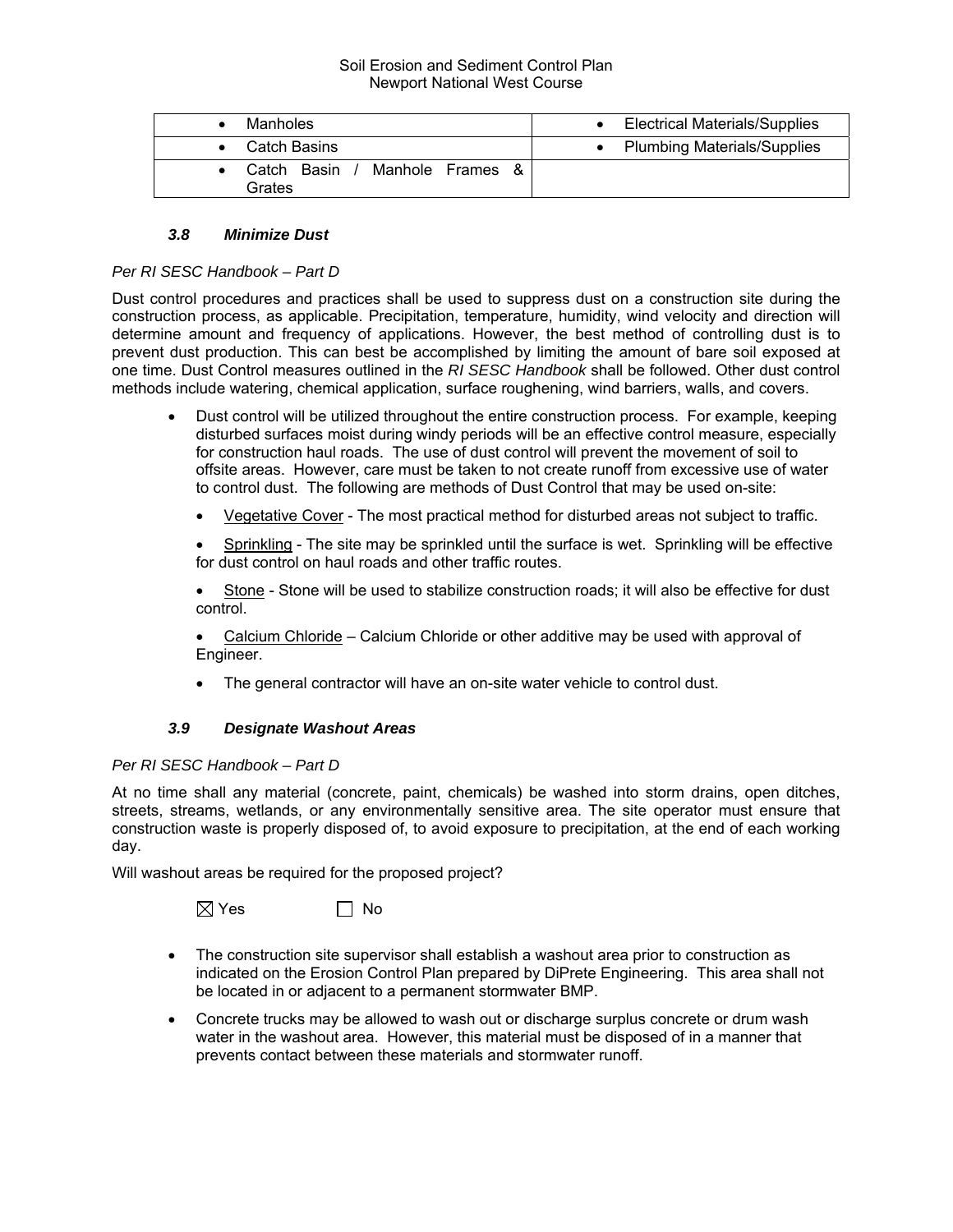# *3.10 Establish Proper Equipment/Vehicle Fueling and Maintenance Practices*

### *Per RI SESC Handbook – Part D*

Vehicle fueling shall not take place within regulated wetlands or buffer zone areas, or within 50-feet of the storm drain system. Designated areas shall be depicted on the SESC Site Plans, or shall be approved by the site owner.

Vehicle maintenance and washing shall occur off-site, or in designated areas depicted on the SESC Site Plans or approved of by the site owner. Maintenance or washing areas shall not be within regulated wetlands or buffer zone areas, or within 50-feet of the storm drain system. Maintenance areas shall be clearly designated, and barriers shall be used around the perimeter of the maintenance area to prevent stormwater contamination.

Construction vehicles shall be inspected frequently for leaks. Repairs shall take place immediately. Disposal of all used oil, antifreeze, solvents and other automotive-related chemicals shall be according to applicable regulations; at no time shall any material be washed down the storm drain or in to any environmentally sensitive area.

Vehicle fueling storage and maintenance should only be done in the area as shown on the Erosion Control Plan prepared by DiPrete Engineering. Any spills should be handled per section 3.4.

# *3.11 Chemical Treatment for Erosion and Sediment Control*

### *Per RI SESC Handbook – Appendix J*

Chemical stabilizers, polymers, and flocculants are readily available on the market and can be easily applied to construction sites for the purposes of enhancing the control of erosion, runoff, and sedimentation. The following guidelines should be adhered to for construction sites that plan to use treatment chemicals as part of their overall erosion, runoff, and sedimentation control strategy.

The U.S. Environmental Protection Agency has conducted research into the relative toxicity of chemicals commonly used for the treatment of construction stormwater discharges. The research conducted by the EPA focused on different formulations of chitosan, a cationic compound, and both cationic and anionic polyacrylamide (PAM). In summary, the studies found significant toxicity resulting from the use of chitosan and cationic PAM in laboratory conditions, and significantly less toxicity associated with using anionic PAM. EPA's research has led to the conclusion that the use of treatment chemicals for erosion, runoff, and sedimentation control requires proper operator training and appropriate usage to avoid risk to aquatic species. In the case of cationic treatment chemicals additional safeguards may be necessary.

### **Application/Installation Minimum Requirements**

If a site operator plans to use polymers, flocculants, or other treatment chemicals during construction the SESC plan must address the following:

- 1. Treatment chemicals shall not be applied directly to or within 100 feet of any surface water body, wetland, or storm drain inlet.
- 2. Use conventional erosion, runoff, and sedimentation controls prior to and after the application of treatment chemicals. Use conventional erosion, runoff, and sedimentation controls prior to chemical addition to ensure effective treatment. Chemicals may only be applied where treated stormwater is directed to a sediment control (e.g. temporary sediment basin, temporary sediment trap or sediment barrier) prior to discharge.
- 3. Sites shall be stabilized as soon as possible using conventional measures to minimize the need to use chemical treatment.
- 4. Select appropriate treatment chemicals. Chemicals must be selected that are appropriately suited to the types of soils likely to be exposed during construction and to the expected turbidity, pH, and flow rate of stormwater flowing into the chemical treatment system or treatment area. **Soil**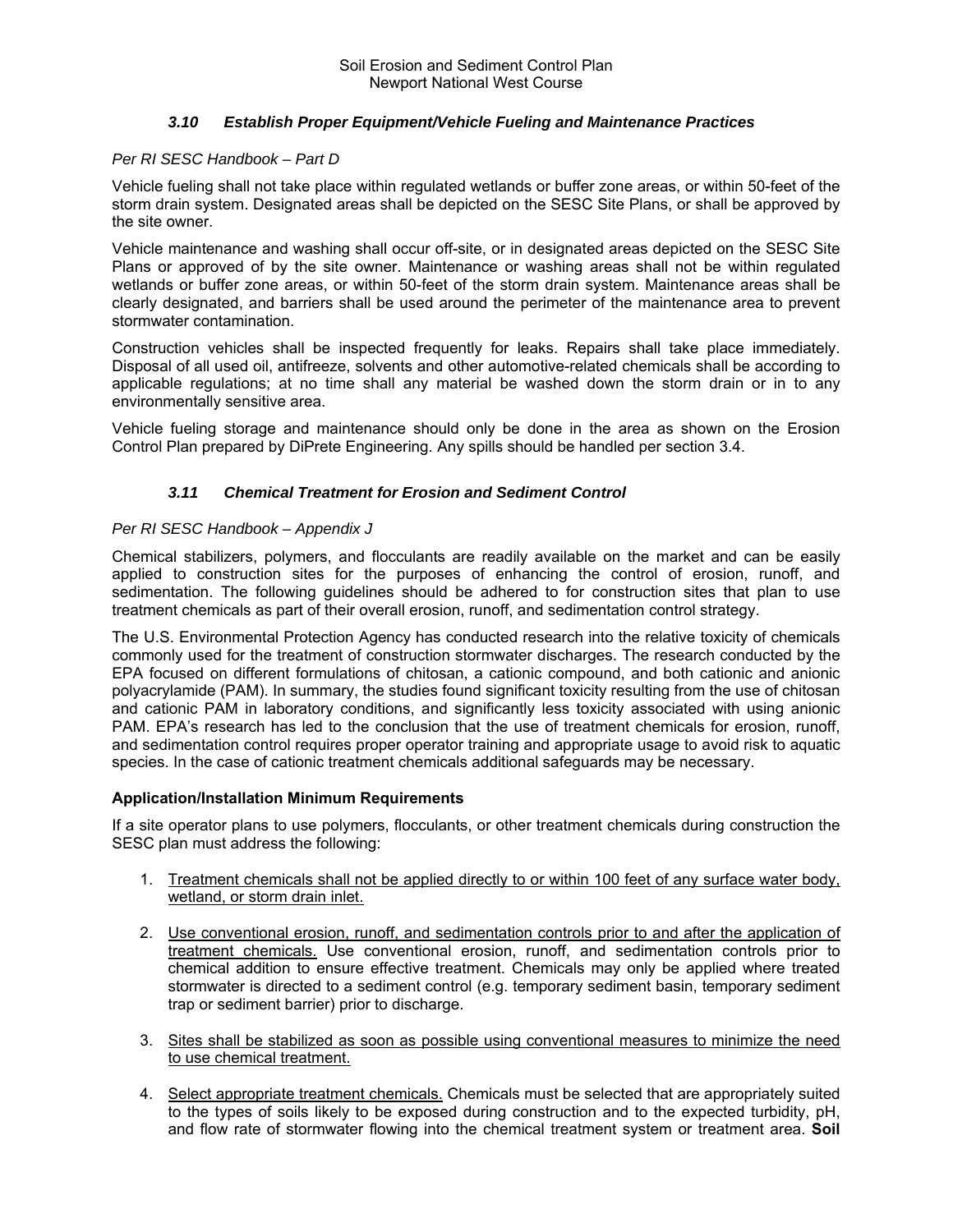#### **testing is essential. Using the wrong form of chemical treatment will result in some form of performance failure and unnecessary environmental risk.**

- 5. Minimize discharge risk from stored chemicals. Store all treatment chemicals in leak-proof containers that are kept under storm-resistant cover and surrounded by secondary containment structures (e.g., spill berms, decks, spill containment pallets), or provide equivalent measures, designed and maintained to minimize the potential discharge of treatment chemicals in stormwater or by any other means (e.g., storing chemicals in covered areas or having a spill kit available on site).
- 6. Use chemicals in accordance with good engineering practices and specifications of the chemical provider/supplier. You must also use treatment chemicals and chemical treatment systems in accordance with good engineering practices, and with dosing specifications and sediment removal design specifications provided by the supplier of the applicable chemicals, or document specific departures from these practices or specifications and how they reflect good engineering practice.

Will chemical stabilizers, polymers, flocculants or other treatment chemicals be utilized on the proposed construction project?

 $\Box$  Yes  $\boxtimes$  No

# *3.12 Construction Activity Pollution Prevention Control Measure List*

**It is expected that this table will be amended as needed throughout the construction project.** 

| Phase No. #                                                                                                                                                                           |                                                                                                                                                                             |                                                                                                                                                                                                                                                                                                                                                                                                                                                                                                |  |  |  |  |
|---------------------------------------------------------------------------------------------------------------------------------------------------------------------------------------|-----------------------------------------------------------------------------------------------------------------------------------------------------------------------------|------------------------------------------------------------------------------------------------------------------------------------------------------------------------------------------------------------------------------------------------------------------------------------------------------------------------------------------------------------------------------------------------------------------------------------------------------------------------------------------------|--|--|--|--|
| <b>Location/Station</b>                                                                                                                                                               | <b>Control Measure</b><br><b>Description/Reference</b>                                                                                                                      | <b>Maintenance Requirement</b>                                                                                                                                                                                                                                                                                                                                                                                                                                                                 |  |  |  |  |
| Adjacent Roads                                                                                                                                                                        | Public roads adjacent to<br>a construction site shall<br>be clean at the end of<br>each day.                                                                                | Street Sweep if construction site sediment is visible                                                                                                                                                                                                                                                                                                                                                                                                                                          |  |  |  |  |
| Site Wide                                                                                                                                                                             | Pick up of construction<br>trash and debris.                                                                                                                                | All loose trash and debris must be disposed of<br>properly at the end of each working day.                                                                                                                                                                                                                                                                                                                                                                                                     |  |  |  |  |
| <b>Construction Entrances</b>                                                                                                                                                         | Stone Stabilized Pad.<br>Section Six: Sediment<br>Control Measures -<br><b>Construction Entrances</b><br>-RI SESC Handbook.<br>Constriction pad per<br>RIDOT Standard 9.9.0 | The entrance shall be maintained in a condition<br>which will prevent tracking or flowing of sediment<br>onto pave surfaces. Provide periodic top dressing<br>with additional stone or additional length as<br>conditions demand.<br>Roads adjacent to entrance shall be clean at the<br>end of each day.<br>If maintenance alone is not enough to prevent<br>excessive track out, increase length of entrance,<br>modify construction access road surface, or install<br>washrack or mudrack. |  |  |  |  |
| Dust Control, Section<br><b>Water or Calcium</b><br>Three: Pollution<br>Chloride application for<br>Prevention and Good<br>Dust Control<br>House Keeping -RI<br><b>SESC Handbook.</b> |                                                                                                                                                                             | When temporary measures are used, repetitive<br>treatments should be applied as needed to control<br>dust.                                                                                                                                                                                                                                                                                                                                                                                     |  |  |  |  |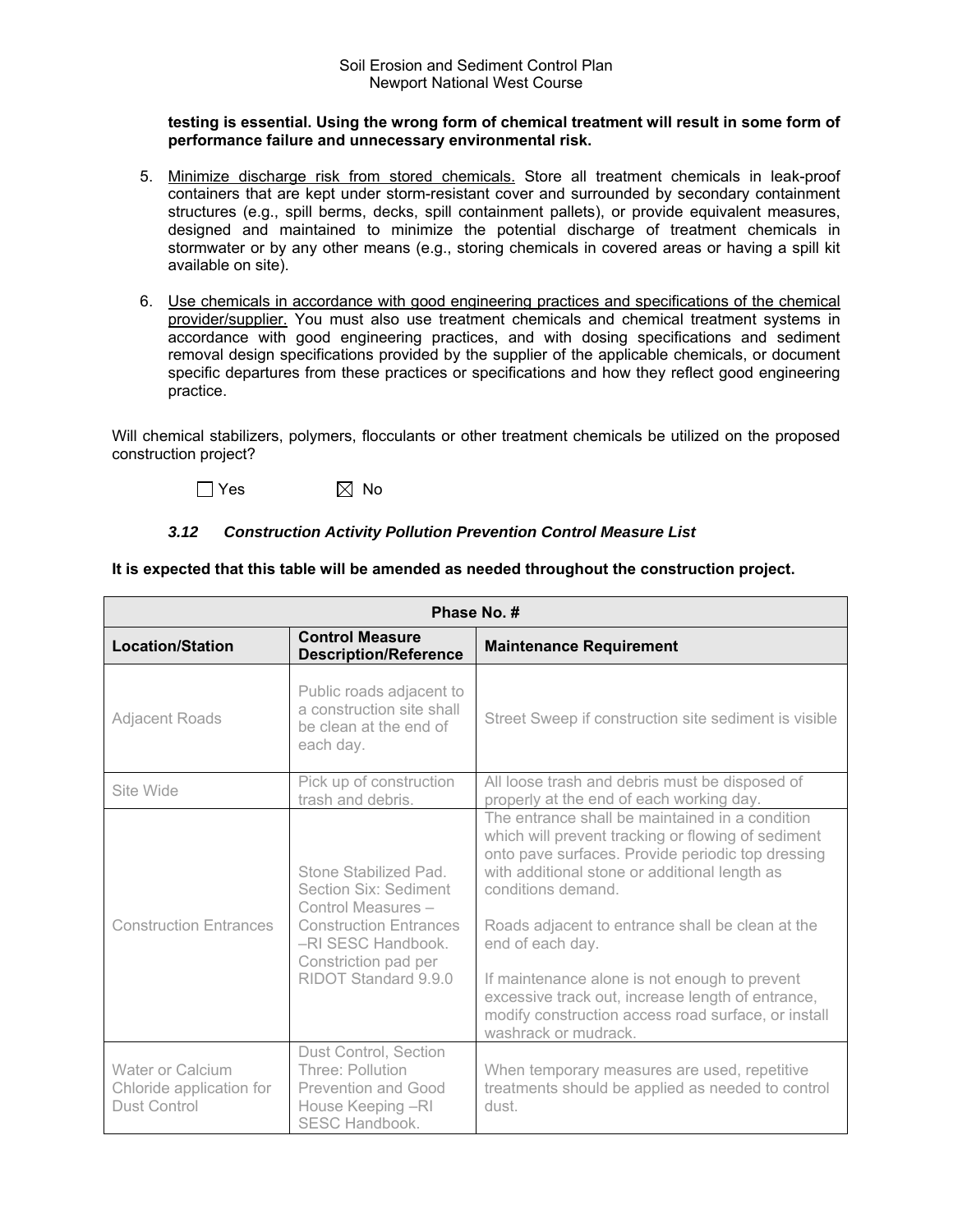# **SECTION 4: CONTROL MEASURE INSTALLATION, INSPECTION, and MAINTENANCE**

# *4.1 Installation*

### *Per RI SESC Handbook – Part D:*

Complete the installation of temporary erosion, runoff, sediment, and pollution prevention control measures by the time each phase of earth-disturbance has begun. All stormwater control measures must be installed in accordance with good judgment, including applicable design and manufacturer specifications. Installation techniques and maintenance requirements may be found in manufacturer specifications and/or the *RI SESC Handbook*.

Erosion control measures shall be located per the Erosion Control Plan prepared by DiPrete Engineering.

# *4.2 Monitoring Weather Conditions*

### *Per RI SESC Handbook – Part D:*

*Anticipating Weather Events -* Care will be taken to the best of the operator's ability to avoid disturbing large areas prior to anticipated precipitation events. Weather forecasts must be routinely checked, and in the case of an expected precipitation event of over 0.25-inches over a 24-hour period, it is highly recommended that all control measures should be evaluated and maintained as necessary, prior to the weather event. In the case of an extreme weather forecast (greater than one-inch of rain over a 24-hour period), additional erosion/sediment controls may need to be installed.

*Storm Event Monitoring For Inspections* - At a minimum, storm events must be monitored and tracked in order to determine when post-storm event inspections must be conducted. Inspections must be conducted and documented at least once every seven (7) calendar days and within twenty-four (24) hours after any storm event, which generates at least 0.25 inches of rainfall per twenty-four (24) hour period and/or after a significant amount of runoff or snowmelt.

The weather gauge station and website that will be utilized to monitor weather conditions on the construction site is as follows:

www.wunderground.com - East Meadow – Station I.D. KRIMIDDL18

### *4.3 Inspections*

### *Per RI SESC Handbook – Part D:*

*Minimum Frequency* - Each of the following areas must be inspected by or under the supervision of the owner and operator at least once every seven (7) calendar days and within twenty-four (24) hours after any storm event, which generates at least 0.25 inches of rainfall per twenty-four (24) hour period and/or after a significant amount of runoff or snowmelt:

- a. All areas that have been cleared, graded, or excavated and where permanent stabilization has not been achieved;
- b. All stormwater erosion, runoff, and sediment control measures (including pollution prevention control measures) installed at the site;
- c. Construction material, unstabilized soil stockpiles, waste, borrow, or equipment storage, and maintenance areas that are covered by this permit and are exposed to precipitation;
- d. All areas where stormwater typically flows within the site, including temporary drainage ways designed to divert, convey, and/or treat stormwater;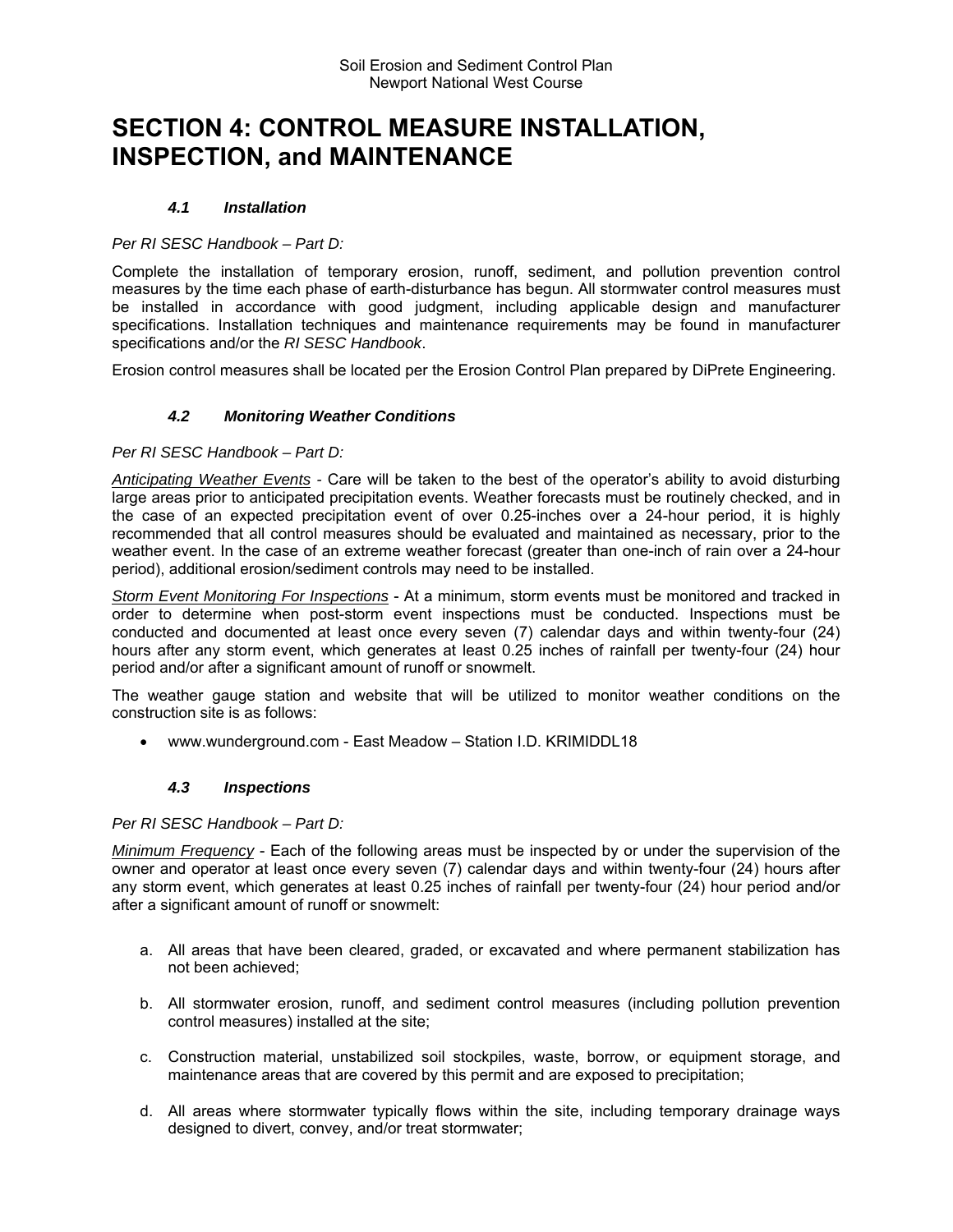- e. All points of discharge from the site;
- f. All locations where temporary soil stabilization measures have been implemented;
- g. All locations where vehicles enter or exit the site.

*Reductions in Inspection Frequency* - If earth disturbing activities are suspended due to frozen conditions, inspections may be reduced to a frequency of once per month. The owner and operator must document the beginning and ending dates of these periods in an inspection report.

*Qualified Personnel* – The site owner and operator are responsible for designating personnel to conduct inspections and for ensuring that the personnel who are responsible for conducting the inspections are "qualified" to do so. A "qualified person" is a person knowledgeable in the principles and practices of erosion, runoff, sediment, and pollution prevention controls, who possesses the skills to assess conditions at the construction site that could impact stormwater quality, and the skills to assess the effectiveness of any stormwater controls selected and installed to meet the requirements of the permit.

*Recordkeeping Requirements* - All records of inspections, including records of maintenance and corrective actions must be maintained with the SESC Plan. Inspection records must include the date and time of the inspection, and the inspector's name, signature, and contact information.

# *General Notes*

- A separate inspection report will be prepared for each inspection.
- The Inspection Reference Number shall be a combination of the RIPDES Construction General Permit No - consecutively numbered inspections. ex/ Inspection reference number for the **4**th inspection of a project would be: RIR10####-**4**
- Each report will be signed and dated by the Inspector and must be kept onsite.
- **Each report will be signed and dated by the Site Operator.**
- The corrective action log contained in each inspection report must be completed, signed, and dated by the site operator once all necessary repairs have been completed.
- It is the responsibility of the site operator to maintain a copy of the SESC Plan, copies of all completed inspection reports, and amendments as part of the SESC Plan documentation at the site during construction.

**Failure to make and provide documentation of inspections and corrective actions under this part constitutes a violation of your permit and enforcement actions under 46-12 of R.I. General Laws may result.** 

### *4.4 Maintenance*

### *Per RI SESC Handbook – Part D:*

Maintenance procedures for erosion and sedimentation controls and stormwater management structures/facilities are described on the SESC Site Plans and in the *RI SESC Handbook*.

Site owners and operators must ensure that all erosion, runoff, sediment, and pollution prevention controls remain in effective operating condition and are protected from activities that would reduce their effectiveness. Erosion, runoff, sedimentation, and pollution prevention control measures must be maintained throughout the course of the project.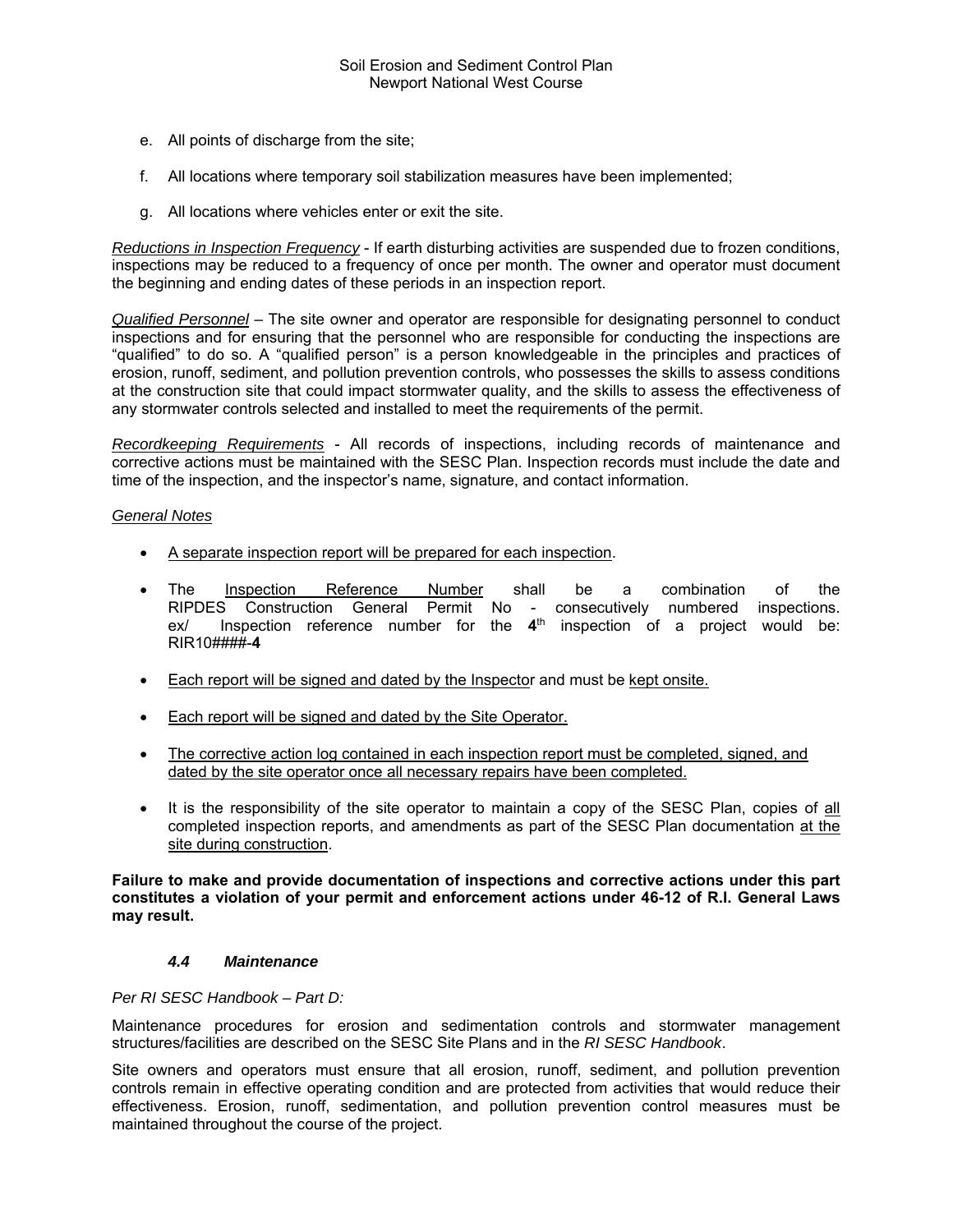#### **Note: It is recommended that the site operator designates a full-time, on-site contact person responsible for working with the site owner to resolve SESC Plan-related issues.**

### *4.5 Corrective Actions*

### *Per RI SESC Handbook – Part D:*

If, in the opinion of the designated site inspector, corrective action is required, the inspector shall note it on the inspection report and shall inform the site operator that corrective action is necessary. The site operator must make all necessary repairs whenever maintenance of any of the control measures instituted at the site is required.

In accordance with the *RI SESC Handbook*, the site operator shall initiate work to fix the problem immediately after its discovery, and complete such work by the close of the next work day, if the problem does not require significant repair or replacement, or if the problem can be corrected through routine maintenance.

When installation of a new control or a significant repair is needed, site owners and operators must ensure that the new or modified control measure is installed and made operational by no later than seven (7) calendar days from the time of discovery where feasible. If it is infeasible to complete the installation or repair within seven (7) calendar days, the reasons why it is infeasible must be documented in the SESC Plan along with the schedule for installing the control measures and making it operational as soon as practicable after the 7-day timeframe. Such documentation of these maintenance procedures and timeframes should be described in the inspection report in which the issue was first documented. If these actions result in changes to any of the control measures outlined in the SESC Plan, site owners and operators must also modify the SESC Plan accordingly within seven (7) calendar days of completing this work.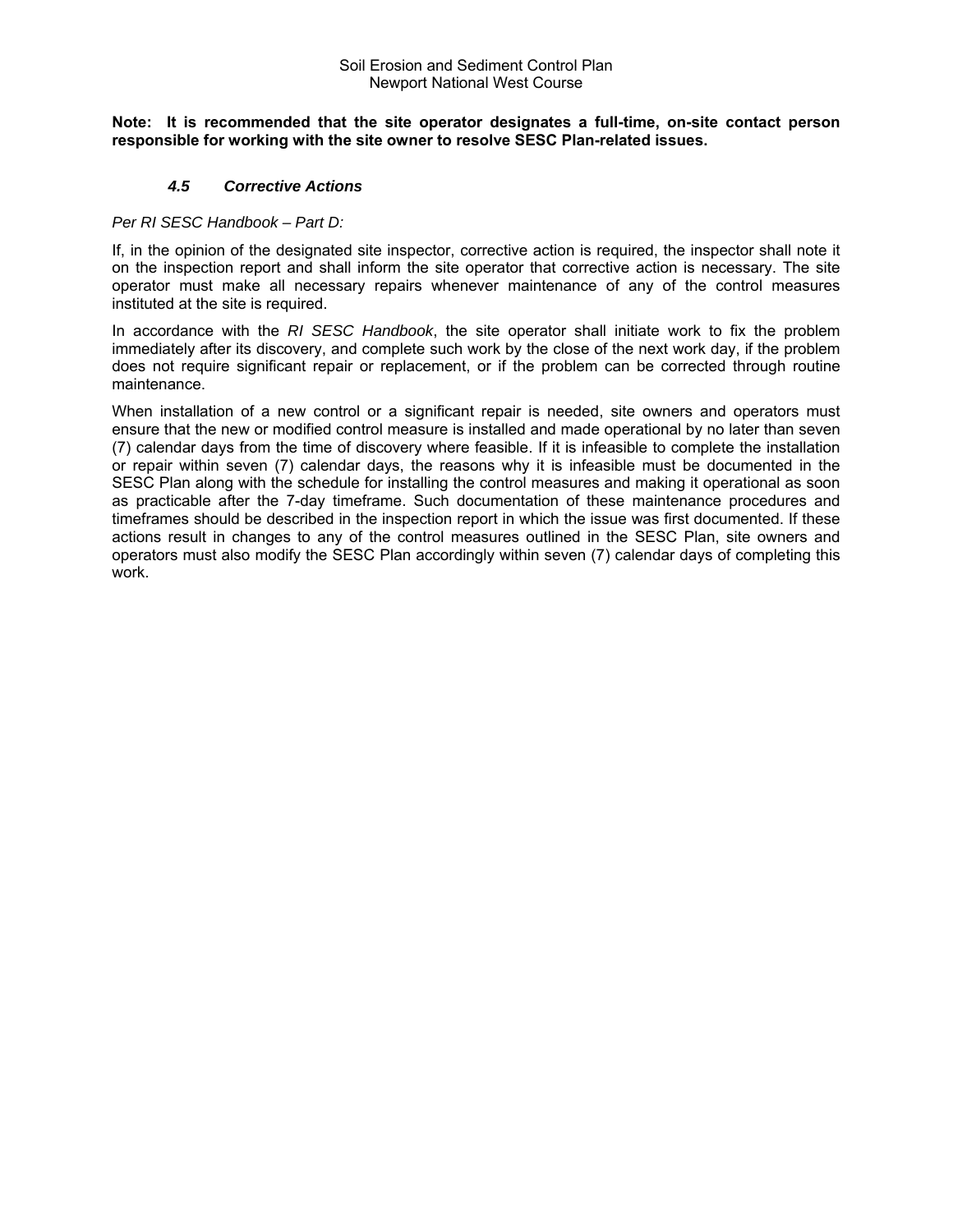# **SECTION 5: AMENDMENTS**

#### *Per RIPDES Construction General Permit – Part III.F:*

This SESC Plan is intended to be a working document. It is expected that amendments will be required throughout the active construction phase of the project. **Even if practices are installed on a site according to the approved plan, the site is only in compliance when erosion, runoff, and sedimentation are effectively controlled throughout the entire site for the entire duration of the project.**

The SESC Plan shall be amended within seven (7) days whenever there is a change in design, construction, operation, maintenance or other procedure which has a significant effect on the potential for the discharge of pollutants, or if the SESC Plan proves to be ineffective in achieving its objectives (i.e. the selected control measures are not effective in controlling erosion or sedimentation).

In addition, the SESC Plan shall be amended to identify any new operator that will implement a component of the SESC Plan.

All revisions must be recorded in the Record of Amendments Log Sheet, which is contained in Attachment G of this SESC Plan, and dated red-lined drawings and/or a detailed written description must be appended to the SESC Plan. Inspection Forms must be revised to reflect all amendments. Update the Revision Date and the Version # in the footer of the Report to reflect amendments made.

All SESC Plan Amendments, except minor non-technical revisions, must be approved by the site owner and operator. Any amendments to control measures that involve the practice of engineering must be reviewed, signed, and stamped by a Professional Engineer registered in the State of RI.

The amended SESC plan must be kept on file at the site while construction is ongoing and any modifications must be documented.

Attach a copy of the Amendment Log.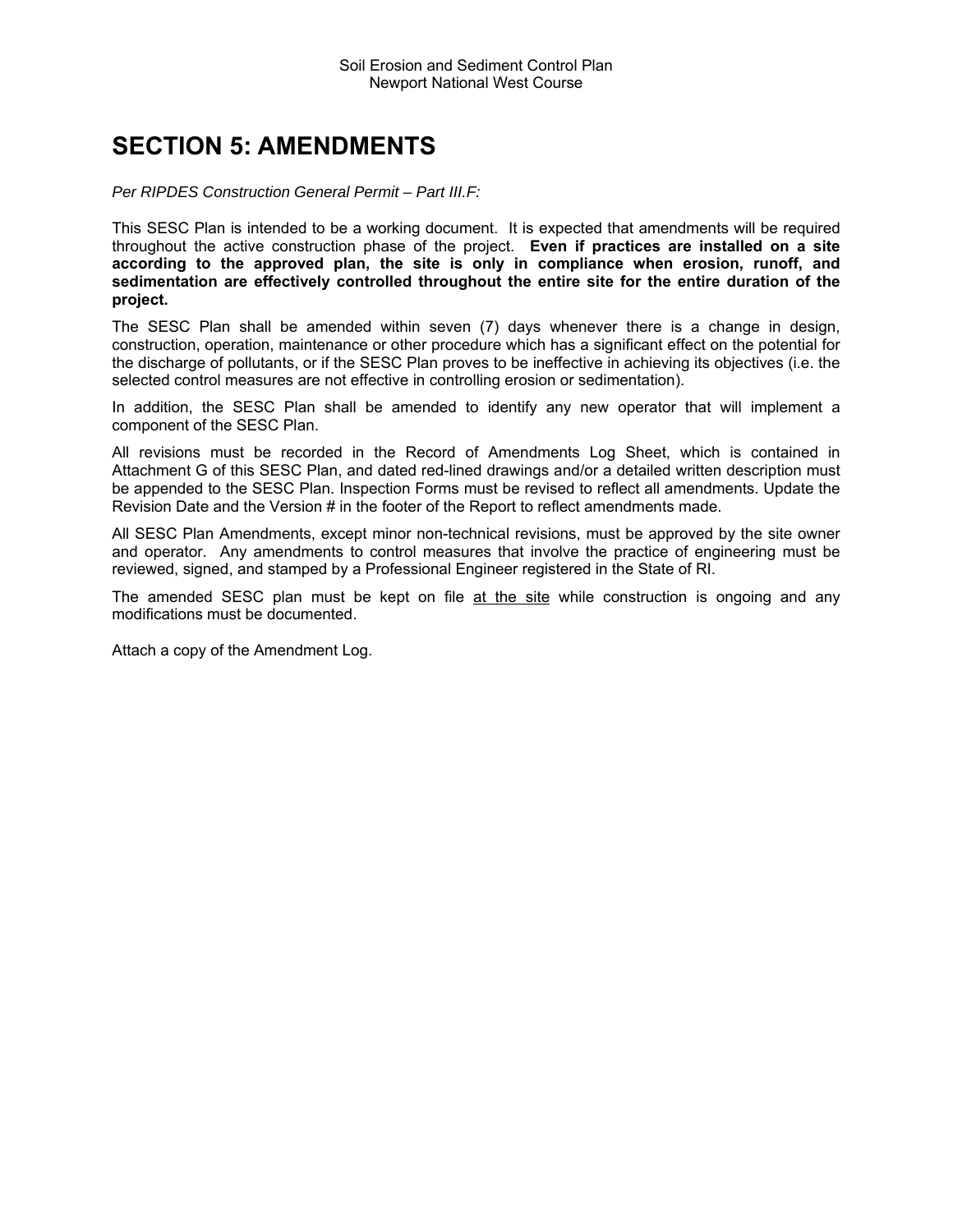# **SECTION 6: RECORDKEEPING**

### **RIPDES Construction General Permit – Parts III.D, III.G, III.J.3.b.iii, & V.O**

It is the site owner and site operator's responsibility to have the following documents available at the construction site and immediately available for RIDEM review upon request:

- A copy of the fully signed and dated SESC Plan, which includes:
	- o A copy of the General Location Map INCLUDED AS ATTACHMENT A
	- o A copy of all SESC Site Plans INCLUDED AS ATTACHMENT B
	- o A copy of the RIPDES Construction General Permit INCLUDED AS ATTACHMENT C
	- o A copy of any regulatory permits (RIDEM Freshwater Wetlands Permit, CRMC Assent, RIDEM Water Quality Certification, RIDEM Groundwater Discharge Permit, RIDEM RIPDES Construction General Permit authorization letter, etc.) INCLUDED AS ATTACHMENT D
	- o The signed and certified NOI form or permit application form INCLUDED AS ATTACHMENT E
	- o Completed Inspection Reports w/Completed Corrective Action Logs INCLUDED AS ATTACHMENT F
	- o SESC Plan Amendment Log INCLUDED AS ATTACHMENT G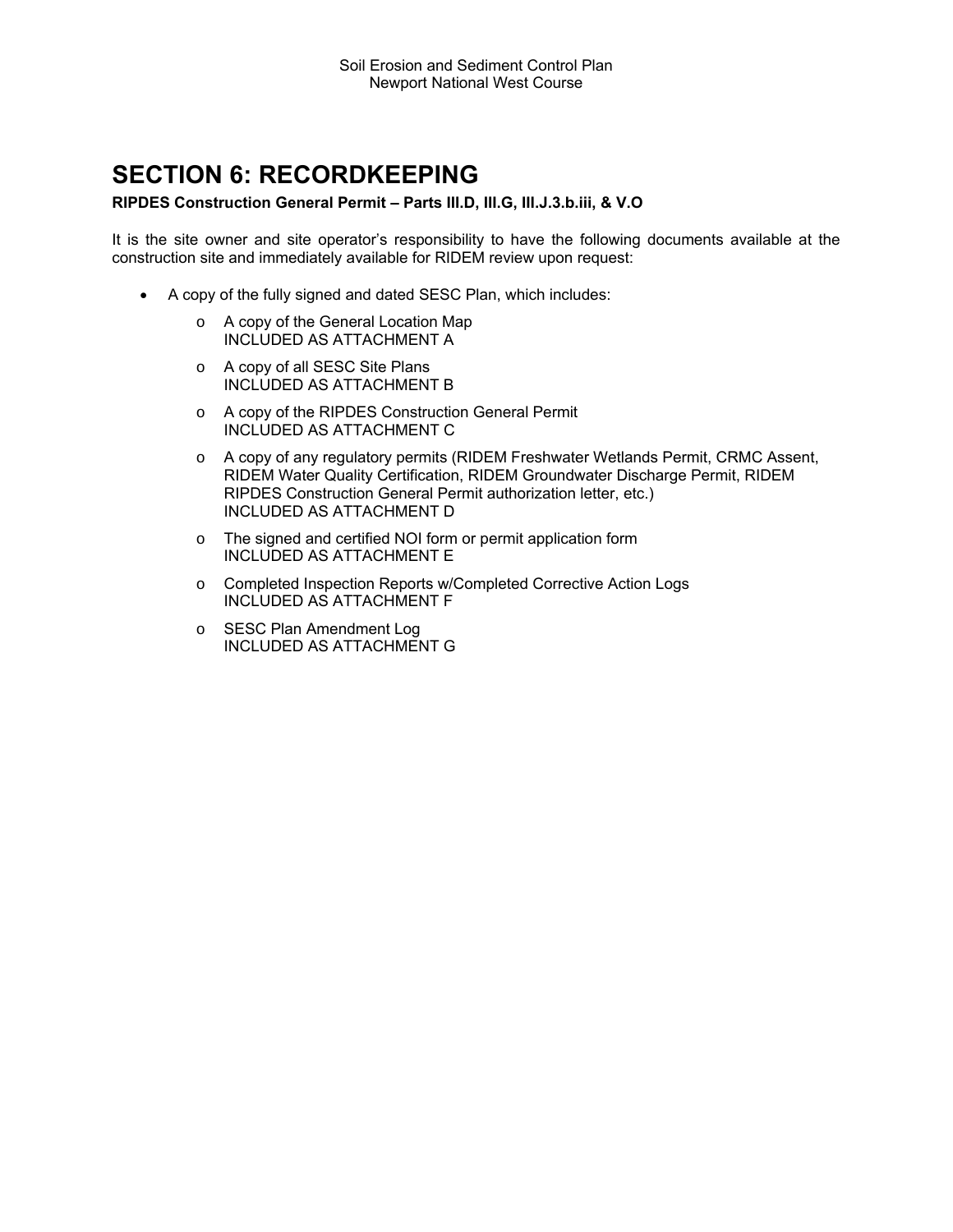# **SECTION 7: PARTY CERTIFICATIONS**

### **RIPDES Construction General Permit – Part V.G**

All parties working at the project site are required to comply with the Soil Erosion and Sediment Control Plan (SESC Plan including SESC Site Plans) for any work that is performed on-site. The site owner, site operator, contractors and sub-contractors are encouraged to advise all employees working on this project of the requirements of the SESC Plan. A copy of the SESC Plan is available for your review at the following location: Construction Trailer, or may be obtained by contacting the site owner or site operator.

The site owner and site operator and each subcontractor engaged in activities at the construction site that could impact stormwater must be identified and sign the following certification statement.

# *I acknowledge that I have read and understand the terms and conditions of the Soil Erosion and Sediment Control (SESC) Plan for the above designated project and agree to follow the control measures described in the SESC Plan and SESC Site Plans.*

Site Owner: Newport National Real Estate, LLC Mr. John Pereira c/o Combined Properties, Inc. 300 Commercial Street - Suite 25 Malden, MA 02148 signature/date (781) 321-7800, jpereira@combinedproperties.com Site Operator: Insert Company or Organization Name Insert Name & Title Insert Address \_\_\_\_\_\_\_\_\_\_\_\_\_\_\_\_\_\_\_\_\_\_\_\_\_\_\_\_ Insert City, State, Zip Code signature/date Insert Telephone Number, Insert Fax/Email Designated Site Inspector: Insert Company or Organization Name Insert Name & Title Insert Address \_\_\_\_\_\_\_\_\_\_\_\_\_\_\_\_\_\_\_\_\_\_\_\_\_\_\_\_ Insert City, State, Zip Code signature/date Insert Telephone Number, Insert Fax/Email Sub-Contractor SESC Plan Contact: Insert Company or Organization Name Insert Name & Title Insert Address \_\_\_\_\_\_\_\_\_\_\_\_\_\_\_\_\_\_\_\_\_\_\_\_\_\_\_\_ Insert City, State, Zip Code signature/date Insert Telephone Number, Insert Fax/Email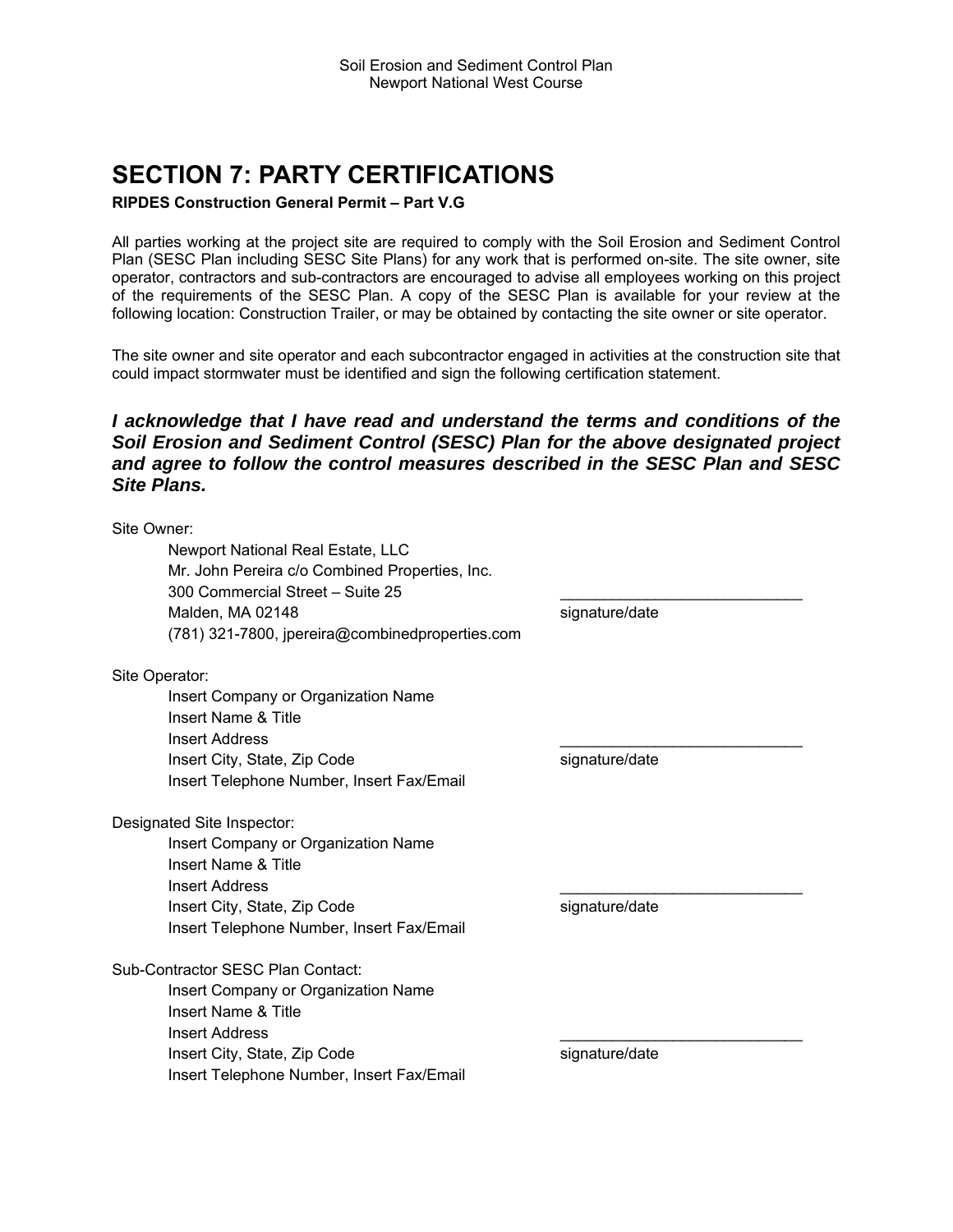# **LIST OF ATTACHMENTS**

**Attachment A - General Location Map** 

- **Attachment B SESC Site Plans**
- **Attachment C Copy of RIPDES Construction General Permit and Authorization to Discharge**

**Attachment D - Copy of Other Regulatory Permits** 

- **Attachment E Copy of RIPDES NOI**
- **Attachment F Inspection Reports w/ Corrective Action Log**

**Attachment G - SESC Plan Amendment Log**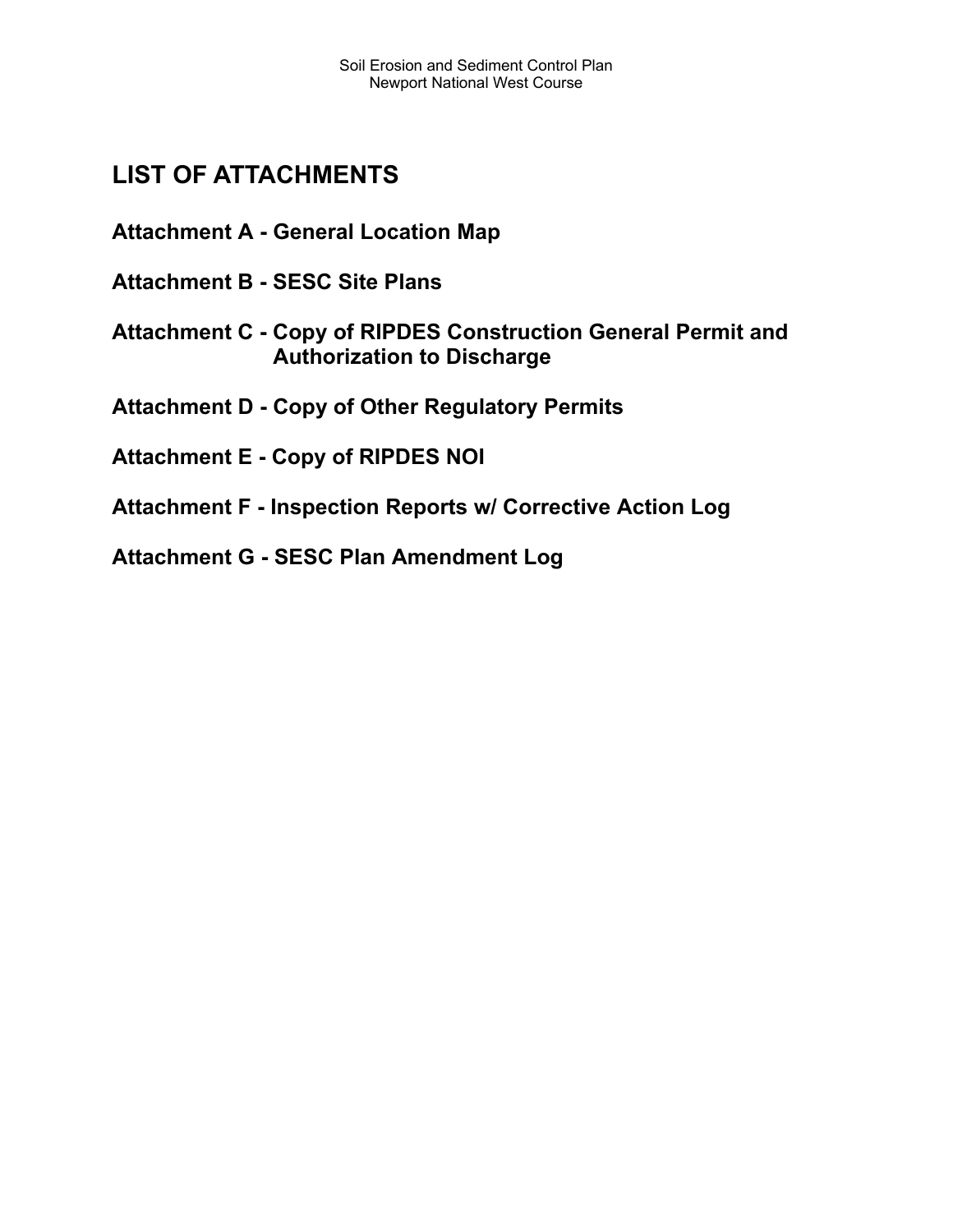

**Attachment A - General Location Map**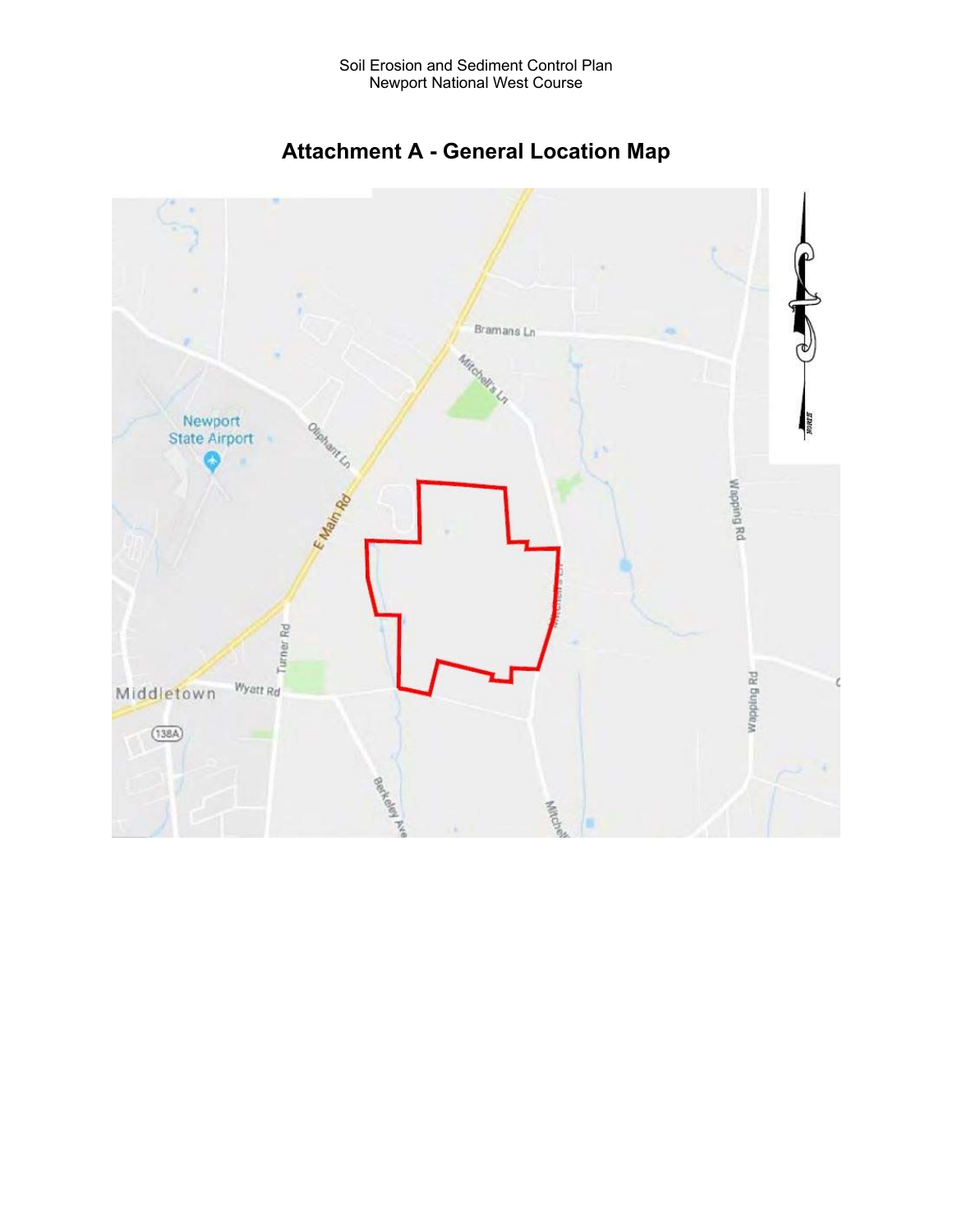# **Attachment B - SESC Site Plans**

See latest plans by DiPrete Engineering.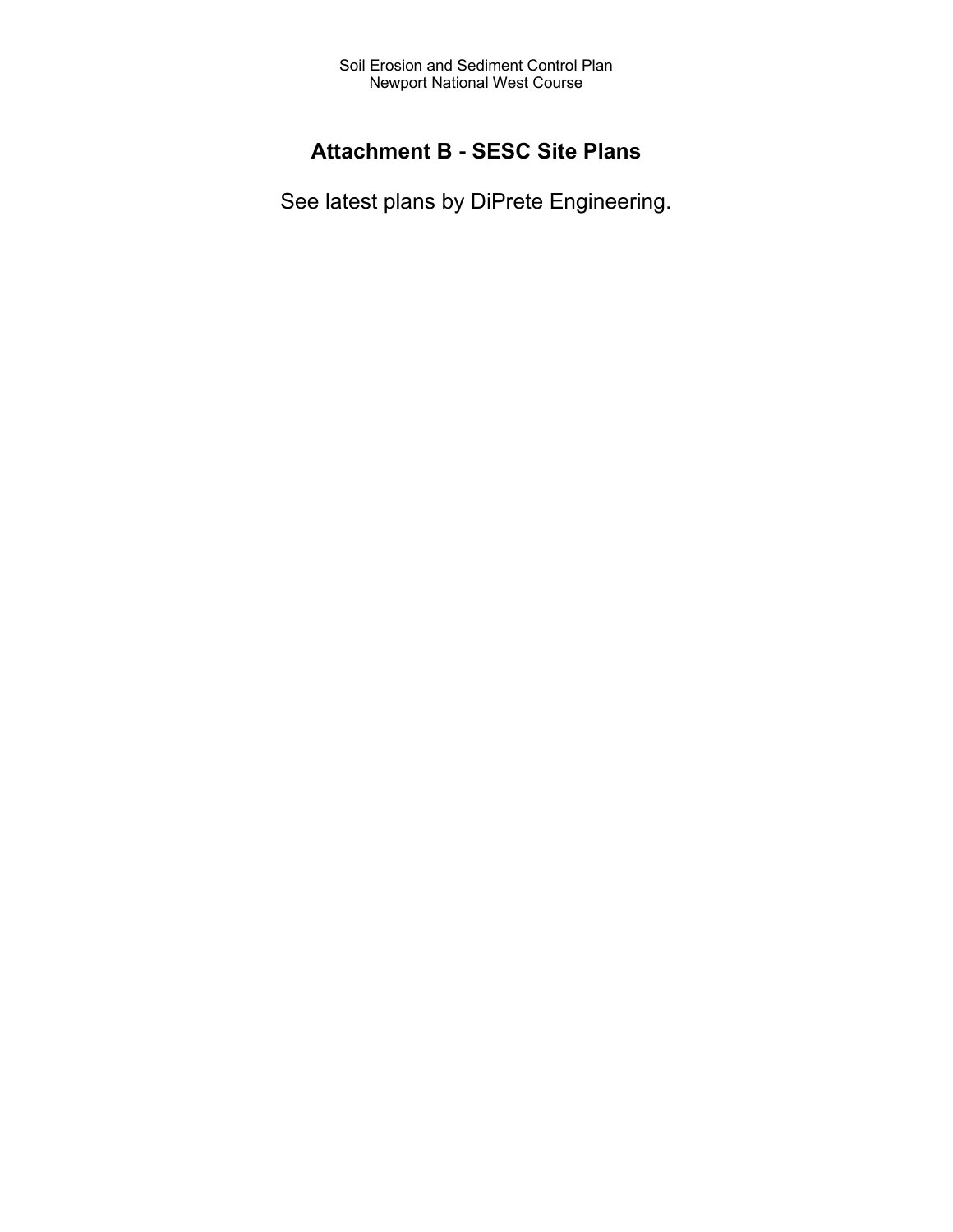# **Attachment C - Copy of RIPDES Construction General Permit and Authorization to Discharge**

To be included in Operator copy.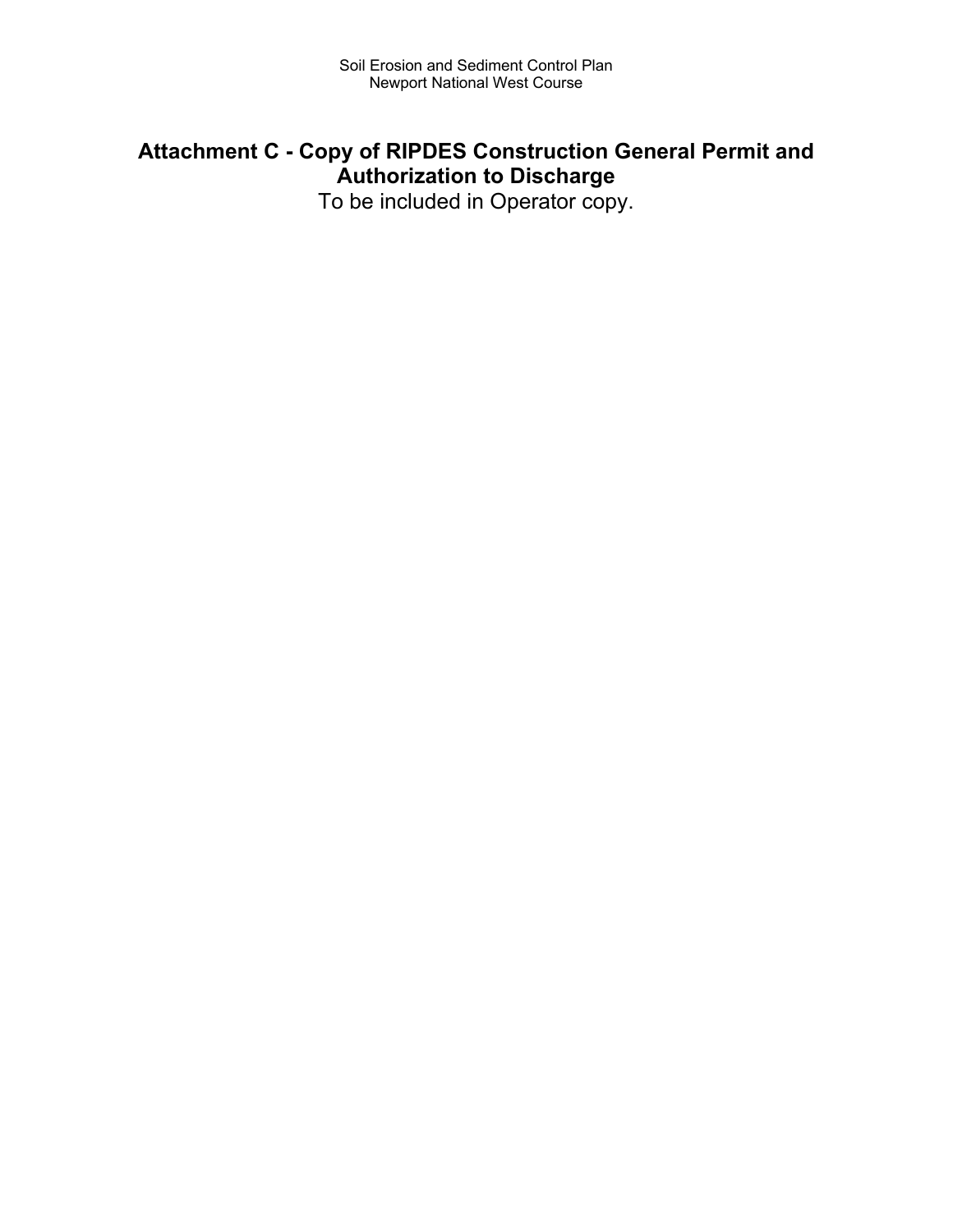# **Attachment D - Copy of Other Regulatory Permits**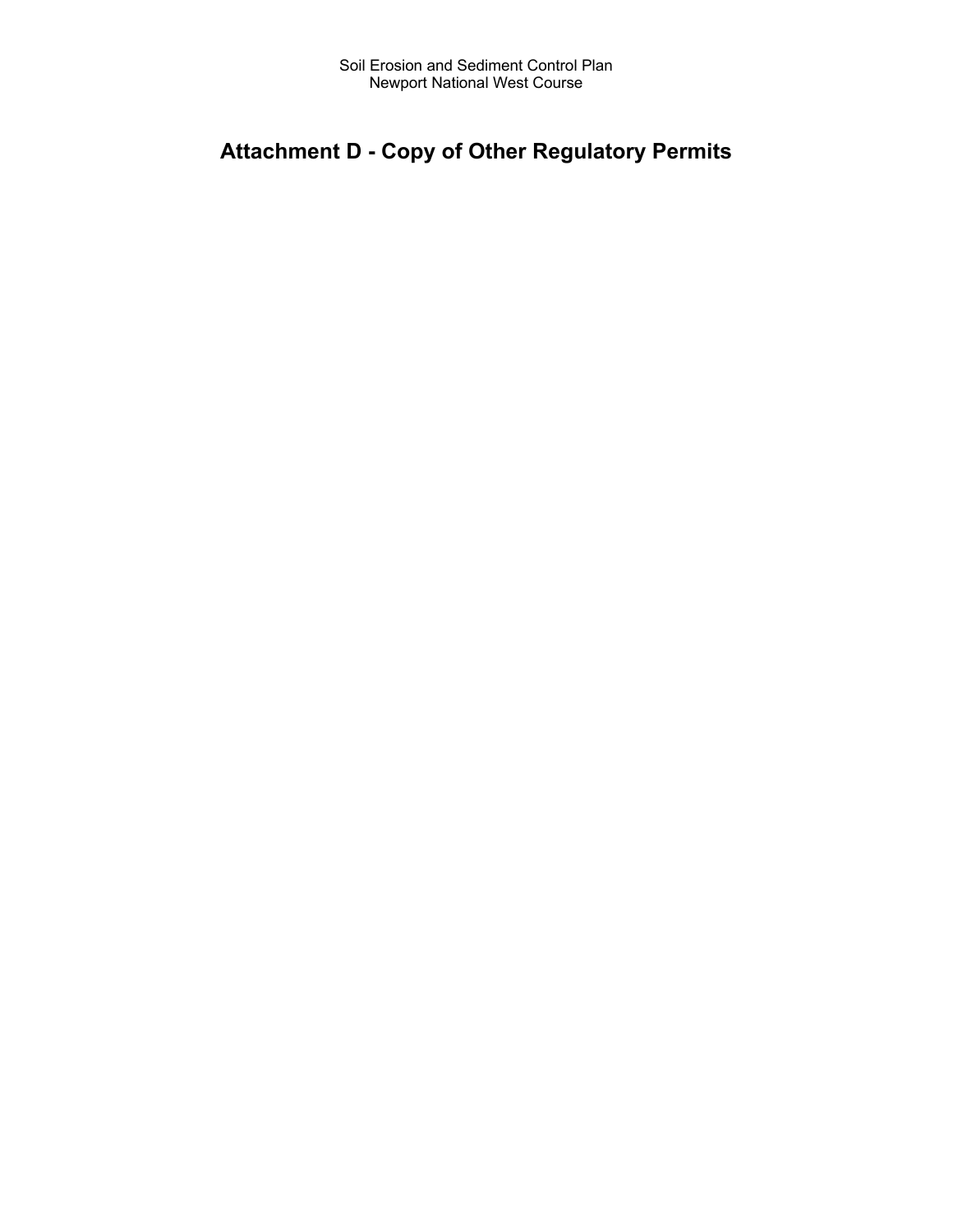# **Attachment E - Copy of RIPDES NOI**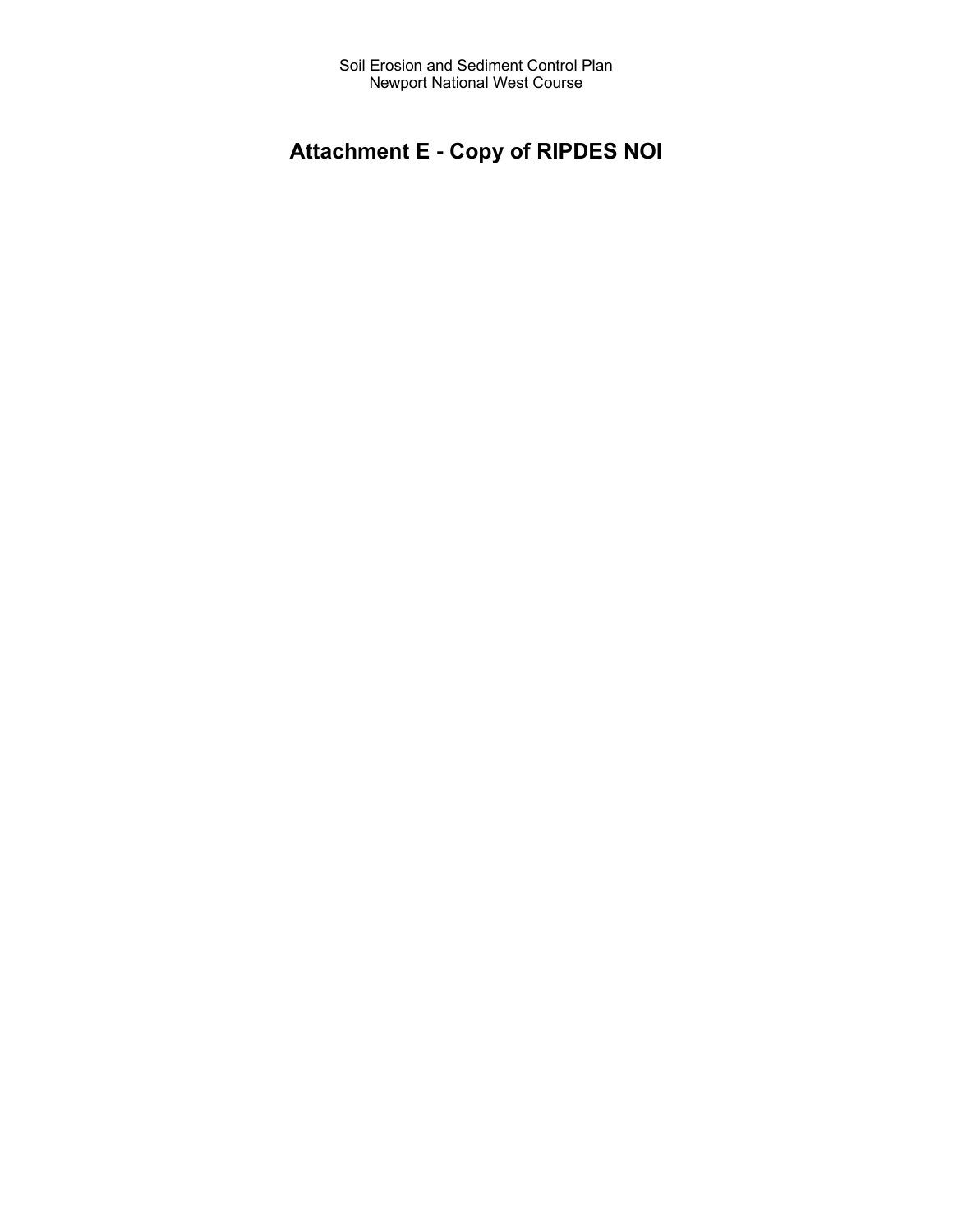# **Attachment F - Inspection Reports w/ Corrective Action Log**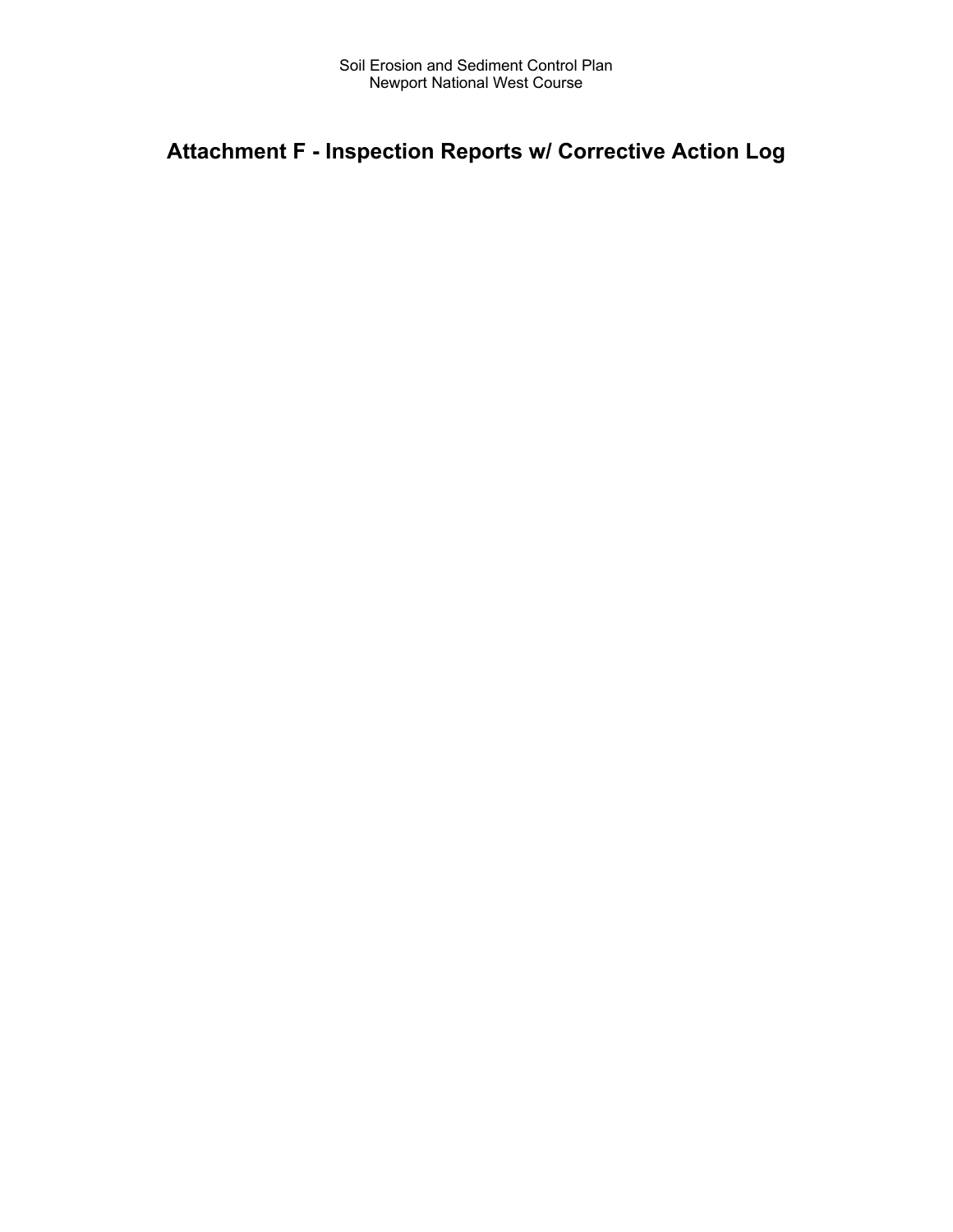# **SESC Plan Inspection Report**

| <b>Project Information</b>                                                              |                        |  |                               |                                                                |       |
|-----------------------------------------------------------------------------------------|------------------------|--|-------------------------------|----------------------------------------------------------------|-------|
| <b>Name</b>                                                                             |                        |  |                               |                                                                |       |
| Location                                                                                |                        |  |                               |                                                                |       |
| <b>DEM Permit No.</b>                                                                   |                        |  |                               |                                                                |       |
| <b>Site Owner</b>                                                                       | <b>Name</b>            |  | Phone                         |                                                                | Email |
| <b>Site Operator</b>                                                                    | Name                   |  | Phone                         |                                                                | Email |
|                                                                                         |                        |  | <b>Inspection Information</b> |                                                                |       |
| <b>Inspector Name</b>                                                                   | <b>Name</b>            |  | Phone                         |                                                                | Email |
| <b>Inspection Date</b>                                                                  |                        |  | <b>Start/End Time</b>         |                                                                |       |
| <b>Inspection Type</b><br>$\square$ Weekly                                              | $\Box$ Pre-storm event |  |                               | $\Box$ During storm event $\Box$ Post-storm event $\Box$ Other |       |
|                                                                                         |                        |  | <b>Weather Information</b>    |                                                                |       |
| <b>Last Rain Event</b><br>Duration (hrs):<br>Date:<br><b>Approximate Rainfall (in):</b> |                        |  |                               |                                                                |       |
| <b>Rain Gauge Location &amp; Source:</b>                                                |                        |  |                               |                                                                |       |
| Weather at time of this inspection:                                                     |                        |  |                               |                                                                |       |

### **Check statement that applies then sign and date below:**

 **I, as the designated Inspector, certify that this site has been inspected and is in compliance with the site SESC Plan and the RIPDES Construction General Permit.** 

 **I, as the designated Inspector, certify that this site has been inspected and I have made the determination that the site requires corrective actions before it will be compliant with the site SESC Plan and the RIPDES Construction General Permit. The required corrective actions are noted within this inspection report.** 

|            | <b>Print Name</b> | <b>Signature</b> | Date |
|------------|-------------------|------------------|------|
| Inspector: |                   |                  |      |

**The Site Operator (identified in the permit application) acknowledges the receipt of this SESC Plan inspection report, and understands the requirements set forth in the RIPDES Construction General Permit regarding the implementation and maintenance of erosion, runoff, and sedimentation controls and pollution prevention measures.** 

|                | <b>Print Name</b> | Signature | Date |
|----------------|-------------------|-----------|------|
| Operator:<br>. |                   |           |      |
|                |                   |           |      |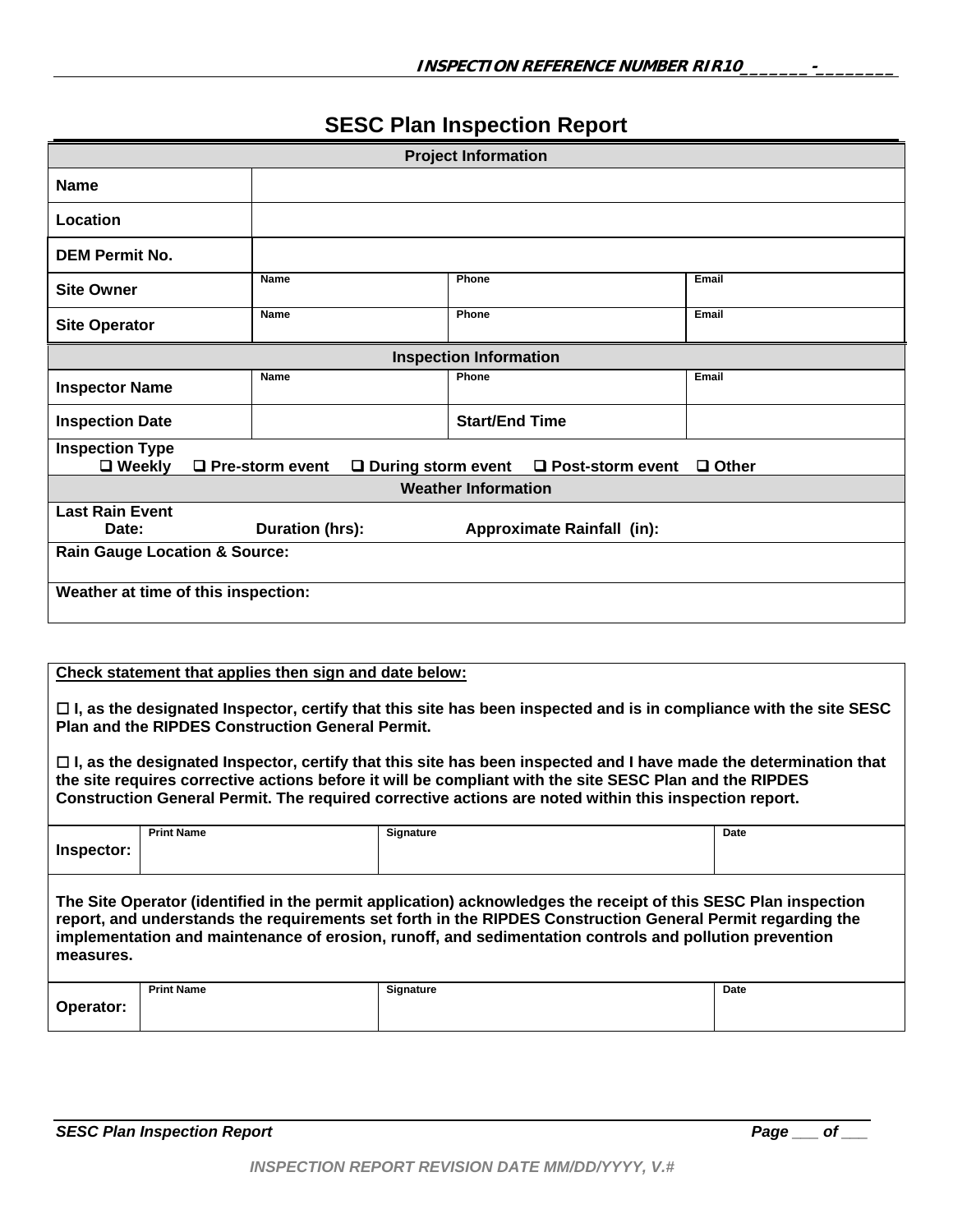# **Site-specific Control Measures**

*Number the structural and non-structural stormwater control measures identified in the SESC Plan on the site map and list them below (add as necessary). Bring a copy of this inspection form and numbered site map with you during your inspections. This list will help ensure that you are inspecting all required control measures at your site.* 

|                     | FILL THIS TABLE USING THE SESC PLAN TABLES 2.13 & 3.14. |                                              |                                              |                              |                                                                                            |
|---------------------|---------------------------------------------------------|----------------------------------------------|----------------------------------------------|------------------------------|--------------------------------------------------------------------------------------------|
|                     | <b>Location/Station</b>                                 | <b>Control Measure</b><br><b>Description</b> | Installed &<br><b>Operating</b><br>Properly? | Assoc.<br>Photo/<br>Figure # | <b>Corrective Action Needed</b><br>(Yes or No; if 'Yes', please<br>detail action required) |
| $\mathbf{1}$        |                                                         |                                              | $\Box$ Yes $\Box$ No                         |                              |                                                                                            |
| $\overline{2}$      |                                                         |                                              | $\overline{UY}$ es $\overline{UNo}$          |                              |                                                                                            |
| $\overline{3}$      |                                                         |                                              | $\overline{UY}$ es $\overline{UNo}$          |                              |                                                                                            |
| $\overline{4}$      |                                                         |                                              | $\overline{UY}$ es $\overline{UNo}$          |                              |                                                                                            |
| $\overline{5}$      |                                                         |                                              | $\overline{UY}$ es $\overline{UNo}$          |                              |                                                                                            |
| $\overline{6}$      |                                                         |                                              | $\overline{UY}$ es $\overline{UNo}$          |                              |                                                                                            |
| $\overline{7}$      |                                                         |                                              | $\overline{UY}$ es $\overline{UNo}$          |                              |                                                                                            |
| $\overline{\infty}$ |                                                         |                                              | $\overline{UY}$ es $\overline{QN}$ o         |                              |                                                                                            |
| $\overline{9}$      |                                                         |                                              | $\overline{UY}$ es $\overline{UNo}$          |                              |                                                                                            |
| 10                  |                                                         |                                              | $\overline{UY}$ es $\overline{UNo}$          |                              |                                                                                            |
| 11                  |                                                         |                                              | $\overline{UY}$ es $\overline{UNo}$          |                              |                                                                                            |
| 12                  |                                                         |                                              | $\Box$ Yes $\Box$ No                         |                              |                                                                                            |
| $\overline{13}$     |                                                         |                                              | $\overline{UY}$ es $\overline{QN}$ o         |                              |                                                                                            |
| 14                  |                                                         |                                              | $\overline{UY}$ es $\overline{QN}$ o         |                              |                                                                                            |
| 15                  |                                                         |                                              | <b>OYes ONO</b>                              |                              |                                                                                            |
|                     |                                                         |                                              |                                              |                              |                                                                                            |

**SESC Plan Inspection Report Page Access Page Access Page Access Page Access Page Access Page Access Page Access**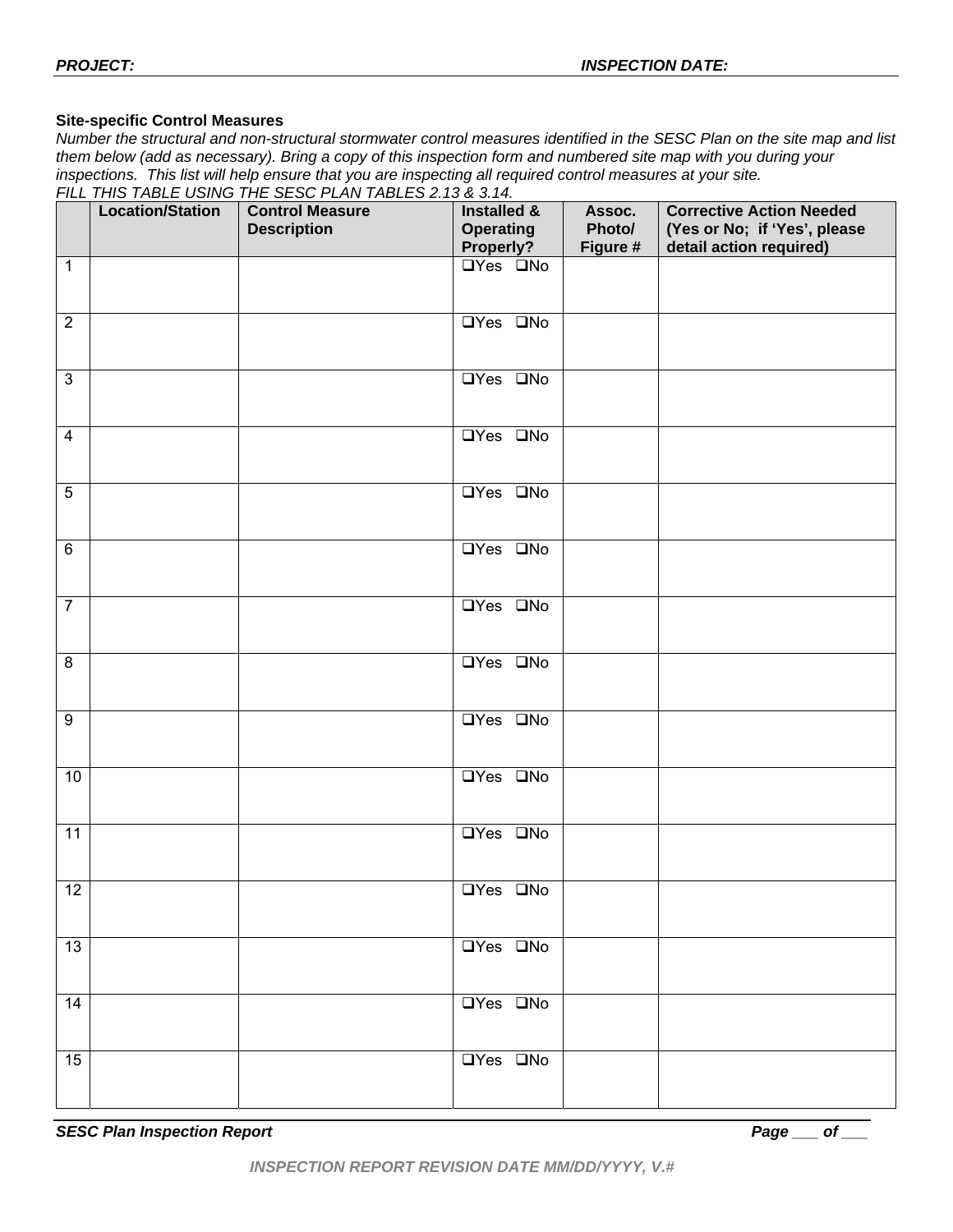|                 | <b>Location/Station</b> | <b>Control Measure</b><br><b>Description</b> | <b>Installed &amp;</b><br><b>Operating</b><br>Properly? | Assoc.<br>Photo/<br>Figure # | <b>Corrective Action Needed</b><br>(Yes or No; if 'Yes', please<br>detail action required) |
|-----------------|-------------------------|----------------------------------------------|---------------------------------------------------------|------------------------------|--------------------------------------------------------------------------------------------|
| 16              |                         |                                              | <b>OYes ONO</b>                                         |                              |                                                                                            |
| 17              |                         |                                              | $\overline{UY}$ es $\overline{UNo}$                     |                              |                                                                                            |
| 18              |                         |                                              | $\overline{UY}$ es $\overline{QN}$ o                    |                              |                                                                                            |
| 19              |                         |                                              | $\overline{UY}$ es $\overline{UNo}$                     |                              |                                                                                            |
| 20              |                         |                                              | $\overline{UY}$ es $\overline{UNo}$                     |                              |                                                                                            |
| 21              |                         |                                              | <b>OYes ONO</b>                                         |                              |                                                                                            |
| $\overline{22}$ |                         |                                              | <b>OYes ONO</b>                                         |                              |                                                                                            |
| $\overline{23}$ |                         |                                              | $\overline{UY}$ es $\overline{QN}$ o                    |                              |                                                                                            |
| $\overline{24}$ |                         |                                              | $\overline{UY}$ es $\overline{QN}$ o                    |                              |                                                                                            |
| 25              |                         |                                              | $\overline{UY}$ es $\overline{QN}$ o                    |                              |                                                                                            |
| 26              |                         |                                              | $\overline{UY}$ es $\overline{QN}$ o                    |                              |                                                                                            |
| 27              |                         |                                              | <b>OYes ONo</b>                                         |                              |                                                                                            |
| $\overline{28}$ |                         |                                              | <b>OYes ONo</b>                                         |                              |                                                                                            |
| 29              |                         |                                              | <b>OYes ONo</b>                                         |                              |                                                                                            |
| 30              |                         |                                              | <b>OYes ONO</b>                                         |                              |                                                                                            |

(add more as necessary)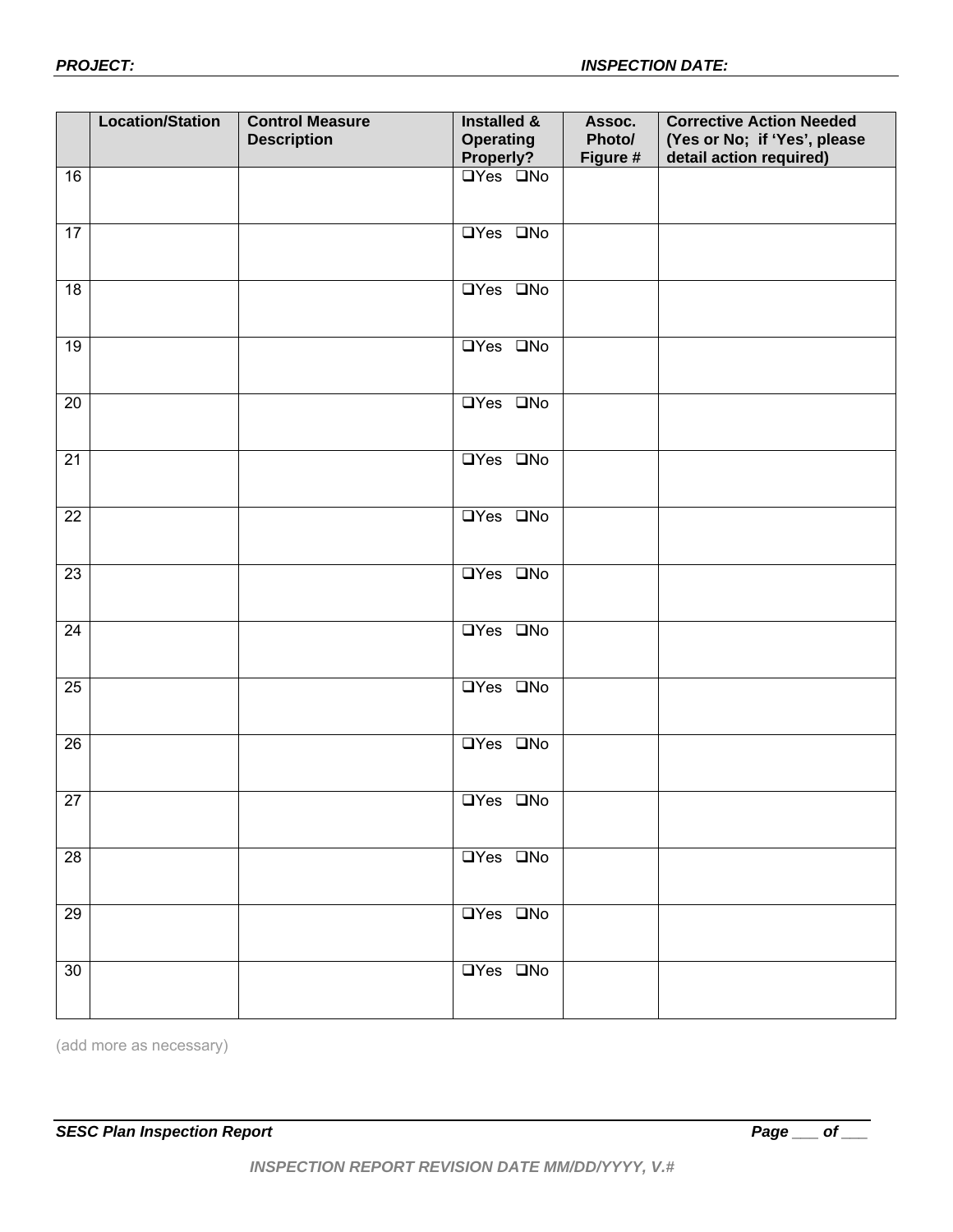# **Overall Site Issues**

*Below are some general site issues that should be assessed during inspections. Please customize this list as needed for conditions at the site. If item is not applicable, please note why.* 

|                | $\frac{1}{2}$<br><b>Location/Station</b>                                                                                                                                                                    |                                    | Assoc.<br>Photo/<br>Figure # | <b>Corrective Action Needed</b><br>(If 'Yes', please detail action required<br>and include location/station) |
|----------------|-------------------------------------------------------------------------------------------------------------------------------------------------------------------------------------------------------------|------------------------------------|------------------------------|--------------------------------------------------------------------------------------------------------------|
| 1              | Have Limits of Disturbance been<br>properly marked and maintained?                                                                                                                                          | □Yes □No<br>$\Box$ N/A             |                              |                                                                                                              |
| $\overline{2}$ | Have perimeter controls and<br>sediment barriers been adequately<br>installed and maintained?                                                                                                               | □Yes □No<br>$\Box$ N/A             |                              |                                                                                                              |
| 3              | Are storm drain inlets properly<br>protected?                                                                                                                                                               | □Yes □No<br>$\Box$ N/A             |                              |                                                                                                              |
| 4              | Are natural resource areas (e.g.,<br>streams, wetlands, trees, etc.)<br>protected with barriers or similar best<br>management practices (BMPs)?                                                             | □Yes □No<br>$\Box$ N/A             |                              |                                                                                                              |
| 5              | Have graveled access entrance and<br>exit drives and parking areas been<br>installed and maintained?                                                                                                        | □Yes □No<br>$\Box$ N/A             |                              |                                                                                                              |
| 6              | Have sediment controls been<br>installed on all steep side slopes and<br>down slopes that are disturbed,<br>especially those adjacent to property<br>lines, drainage conveyances/inlets or<br>water bodies? | $\Box$ Yes $\Box$ No<br>$\Box$ N/A |                              |                                                                                                              |
| 7              | Are all steep slopes and disturbed<br>areas not actively being worked<br>properly stabilized?                                                                                                               | □Yes □No<br>$\Box$ N/A             |                              |                                                                                                              |
| 8              | Have soils been stabilized where<br>final grading is complete and land<br>disturbance activities have<br>permanently ceased?                                                                                | □Yes □No<br>$\Box$ N/A             |                              |                                                                                                              |
| 9              | Have soils been stabilized where<br>land disturbance activities have been<br>halted temporarily and are not<br>planned to resume within the next<br>fourteen (14) days?                                     | □Yes □No<br>$\Box$ N/A             |                              |                                                                                                              |
| 10             | Have soil/gravel stockpiles been<br>stabilized or isolated?                                                                                                                                                 | □Yes □No<br>$\Box$ N/A             |                              |                                                                                                              |
| 11             | Are building materials which possess<br>an elevated pollution potential stored<br>inside or under cover?                                                                                                    | □Yes □No<br>$\Box$ N/A             |                              |                                                                                                              |
| 12             | Are stockpiles of construction wastes<br>properly covered or disposed of to<br>reduce exposure?                                                                                                             | □Yes □No<br>$\Box$ N/A             |                              |                                                                                                              |
| 13             | Are washout facilities (e.g. paint,<br>concrete) available, clearly marked,<br>and maintained?                                                                                                              | □Yes □No<br>$\Box$ N/A             |                              |                                                                                                              |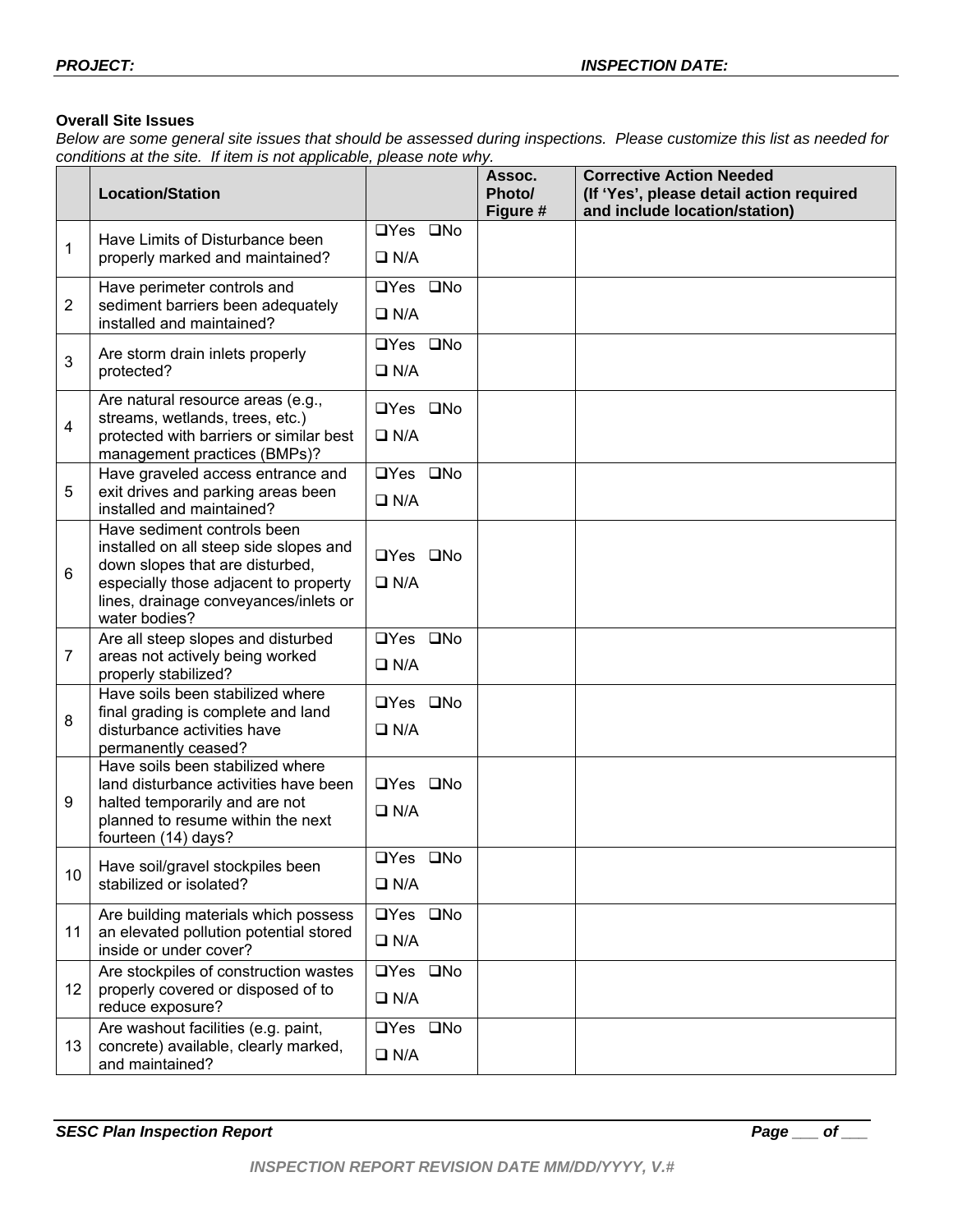|    | <b>Location/Station</b>                                                                                                                                                                              |                                                   | Assoc.<br>Photo/<br>Figure # | <b>Corrective Action Needed</b><br>(If 'Yes', please detail action required<br>and include location/station) |
|----|------------------------------------------------------------------------------------------------------------------------------------------------------------------------------------------------------|---------------------------------------------------|------------------------------|--------------------------------------------------------------------------------------------------------------|
| 14 | Are vehicle and equipment fueling,<br>cleaning, and maintenance areas<br>free of spills, leaks, or any other<br>deleterious material?                                                                | □Yes □No<br>$\Box$ N/A                            |                              |                                                                                                              |
| 15 | Are hazardous materials spill kits in<br>place and are there enough materials<br>as prescribed in the SESC Plan to<br>adequately prevent spills from<br>entering any stormwater drainage<br>systems? | □Yes □No<br>$\Box$ N/A                            |                              |                                                                                                              |
| 16 | Have provisions been made for wind<br>erosion and dust control?                                                                                                                                      | □Yes □No<br>$\Box$ N/A                            |                              |                                                                                                              |
| 17 | Have areas of obvious<br>erosion/channelization been<br>repaired?                                                                                                                                    | $\overline{UY}$ es $\overline{UNo}$<br>$\Box$ N/A |                              |                                                                                                              |
| 18 | Are receiving conveyance systems<br>and receiving waters at discharge<br>points free of sediment deposition?                                                                                         | □Yes □No<br>$\Box$ N/A                            |                              |                                                                                                              |
| 19 | Is there evidence of sediment being<br>tracked into the street or off-site?                                                                                                                          | $\overline{UY}$ es $\overline{UNo}$<br>$\Box$ N/A |                              |                                                                                                              |
| 20 | Are non-stormwater discharges (e.g.,<br>wash water, dewatering) properly<br>controlled?                                                                                                              | □Yes □No<br>$\Box$ N/A                            |                              |                                                                                                              |
| 21 | Are post-construction stormwater<br>practices protected from<br>sedimentation prior to final<br>stabilization and bringing them<br>online?                                                           | $\Box$ Yes $\Box$ No<br>$\Box$ N/A                |                              |                                                                                                              |
| 22 | Are infiltrating stormwater practices<br>and qualifying pervious areas<br>protected during construction<br>activities to avoid compacting soil?                                                      | $\Box$ Yes $\Box$ No<br>$\Box$ N/A                |                              |                                                                                                              |
| 23 | (Other)                                                                                                                                                                                              | □Yes □No<br>$\Box$ N/A                            |                              |                                                                                                              |

(add more as necessary)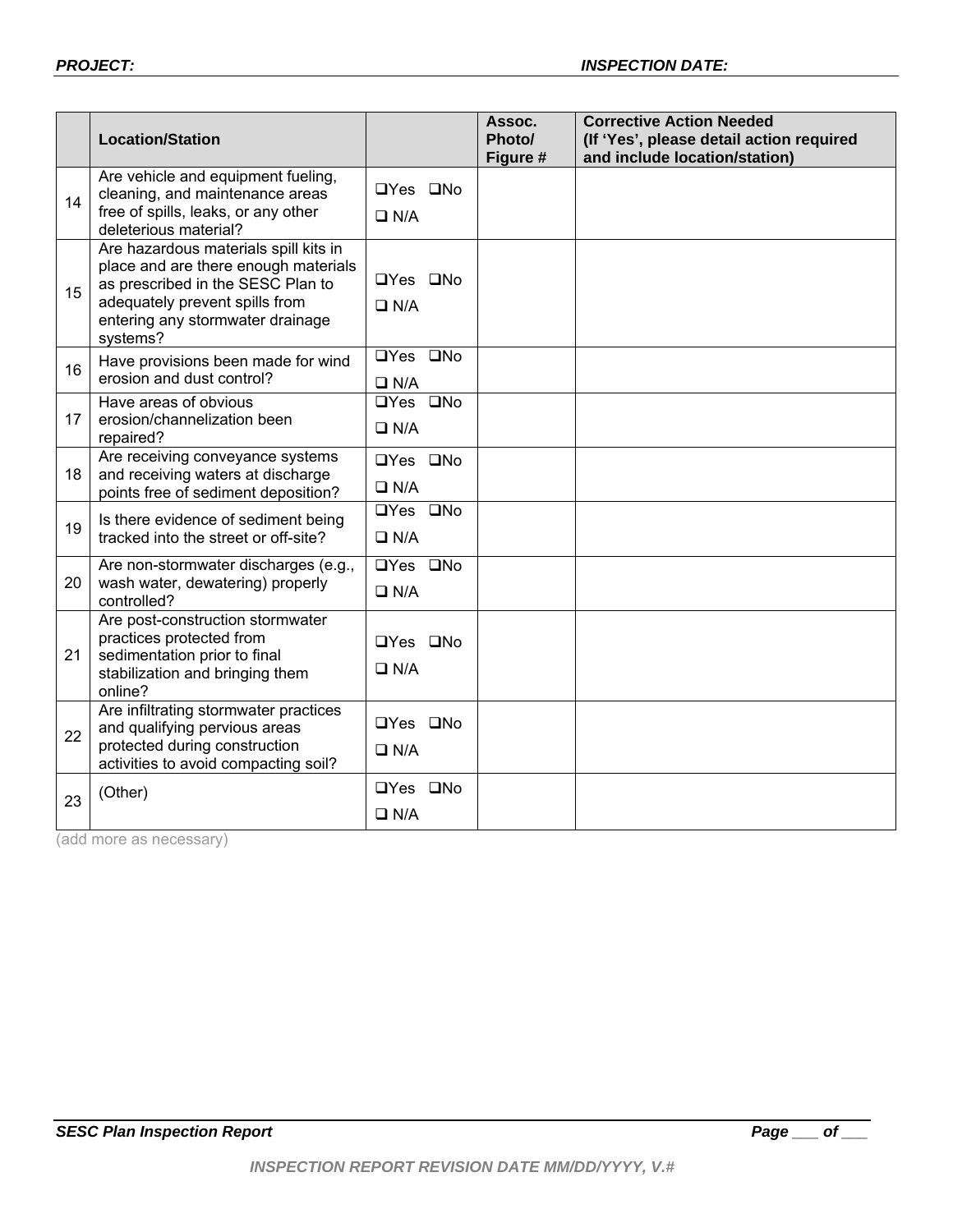# **General Field Comments:**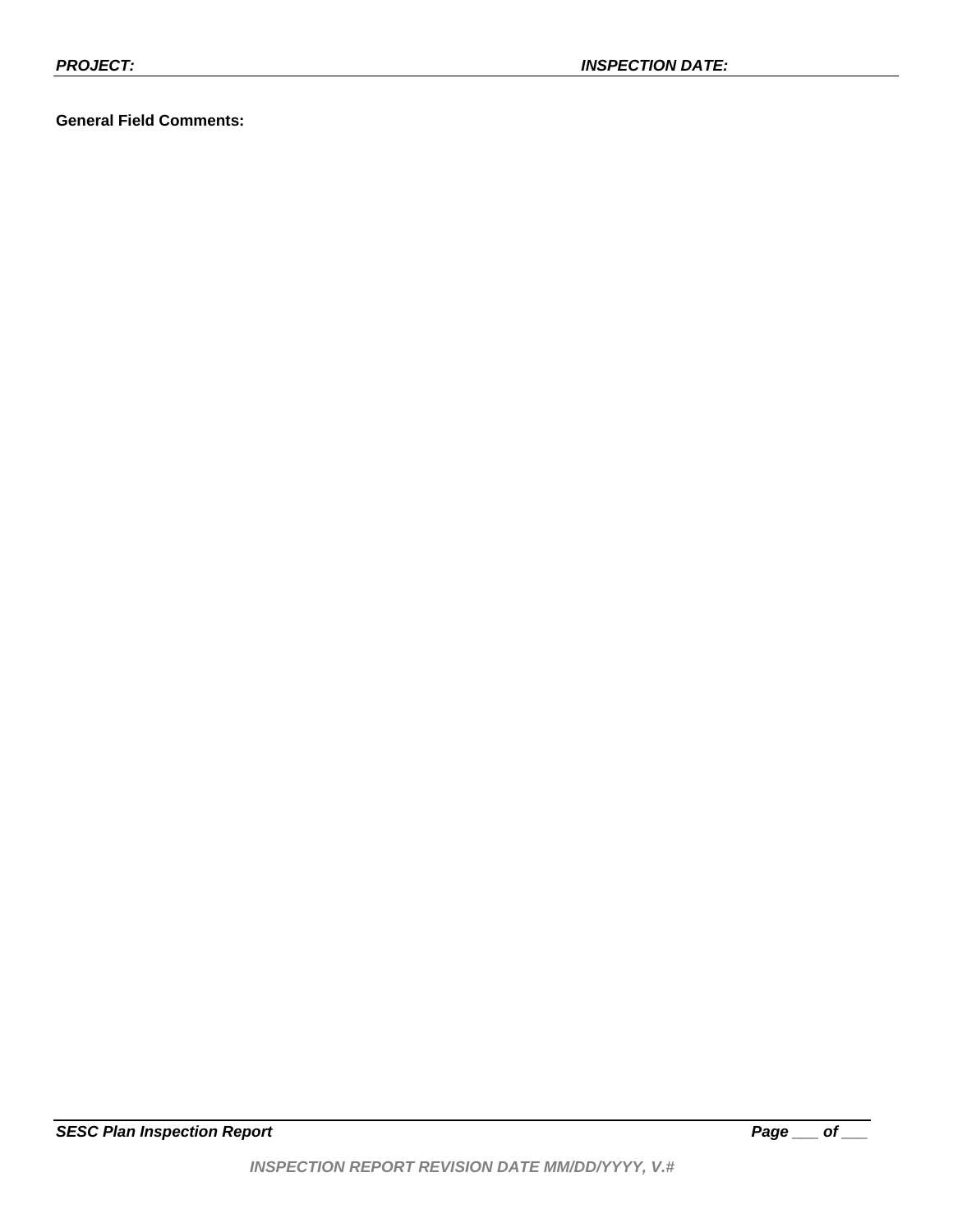# **Photos:**

(Associated photos – each photo should be dated and have a unique identification # and written description indicating where it is located within the project area. If a close up photo is required, it should be preceded with a photo including both the detail area and some type of visible fixed reference point. Photos should be annotated with Station numbers and other identifying information where needed.)

| Photo #:            | Station:     |
|---------------------|--------------|
| (insert Photo here) | Description: |
|                     |              |
|                     |              |
|                     |              |

| Photo #:            | Station:     |
|---------------------|--------------|
| (insert Photo here) | Description: |
|                     |              |
|                     |              |

| Photo #:            | Station:     |
|---------------------|--------------|
| (insert Photo here) | Description: |
|                     |              |
|                     |              |
|                     |              |
|                     |              |

| Photo #:            | Station:     |
|---------------------|--------------|
| (insert Photo here) | Description: |
|                     |              |
|                     |              |
|                     |              |

| Photo #:            | Station:     |
|---------------------|--------------|
| (insert Photo here) | Description: |
|                     |              |
|                     |              |
|                     |              |
|                     |              |

(add more as necessary)

**SESC Plan Inspection Report** Page 2015 **Page 2016**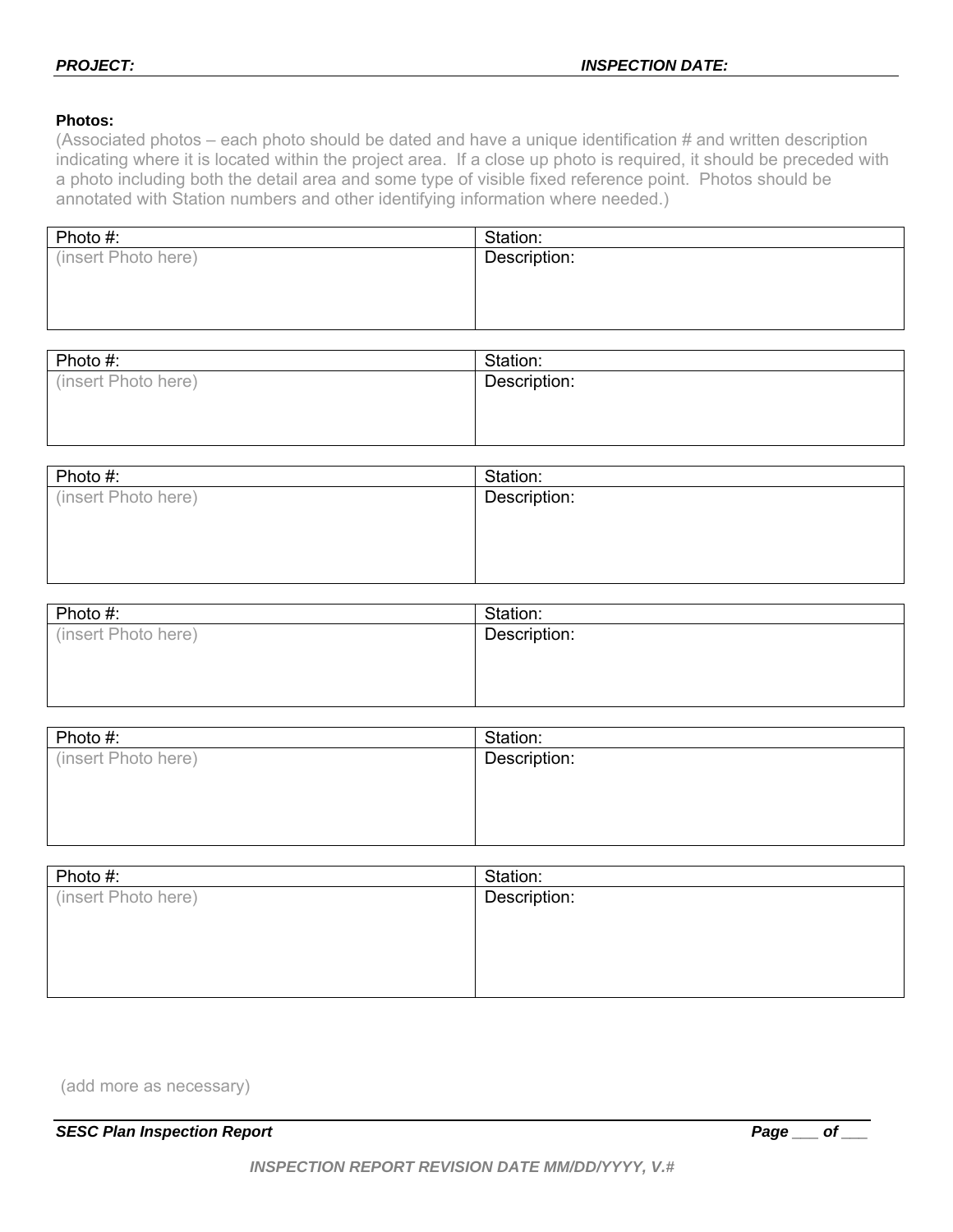# **Attachment G - SESC Plan Amendment Log**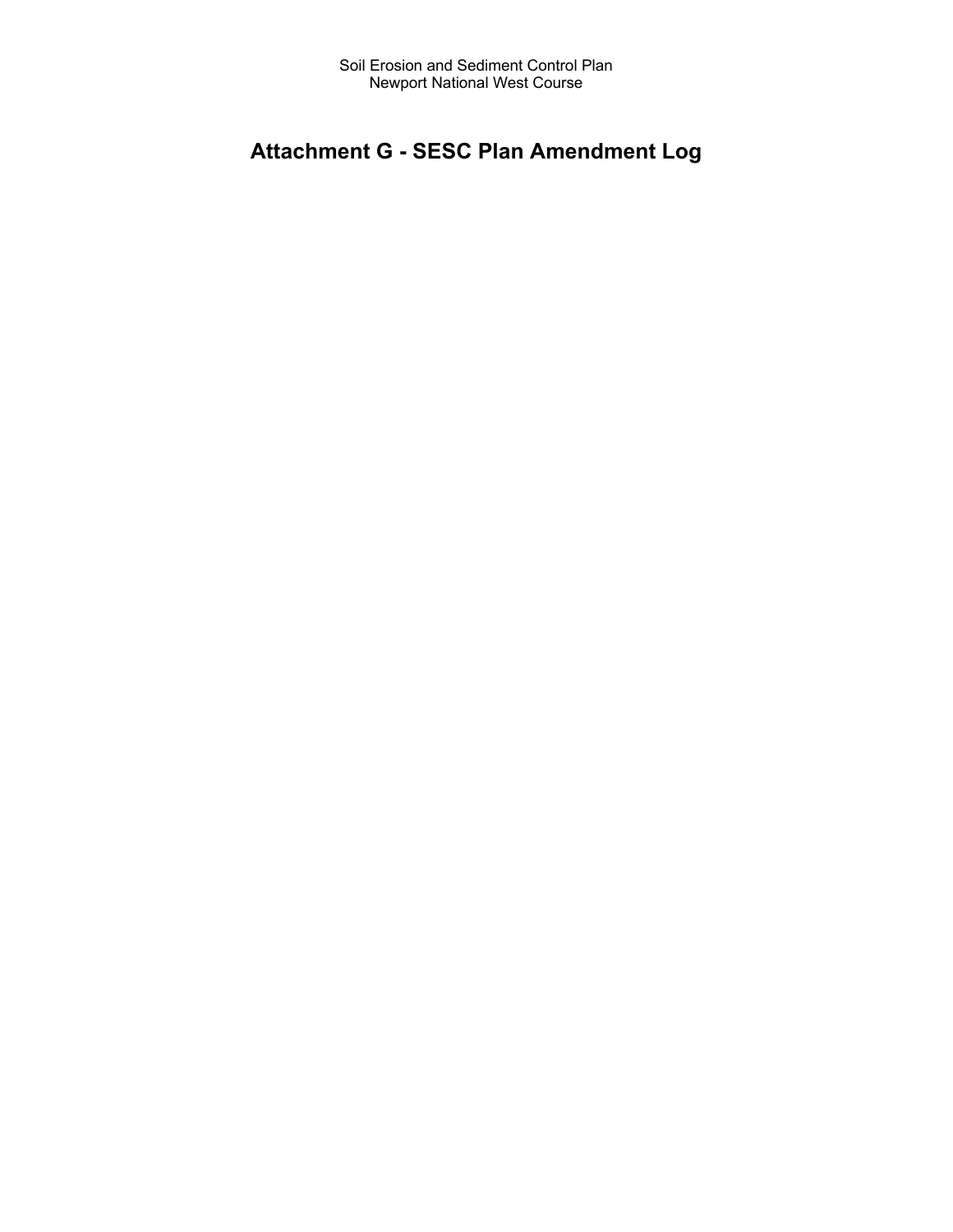# **Corrective Action Log**

# **TO BE FILLED OUT BY SITE OPERATOR**

*Describe repair, replacement, and maintenance of control measures, actions taken, date completed, and note the person that completed the work.* 

|                            | Location/Station | <b>Corrective Action</b> | <b>Date</b><br><b>Completed</b> | <b>Person Responsible</b> |
|----------------------------|------------------|--------------------------|---------------------------------|---------------------------|
|                            |                  |                          |                                 |                           |
|                            |                  |                          |                                 |                           |
|                            |                  |                          |                                 |                           |
|                            |                  |                          |                                 |                           |
|                            |                  |                          |                                 |                           |
|                            |                  |                          |                                 |                           |
|                            |                  |                          |                                 |                           |
|                            |                  |                          |                                 |                           |
|                            |                  |                          |                                 |                           |
|                            |                  |                          |                                 |                           |
|                            |                  |                          |                                 |                           |
|                            |                  |                          |                                 |                           |
|                            |                  |                          |                                 |                           |
|                            |                  |                          |                                 |                           |
|                            |                  |                          |                                 |                           |
|                            |                  |                          |                                 |                           |
|                            |                  |                          |                                 |                           |
|                            |                  |                          |                                 |                           |
| <b>Operator Signature:</b> |                  |                          | Date:                           |                           |